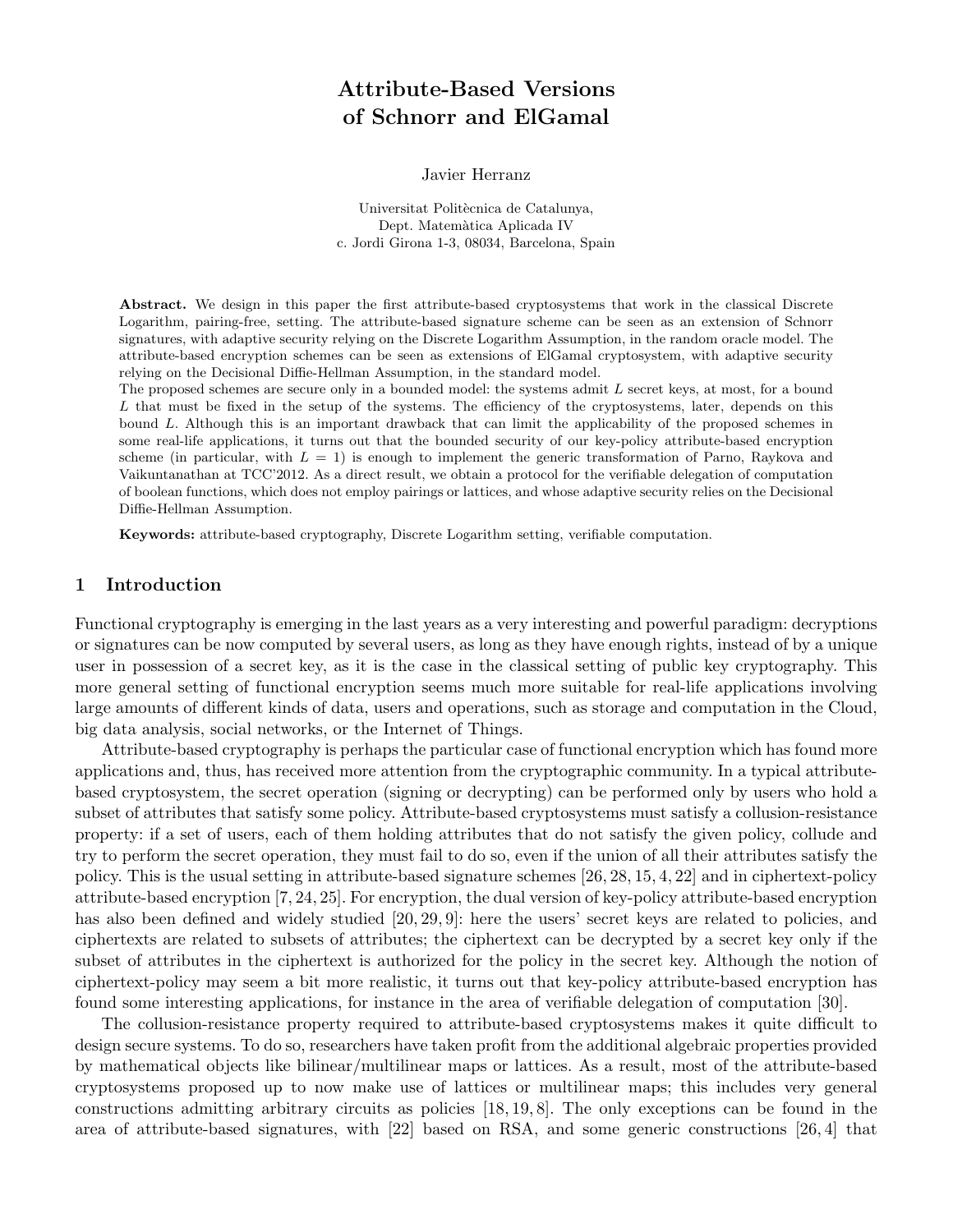could in principle be implemented with RSA, as well. However, it is still desirable to study if attribute-based cryptography can be based on other classical techniques and security assumptions, like those in the traditional (pairing-free) Discrete Logarithm setting. The interest is both theoretical, to understand if more complex tools like pairings or lattices are necessary for building some cryptographic functionalities, and practical, because cryptosystems in the traditional Discrete Logarithm setting can be implemented in elliptic curves where elements in a group may have a shorter representation, which may lead to clear efficiency gains. We note that there exist (at least) two recent examples where the same problem of building cryptographic protocols in the Discrete Logarithm pairing-free setting has been considered, in scenarios quite close to that of attribute-based cryptography. In [2], for the problem of anonymous credentials systems, which is very related to attributebased signatures; and in [1], for the problem of inner-product encryption, which is another particular case of functional encryption.

#### 1.1 Our Contributions

We propose in this work the first (to the best of our knowledge) attribute-based cryptosystems which use techniques and security assumptions of the pairing-free Discrete Logarithm setting. For attribute-based signatures, the new scheme is proved secure (private and unforgeable) in the random oracle model, under the only assumption that the Discrete Logarithm problem is hard to solve. For attribute-based encryption, we design both a ciphertext-policy scheme and a key-policy scheme. The security of both schemes is proved in the standard model, under the assumption that the Decisional Diffie-Hellman problem is hard. With these security properties in mind, and also due to the similarities in their designs, it is natural to consider the new schemes as the attribute-based versions of classical cryptosystems like Schnorr signatures [33] or ElGamal encryption [14].

A positive property of the schemes is that they achieve adaptive security, meaning that the schemes are secure even in front of adversaries that choose the challenge input (messages, policy and subset of attributes) in the challenge phase. This is in contrast to selective security, where the considered adversaries choose the challenge input in the setup phase of the systems. A negative property of the new schemes is the fact that they are bounded: a bound L on the maximum number of secret keys generated by the system must be chosen in the setup phase. Once the system has generated  $L$  keys, the setup phase must be run again, to generate new public parameters. Furthermore, the efficiency of the schemes (for instance the size of the public parameters, signatures and ciphertexts, and the computational cost of the protocols) depends on this bound  $L$ . This may be a serious limitation for possible uses of the schemes in some real-life applications, like social networks, with a huge expected number of users. Therefore, a direct implementation of the new schemes could make sense only in quite closed applications, for instance in small companies or institutions.

As we explain in the next Section 1.2, it seems hard to avoid this limitation when designing attributebased cryptosystems in the pairing-free Discrete Logarithm setting. Interestingly, the bounded-security property may be enough in some applications of attribute-based cryptography. Indeed, a generic tranformation from a key-policy attribute-based encryption scheme to a protocol for the publicly verifiable delegation of computation is given in [30], where the security level required for the attribute-based primitive is *one-key* security. Actually, authors of [30] mention as an open problem the design of one-key secure attribute-based cryptosystems with more efficiency or simplicity than the existing ones (which achieve unbounded security). Our results can be seen as an answer to this problem, because we show that nor pairings or lattices are needed in order to get one-key security. Combining our key-policy attribute-based encryption scheme with the construction in [30], one immediately obtains a protocol for the publicly verifiable delegation of computation of boolean functions, which does not require pairings or lattices, and whose adaptive security is based on the Decisional Diffie-Hellman Assumption.

### 1.2 Why to Bound the Number of Users?

In the attribute-based cryptosystems that we propose in this work, both the number (and name) of possible attributes and the number of users of the System must be bounded in advance. The first assumption is quite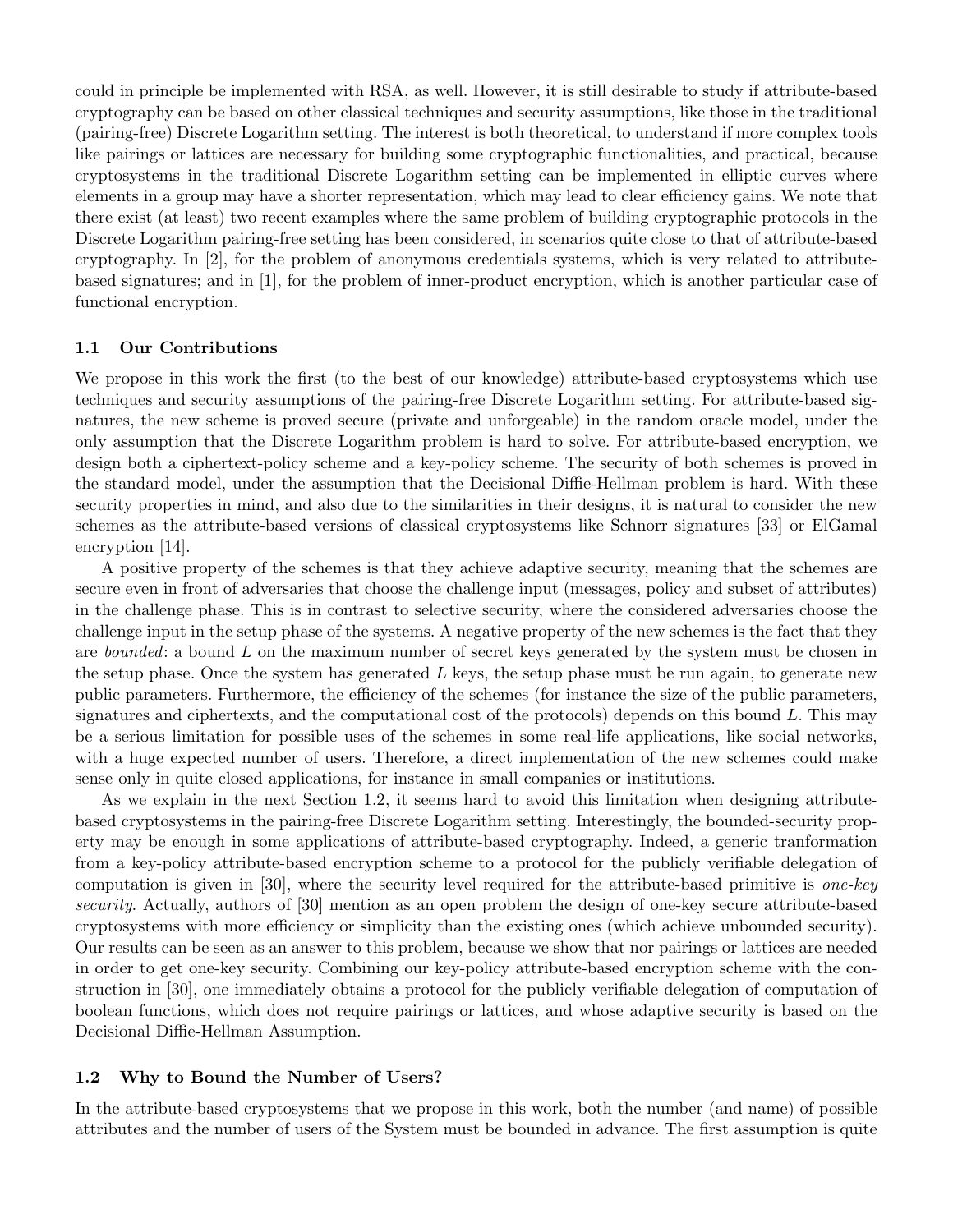realistic and common in the attribute-based literature, since the possible attributes in real-life applications are usually known in advance, and not so many. However, imposing a bound on the number of users is a very strong limitation, which restricts the possible application of the proposed schemes to particular situations with few expected users, for instance providing attribute-based features to a small company or institution.

The question at this point is: can we avoid this drawback (bounding the number of users) in an attributebased cryptosystem which does not use pairings, where the parameters are polynomial on the number of attributes, and where security relies only on the Discrete Logarithm family of assumptions (including the Discrete Logarithm and Computational / Decisional Diffie-Hellman ones)? We give now some informal arguments which seem to indicate that the answer to the previous question is 'No'. This will not be a formal (impossibility) result at all. In particular, our arguments are based on the current state-of-the-art in the area of digital signatures. Therefore, giving a final and formal answer to the previous question remains as an interesting and challenging open problem.

First of all, let us stress that we want to keep the parameters of the scheme polynomial on the (fixed) number  $N$  of attributes of the systems. If this is not a requirement, then it is quite easy to design attributebased cryptosystems with the desired properties: if  $\hat{\mathcal{P}}$  denotes the global set of attributes, let us just generate one pair of ElGamal / Schnorr keys  $(\mathsf{sk}_i, \mathsf{pk}_i)$  for each subset  $A_i \subset \tilde{\mathcal{P}}$ . The set of public keys will form the public parameters of the attribute-based system. When a user requests a secret key for a subset of attributes  $S \subset \mathcal{P}$ , he receives the secret keys sk<sub>i</sub> for all subsets  $S_i \subset S$ . Note that the size of both the public parameters and secret keys are exponential on N. Later, for instance in the case of encryption, to encrypt a message for a decryption policy, one takes all the minimally authorized subsets  $\{B_1, \ldots, B_k\}$  for that policy (a basis), and encrypts the plaintext for all the public keys associated to these sets (using multiple encryption techniques to re-use the randomness). If a user is authorized, some subset  $S_i$  in his secret key will match some of the subsets  $B_i$  in the basis of the decryption policy, and so he could use the corresponding secret key sk<sub>i</sub> to decrypt and obtain the plaintext. A similar solution for the case of (Schnorr) signatures is straightforward. It is easy to prove the selective security of the resulting cryptosystems.

Taking apart these solutions with exponential dependence on the number of attributes, the best we can do is to include, in the public parameters, some elements for each of the attributes in  $\tilde{\mathcal{P}} = \{\mathsf{at}_1, \ldots, \mathsf{at}_N\}$ . Since we want to work in the (pairing-free) Discrete Logarithm scenario, where we have a public group  $\mathbb{G} = \langle g \rangle$ with prime order q, we can assume that we have some elements from  $\mathbb G$  in the public parameters, whereas the master secret key contains the discrete logarithms (element in  $\mathbb{Z}_q$ ) of those values. So let us assume that the public parameters contain  $\{(g^{x_{i,1}},\ldots,g^{x_{i,k}}\}_{\mathtt{at}_i\in\tilde{\mathcal{P}}},\}$  for some value k (polynomial in N), whereas the master secret key contains the corresponding discrete logarithms  $\{(x_{i,1},\ldots,x_{i,k}\}_{\mathtt{at}_i\in\tilde{\mathcal{P}}}$ . When a user requests a secret key for a subset of attributes  $S \subset \tilde{\mathcal{P}}$ , he should get some secret, sensitive, unforgeable information related to the values  $\{(x_{i,1},\ldots,x_{i,k}\}_{\text{at}_i\in S}$ . Typically, as it happens in the identity-based setting, the values contained in the secret key can be thought as digital signatures computed by the master entity on the corresponding attributes; in the attribute-based setting, moreover, all the "signatures" must be linked, in order to prevent collusion attacks. We can distinguish three possibilities depending on the type of elements included in the resulting secret key  $sk_S$ :

- (i) sks contains only elements from G. In this case, even the verification of the validity of sks must involve the use of pairings, to check that the elements in  $sk<sub>S</sub>$  and some elements from the public parameters satisfy some Diffie-Hellman relation. The same will happen later, in the signature/verification or encryption/decryption protocols. Actually, all the current pairing-based attribute-based cryptosystems belong to this category (i).
- (ii) sks contains elements from  $\mathbb{Z}_q$ , and the verification of the validity of sks does involve the evaluation of some hash function. An example of this situation would be a system where each user can have at most one attribute  $at_i$ , and the secret key for that user would be a Schnorr signature  $(h_i, s_i)$  of message  $at_i$ , satisfying  $h_i = H(g^{s_i} \cdot y^{-h_i}, \text{at}_i)$ , where y is part of the master public key. In the more realistic case where users may have more attributes, all the Schnorr signatures should be linked and randomized to prevent collusion attacks. This would lead to the appearance of (at least) one element  $R$  in the secret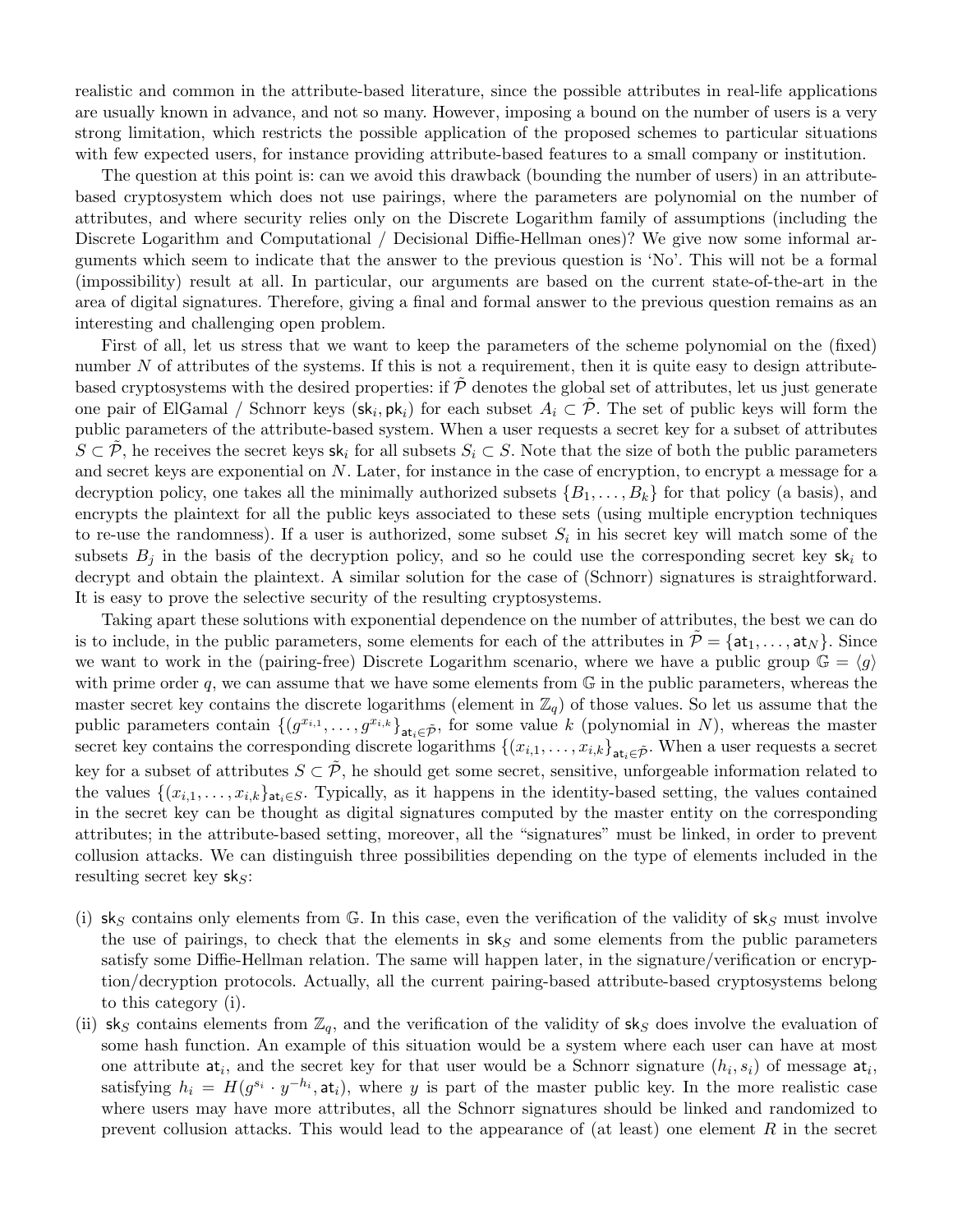key  $sk_S$ , specific and different for each user, which furthermore must be added as an input of the hash evaluations, to preserve unforgeability of the secret keys. All in all, it seems impossible, for instance in the case of attribute-based signatures, that a user can later prove possession of some attributes without revealing some information on R or values  $h_i$ . This means that the resulting attribute-based signatures would be linkable, and so, the privacy requirement for attribute-based signatures would not be achieved. Note that this strategy is essentially the one proposed in [2] for an anonymous credential system based on DDH: the credentials can be used at most once, because a second use of the same credentials would break anonymity. After the first use of the credentials, the user must go to the master entity to obtain new credentials.

Something similar happens in the case of encryption: if we do not want to rely on pairings, then it seems that the values R should be taken into account by the sender of the message when encrypting the plaintext, in order to allow later decryption. But this means that the sender must know in advance the identities of the users that will decrypt, and that those values  $R$  should be included in the public parameters. Both things are unrealistic.

(iii) sk<sub>S</sub> contains elements from  $\mathbb{Z}_q$ , and the verification of the validity of sk<sub>S</sub> does not involve the evaluation of any hash function. Taking into account that secret keys  $s \mid s$  must be unforgeable, it seems we are now in the same situation as if we would like to design a secure digital signature scheme based on the Discrete Logarithm Assumption which does not use hash functions or pairings. The best that can be done in this situation, according to the current state-of-the-art, is to bound in advance (before defining the public key) the total number of messages that could be signed; otherwise, if the number of signatures available to an adversary is unlimited, he can infer enough equations between the signatures and the (unknown) elements of the secret key so that he gets the whole secret key and breaks the security of the system. In the digital signature setting, bounding the number of signatures led to the concept of  $k$ -times signature (with particular interest in the case  $k = 1$ ) [32, 6, 27]. Translating this concept to our attribute-based setting, what we will get is a situation where the number of secret key queries is bounded. If we assume that the system can control that each user makes at most one secret key query, then what we get is a situation where the number of users participating in the system must be bounded in advance.

Summing up, our personal conclusion (after spending some time trying to design attribute-based cryptosystems in the pairing-free Discrete Logarithm setting) is a conjecture: in such a setting, and keeping all the parameters polynomial in  $N$ , the best one can do is to have systems where the number of users is bounded in advance. Once again, we encourage researchers to consider this problem and try to give a formal answer to the question discussed in this section.

#### 1.3 Organization of the Paper

The rest of the paper is organized as follows. In Section 2 we describe the Discrete Logarithm setting, in particular the Discrete Logarithm and Decisional Diffie-Hellman Assumptions, and also we recall the definitions for zero-knowledge proofs of knowledge, which will be the main building block in the design of our attribute-based signature scheme.

Sections 3 and 4 are devoted to (bounded) attribute-based signatures: we first recall the syntax definition and the required security properties for such schemes, and then in Section 4 we describe the new scheme and prove its security, in the random oracle model, under the Discrete Logarithm Assumption. Both the design and the security analysis of the scheme are tightly related to a new zero-knowledge proof of knowledge for a language related to discrete logarithm relations. Section 5 contains the definitions of the protocols and the required security properties for (bounded) attribute-based encryption, in its two versions: ciphertext-policy and key-policy. We describe the new ciphertext-policy attribute-based encryption scheme in Section 6, where we prove its adaptive (but bounded) security in the standard model, under the Decisional Diffie-Hellman Assumption. Part of the security proof is related to an algebraic property of a (huge) matrix; the proof of this property, which involves simple but long linear algebra arguments, is moved to Appendix A in order to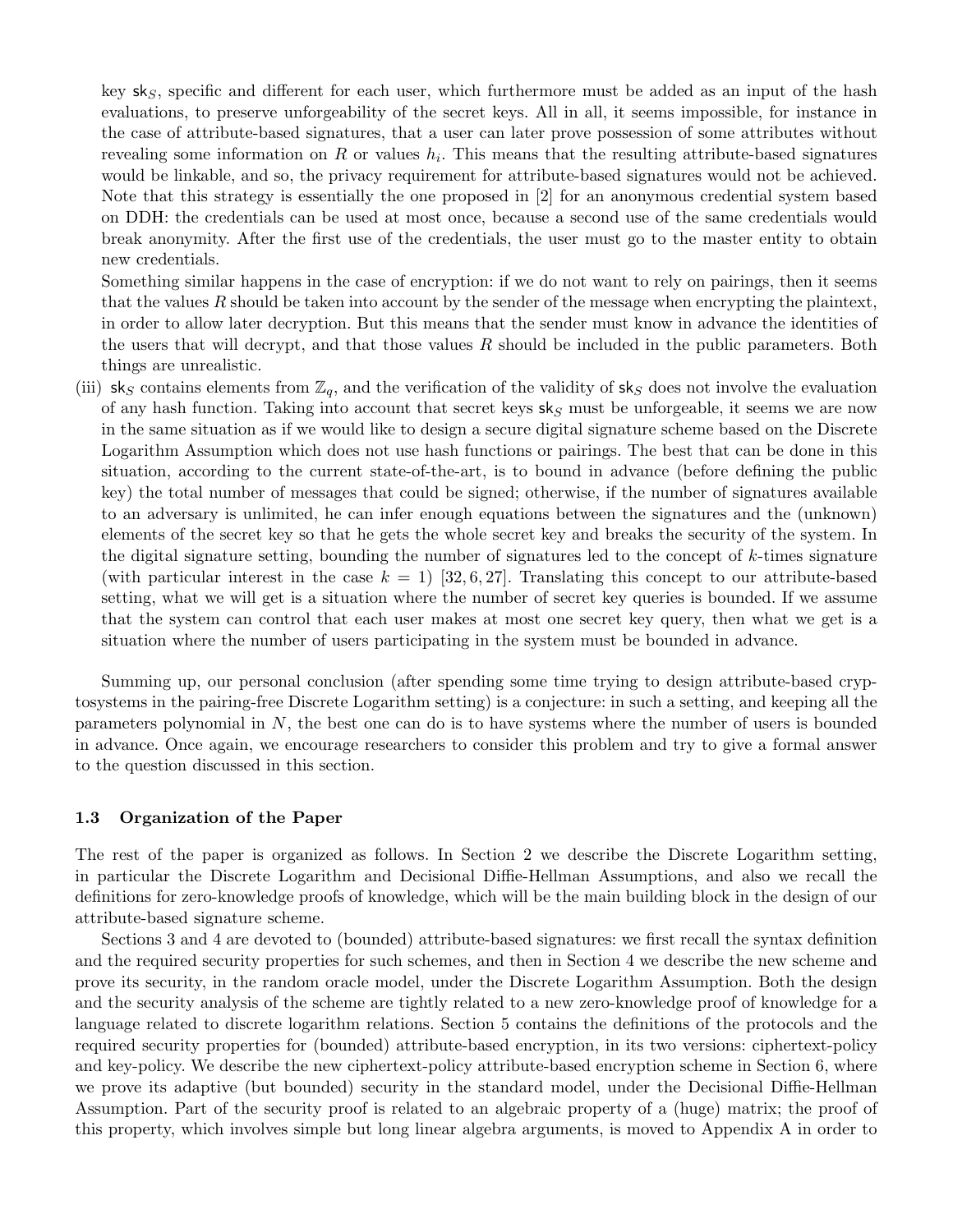ease the global reading of the paper. Section 7 is the analogue of Section 6, but now for a new key-policy attribute-based encryption scheme.

For simplicity we describe and analyze our new schemes in the case of threshold policies; in Section 8 we explain how the schemes can be adapted in order to admit more general policies. We also discuss some (in)efficiency aspects of our schemes in that section, and we observe that our key-policy attribute-based encryption scheme can be combined with the construction in [30] to get a protocol for the publicly verifiable delegation and computation of boolean functions.

## 2 Mathematical Framework and Building-Blocks

The typical Discrete Logarithm framework consists of a cyclic group  $\mathbb{G}$  of prime order q. Examples of such groups are subgroups of  $\mathbb{Z}_p$ , for some prime p, when  $q|p-1$ , or groups of points in an elliptic curve. Given a generator g of G, and another element  $y \in \mathbb{G}$ , the discrete logarithm of y with respect to g is the integer  $x \in \mathbb{Z}_q$  such that  $g^x = y$ .

We will assume the existence of some algorithm  $(q, \mathbb{G}, g) \leftarrow \text{DLog-Inst}(1^{\lambda})$  which, on input a security parameter  $\lambda$ , outputs a triple  $(q, \mathbb{G}, g)$ , where q is a prime with  $\lambda$  bits, and  $\mathbb{G} = \langle g \rangle$  is a cyclic group.

**Definition 1.** (Discrete Logarithm problem.) An algorithm  $A_{DLog}$  solves the Discrete Logarithm problem in G if it receives as input  $(q, \mathbb{G}, g) \leftarrow \text{DLog-Inst}(1^{\lambda})$  and a randomly chosen  $y \stackrel{R}{\leftarrow} \mathbb{G}$ , and outputs  $x \in \mathbb{Z}_q$ such that  $g^x = y$ .

The Discrete Logarithm Assumption states that the probability that any algorithm  $A_{DLog}$  solves the Discrete Logarithm problem in polynomial time is negligible in  $\lambda$ , meaning that this probability decreases (as  $\lambda$  increases) faster than the inverse of any polynomial.

**Definition 2.** (Decisional Diffie-Hellman problem.) An algorithm  $A_{DDH}$  solves the Decisional Diffie-Hellman (DDH, for short) problem in G if it receives as input  $(q, \mathbb{G}, g) \leftarrow \text{DLog-Inst}(1^{\lambda})$  and a triple of elements  $(g^x, g^y, g^z)$  in  $\mathbb{G}$ , where  $a, b \stackrel{R}{\leftarrow} \mathbb{Z}_q$  are randomly chosen and z is either random or  $z = xy \mod q$ , and is able to distinguish which is the case.

A bit more formally, the advantage of an algorithm  $A_{DDH}$  in solving the DDH problem is defined by considering the following experiment,  $\text{Exp}_{A_{DDH}}^{\text{ddh}}(\lambda)$ , involving an adversary  $\beta$ .

> $\mathrm{Exp}^{\mathsf{ddh}}_{\mathcal{A}_{DDH}}(\lambda)$ Choose  $b \stackrel{R}{\leftarrow} \{0,1\}$  at random  $(q, \mathbb{G}, g) \leftarrow \mathsf{DLog}.\mathsf{Inst}(1^\lambda)$ Choose  $x, y \stackrel{R}{\leftarrow} \mathbb{Z}_q$  independently and at random If  $b = 0$ , compute  $T = g^{xy}$ ; if  $b = 1$ , sample  $T \stackrel{R}{\leftarrow} \mathbb{G}$  independently and at random  $b' \leftarrow \mathcal{A}_{DDH}(q, \mathbb{G}, g, g^x, g^y, T)$ Output 1 if  $b' = b$ , and 0 otherwise.

The advantage of  $\mathcal{A}_{DDH}$  in solving the DDH problem is defined as

$$
\mathsf{Adv}_{\mathcal{A}_{DDH}}^{\mathsf{ddh}}(\lambda) = \left| \Pr[\mathbf{Exp}_{\mathcal{A}_{DDH}}^{\mathsf{ddh}}(\lambda) = 1] - \frac{1}{2} \right|.
$$

The DDH Assumption states that the advantage of any polynomial time algorithm  $A_{DDH}$  in solving the DDH problem is negligible in  $\lambda$ .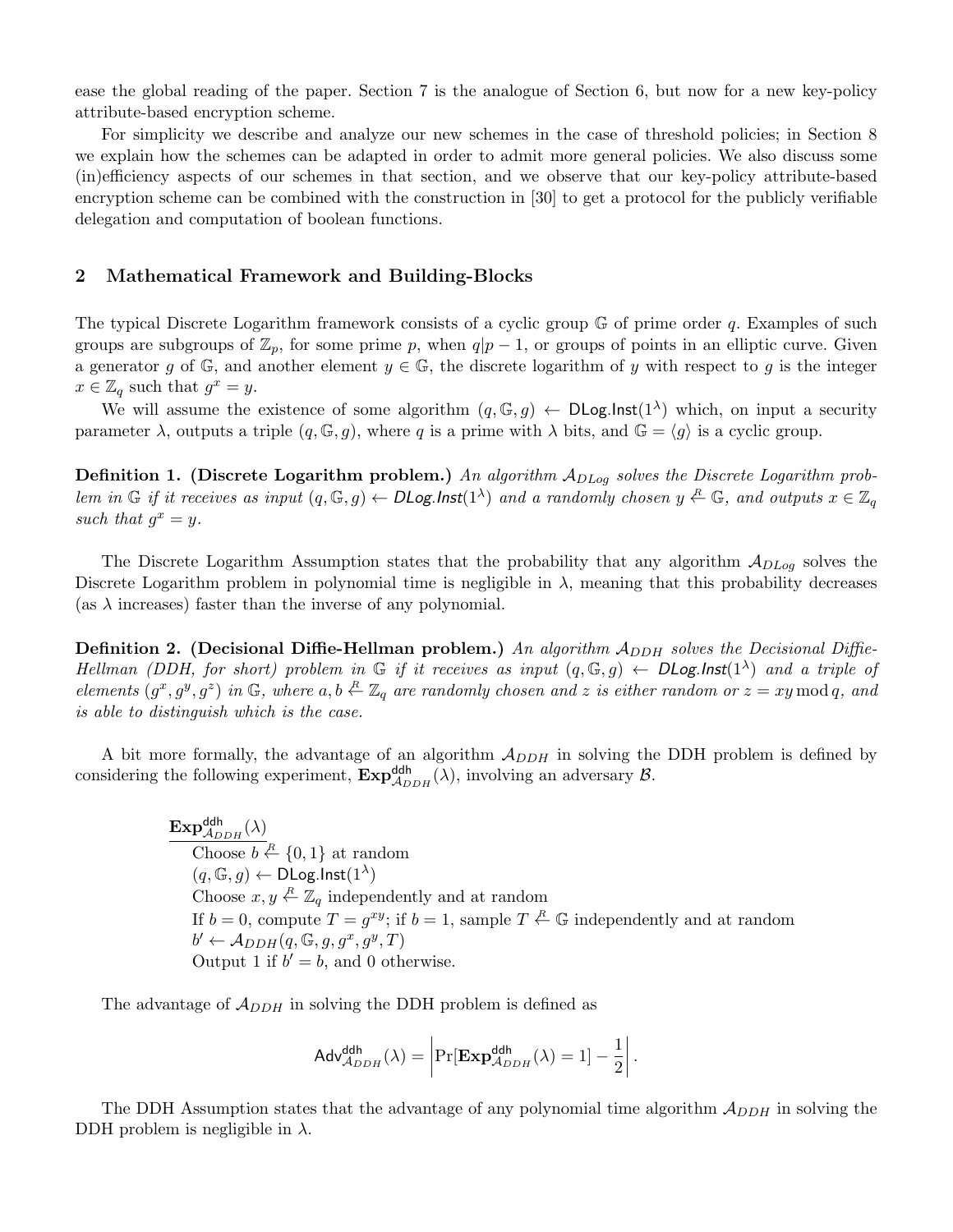### 2.1 Zero-Knowledge Proofs of Knowledge

Let R be a relation, containing pairs  $(x, w)$ , such that, given  $(x, w)$ , the fact  $(x, w) \in \mathcal{R}$  can be verified in polynomial time. We will call x the statement and w the witness. We define the language  $\mathcal{L}_R$  as the set of statements x for which there exists a witness w such that  $(x, w) \in \mathcal{R}$ .

A zero-knowledge proof of knowledge  $(ZKPK)$  for a relation  $\mathcal R$  is a (possibly interactive) protocol between two parties, a prover  $P$  and a verifier  $V$ , with common input  $x$ , where the prover convinces the verifier that he knows a witness w for which  $(x, w) \in \mathcal{R}$ , without revealing any additional information. Namely, the inputs for the prover are a statement x and a witness w such that  $(x, w) \in \mathcal{R}$ , whereas the input for the verifier is just x. At the end, the output for the verifier is 1 if it accepts the proof or 0 if it rejects it.

In this work we deal with a particular kind of ZKPK protocols, known as *Sigma* protocols, where the interaction consists of three steps. First of all, the prover computes and sends a commitment Cmt, then the verifier sends a challenge c, and finally the prover computes and sends an answer Ans. The final output of the verifier depends only on  $\mathcal{R}, x$ , Cmt, c, Ans. The *transcript* of an execution of this protocol is denoted as  $(Cmt, c, Ans).$ 

For simplicity, we recall the security requirements of a ZKPK protocol for this particular case of Sigma protocols. A ZKPK must satisfy the following three properties:

Completeness. Intuitively, this property ensures that, if the prover behaves honestly, then everything works fine and a valid proof is always accepted.

**Definition 3.** A ZKPK for a relation R is complete if, for all  $(x, w) \in \mathcal{R}$ , then an execution of the protocol where the input of the prover is  $(x, w)$  is always accepted by the verifier.

Knowledge Soundness. Informally, this property guarantees that a (possibly malicious) prover who makes a proof be accepted as valid must actually know a witness. Let  $W(x) = \{w \mid (x, w) \in \mathcal{R}\}\$  denote the set of valid witnesses for element x.

**Definition 4.** A ZKPK for a relation  $\mathcal{R}$  has knowledge soundness if there exists a polynomial-time extractor E such that, for any prover  $\tilde{P}$  and any statement x, the probability that E, given access to transcripts of the protocol executed by  $\tilde{P}$ , outputs w such that  $w \in W(x)$ , is not significantly less than the probability that the executions run by  $P$  are accepted as valid.

**Zero-knowledge.** This property ensures that a valid proof for x does not reveal any information, other than the fact that there exists a witness w such that  $(x, w) \in \mathcal{R}$ . More formally,

**Definition 5.** A ZKPK for a relation  $\mathcal R$  is zero-knowledge if, for any (possibly malicious) verifier  $\tilde V$ , there exists a polynomial-time simulator algorithm S such that for any  $x \in \mathcal{L}_{\mathcal{R}}$ ,  $S(\mathcal{R}, x, \tilde{V})$  generates a transcript (Cmt, c, Ans) whose distribution is indistinguishable from the transcript of an execution of the protocol run by a honest prover, with input  $(x, w) \in \mathcal{R}$ , and verifier V.

This zero-knowledge property implies *witness indistinguishability* [16], which states that given a valid execution of the protocol for statement x, it is computationally hard to distinguish which witness in  $W(x)$  was used by the prover.

The Fiat-Shamir [17] heuristics can be applied to a Sigma protocol in order to get a non-interactive zeroknowledge proof of knowledge protocol, where the whole elements in the proof are computed by the prover (the transcript is then usually denoted as  $\pi$ ). The idea is to simply replace the challenge c computed by the verifier with the result of applying a hash function to the inputs  $(x, \mathcal{R}, \mathsf{Cmt})$ . In the random oracle model [5], where the hash function is assumed to behave as a completely random function, this transformation preserves the security properties of the initial ZKPK protocol. If a message  $m$  is included as an additional input of the hash function, this technique allows the construction of signature schemes (known as *signatures*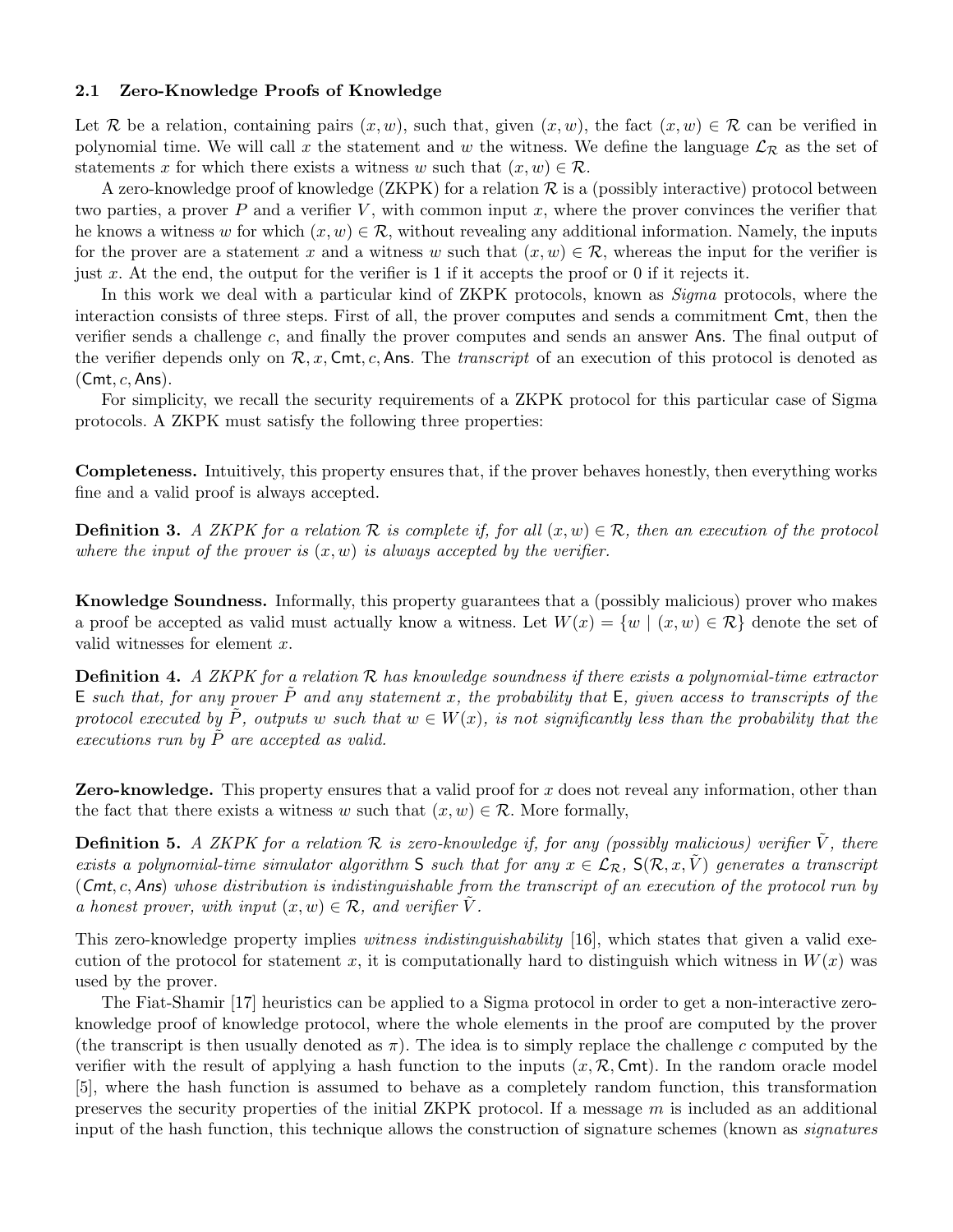of knowledge), with security in the random oracle model. This is exactly what we will do in our signature scheme: a particular attribute-based signature will be a signature of knowledge, applied to the corresponding message, for a specific language that we will describe later.

## 3 (Bounded) Attribute-Based Signatures: Protocols and Security

In this section we describe the protocols that form an attribute-based signature scheme, as well as the security properties that must be required to such a scheme. An attribute-based signature is linked to a determined signing policy  $(\mathcal{P}, \Gamma)$ : a set  $\mathcal P$  of attributes and a (monotone increasing) family  $\Gamma \subset 2^{\mathcal{P}}$  of subsets of  $\mathcal P$ . A valid signature means that a signer possessing all the attributes of some of the subsets in  $\Gamma$  is the author of the signature. The monotonicity property ensures that  $S_1 \subset S_2, S_1 \in \Gamma \Rightarrow S_2 \in \Gamma$ . The most common and simple example of such a monotone increasing family of subsets is the threshold case: in a  $(t, n)$ -threshold signing policy, the set P contains n attributes, and  $\Gamma = \{S \subset \mathcal{P} : |S| \ge t\}$ . That is, by verifying a threshold attribute-based signature, the verifier is convinced that the author of the signature holds at least  $t$  of the attributes included in the set P.

## 3.1 Syntactic Definition

A bounded attribute-based signature scheme consists of four probabilistic polynomial-time algorithms:

- Setup(1<sup>λ</sup>). The setup algorithm takes as input a security parameter  $\lambda$  and outputs some public parameters pms and a master secret key msk. The public parameters contain the possible universe of attributes  $\tilde{\mathcal{P}} = {\mathsf{at}_1, \ldots, \mathsf{at}_N}$  and a bound L for the maximum number of users.
- $-$  KeyGen(S, msk, pms). The key generation algorithm takes as input the master secret key msk, the public parameters pms and then a set of attributes  $S \subset \tilde{P}$  satisfied by the user. The output is a secret key sks.
- Sign(m, P,  $\Gamma$ , sk<sub>S</sub>, pms). The signing algorithm takes as input a message m, a signing policy (P,  $\Gamma$ ) where  $\mathcal{P} \subset \tilde{\mathcal{P}}$  and  $\Gamma \subset 2^{\mathcal{P}}$ , a secret key sks and the public parameters pms, and outputs a signature  $\sigma$ .
- Verify( $\sigma, m, \mathcal{P}, \Gamma$ , pms). The verification algorithm takes as input the signature  $\sigma$ , the message m, the signing policy  $(\mathcal{P}, \Gamma)$  and the public parameters **pms**, and outputs 1 (accept) or 0 (reject), depending on the validity of the signature.

Of course, the usual property of correctness must be required. Intuitively, a signature for a signing policy  $(\mathcal{P}, \Gamma)$  that is computed by using sks such that  $S \cap \mathcal{P} \in \Gamma$  must be always accepted by the verification protocol.

## 3.2 Security Definitions

Privacy. Intuitively, privacy means that, given a valid signature, nobody (including the master entity and the stateless user who computed the signature) can obtain any information about the real author of the signature. In other words, given two subsets  $S_0$  and  $S_1$ , with  $S_0, S_1 \subset \mathcal{P}^*$ , and a valid signature  $\sigma \leftarrow$  $\textsf{Sign}(m,\mathcal{P},\Gamma,\textsf{sk}_{S_b},\textsf{pms})$  for a signing policy  $\Gamma$  such that  $S_0,S_1\in\Gamma,$  nobody can guess the bit  $b$  with probability significantly bigger than 1/2. The privacy property is formally defined via the following experiment  $\text{Exp}_{\mathcal{B}}^{\text{priv}}(\lambda)$ , involving an adversary B.

> $\mathbf{Exp}_{b,\mathcal{B}}^{\mathsf{priv}}(\lambda)$ Choose  $b \stackrel{R}{\leftarrow} \{0,1\}$  at random  $(pms,msk) \leftarrow Setup(1^{\lambda})$  $(m, \mathcal{P}, \mathit{\Gamma}, \mathit{S}_0, \mathsf{sk}_{S_0}, \mathit{S}_1, \mathsf{sk}_{S_1}, st_1) \leftarrow \mathcal{B}(\mathsf{pms},\mathsf{msk})$ Verify that  $\mathsf{sk}_{S_i}$  is a valid secret key for  $S_i$ , for  $i = 0, 1$ Verify that  $S_0 \cap \mathcal{P} \in \Gamma$  and  $S_1 \cap \mathcal{P} \in \Gamma$  $\sigma^* \leftarrow \mathsf{Sign}(m, \mathcal{P}, \mathit{\Gamma}, \mathsf{sk}_{S_b}, \mathsf{pms})$  $b' \leftarrow \mathcal{B}(\sigma^*, \mathsf{pms}, \mathsf{msk}, st_1)$ Output 1 if  $b' = b$ , and 0 otherwise.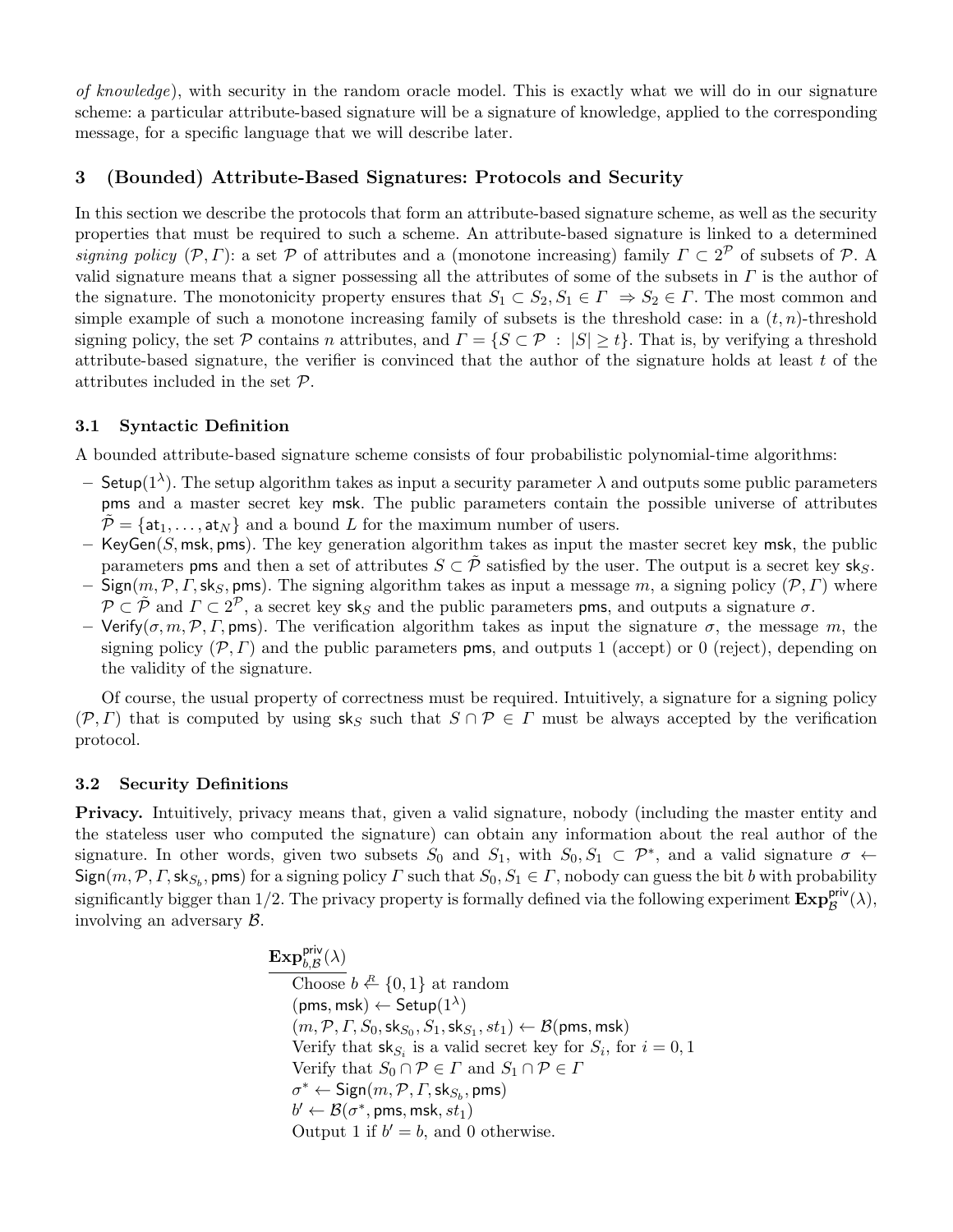The advantage of  $\beta$  in breaking the privacy property is defined as

$$
Adv_{\mathcal{B}}^{\text{priv}}(\lambda) = \left| \Pr[\mathbf{Exp}_{\mathcal{B}}^{\text{priv}}(\lambda) = 1] - \frac{1}{2} \right|.
$$

Definition 6. An attribute-based signature scheme is private if, for any adversary B that runs in polynomial time, the advantage  $Adv^{\text{priv}}_{\mathcal{B}}(\lambda)$  is negligible in the security parameter  $\lambda$ .

Since the adversary  $\beta$  can obtain the master secret key (and so, secret keys for all identities of his choice), it is easy to see that the privacy property, as defined above, implies other properties like signer's anonymity and non-linkability of different signatures.

Unforgeability. An attribute-based signature scheme must satisfy the property of existential unforgeability against chosen message and signing policy attacks. Such property is defined by the following experiment  $\mathbf{Exp}_{\mathcal{F}}^{\text{unf}}(\lambda)$  involving an adversary  $\mathcal{F}$ .

> $\mathbf{Exp}_{\mathcal{F}}^{\mathsf{unf}}(\lambda)$  $\overline{(\mathsf{pms},\mathsf{msk})\leftarrow \mathsf{Setup}(1^\lambda)}$  $(\sigma^*, m^*, \mathcal{P}^*, \varGamma^*) \leftarrow \mathcal{F}^{\sf KeyGen(\cdot, msk, pms), \; Sign(\cdot, pms)}(pms)$ Output 1 if the three following statements are true: (i) Verify( $\sigma^*$ ,  $m^*$ ,  $\mathcal{P}^*$ ,  $\Gamma^*$ , pms) returns 1; (ii) F has not made any secret key query S such that  $S \cap \mathcal{P}^* \in \Gamma^*$ ; (iii) the number of secret key queries is at most  $L$  (the bound given in pms); (iv)  $(m^*, \mathcal{P}^*, \Gamma^*, \sigma^*)$  is not the result of any signature query from  $\mathcal{F}$ . Otherwise, output 0

The advantage of  $\mathcal F$  in breaking the unforgeability of the scheme is defined as  $\mathsf{Adv}_{\mathcal F}^{\mathsf{unff}}(\lambda) = \Pr[\mathbf{Exp}_{\mathcal F}^{\mathsf{unff}}(\lambda)]$ 1. We stress that  $\mathcal F$  is allowed to make up to L adaptive queries for secret keys of subsets  $S$  of his choice, and adaptive signing queries for tuples  $(m, \mathcal{P}, \Gamma)$  of his choice, where  $\Gamma \subset 2^{\mathcal{P}}$ . The last kind of queries are answered by choosing a random subset  $S \subset \mathcal{P}$  with  $S \in \Gamma$ , and then by running  $sk_S \leftarrow \mathsf{KeyGen}(S, \mathsf{msk}, \mathsf{pms})$ and  $\sigma \leftarrow$  Sign $(m, \mathcal{P}, \Gamma, \mathsf{sk}_S, \mathsf{pms}).$ 

**Definition 7.** An attribute-based signature scheme is unforgeable if, for any adversary  $\mathcal F$  that runs in polynomial time, the advantage  $\mathsf{Adv}_{\mathcal{F}}^{\mathsf{unf}}(\lambda)$  is negligible in the security parameter  $\lambda$ .

The above definition of unforgeability guarantees collusion resistance: a group of colluding users that pull their secret keys together will not be able to sign messages for a signing policy that none of the attribute sets of these users satisfies. The definition is in the adaptive setting where the attacker chooses the target signing policy  $(\mathcal{P}^*, \Gamma^*)$  after making some queries. This is in contrast to the weaker selective setting where the attacker must choose the target signing policy at the very beginning of the attack.

## 4 The New Attribute-Based Signature Scheme (for Threshold Signing Policies)

In this section, we describe our attribute-based signature scheme. For simplicity, we consider the case of threshold signing policies. Therefore, a pair  $(\mathcal{P}, \Gamma)$  will be represented as  $(\mathcal{P}, t)$ , where  $1 \le t \le |\mathcal{P}|$ . Later, we will explain how the scheme can be modified to support other (more general) signing policies.

#### 4.1 Description of the Scheme

Setup(1<sup> $\lambda$ </sup>). The setup algorithm starts by running  $(q, \mathbb{G}, g) \leftarrow \text{DLog-Inst}(1^{\lambda})$ , which outputs a cyclic group  $\mathbb{G} = \langle g \rangle$  of prime order q, such that q is  $\lambda$  bits long. A cryptographic hash function  $H : \{0,1\}^* \to \mathbb{Z}_q$  is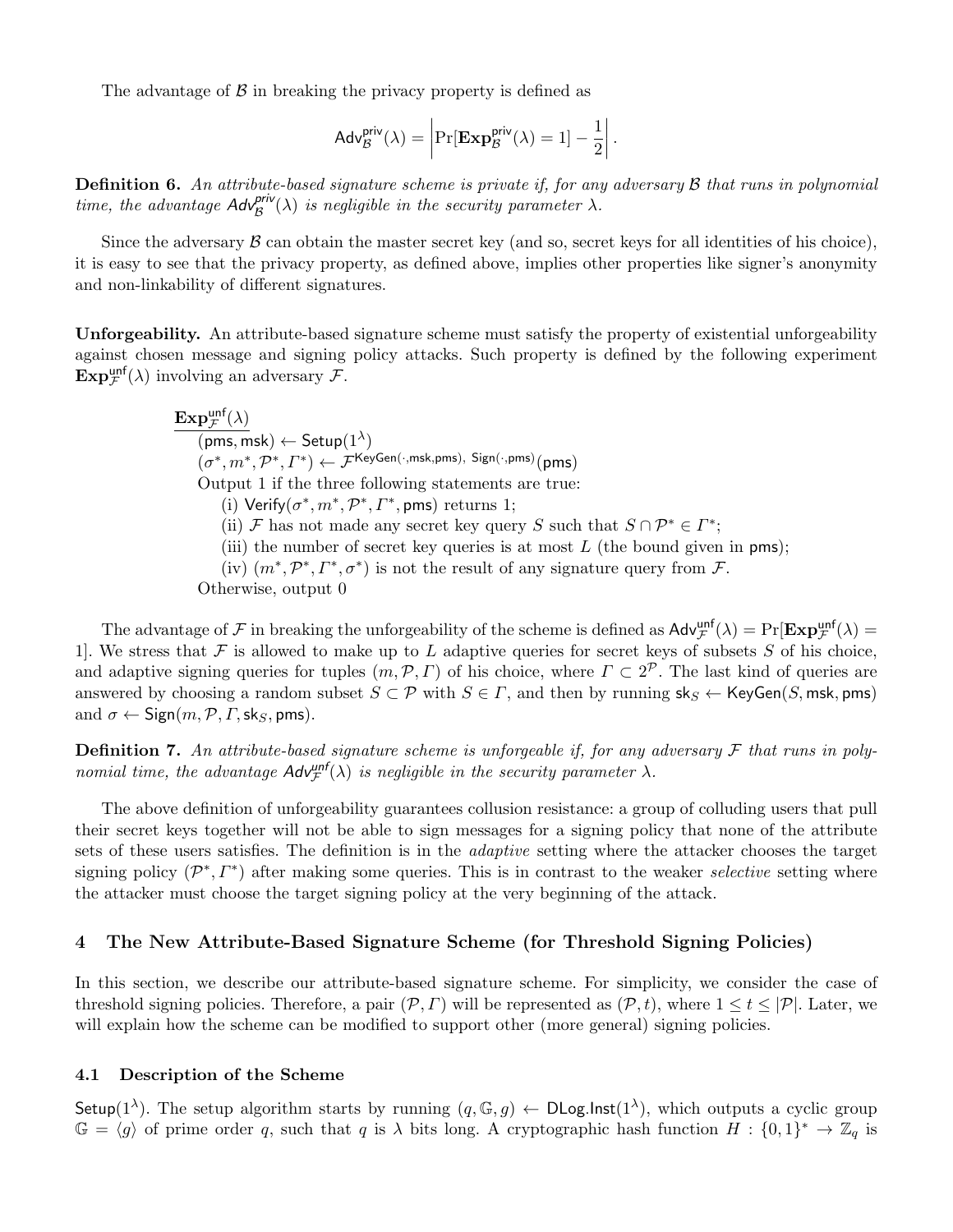chosen. The global set of attributes  $\tilde{\mathcal{P}} = \{at_1, \ldots, at_N\}$  is chosen. A bound L for the maximum number of users in the system is given. Finally, the value  $M = L + N$  is defined.

For all  $i \in \{1, ..., N\}$  and all  $j \in \{1, ..., M\}$ , choose  $x_{i,j} \notin \mathbb{Z}_q^*$  independently and at random, and compute  $Y_{i,j} = g^{x_{i,j}}$ . An additional element  $h \stackrel{R}{\leftarrow} \mathbb{G}$  is also randomly chosen.

The public parameters of the system are  $\mathsf{pms} = (q, \mathbb{G}, g, h, H, \tilde{\mathcal{P}}, L, N, \{Y_{i,j}\}_{1 \leq i \leq N, 1 \leq j \leq M})$ , whereas the master secret key is  $\text{msk} = \{x_{i,j}\}_{1 \leq i \leq N, 1 \leq j \leq M}$ .

KeyGen(S, msk, pms). The key generation algorithm takes as input a subset of attributes  $S \subset \tilde{\mathcal{P}}$ , the master secret key msk and the public parameters pms.

The master entity chooses at random a vector  $\boldsymbol{a} = (a_1, \ldots, a_M) \stackrel{R}{\leftarrow} (\mathbb{Z}_q)^M$  and, for each  $\mathsf{at}_i \in S$ , computes the value  $s_i = \sum_{i=1}^{M}$  $j=1$  $a_j x_{i,j}$  mod q. If some of the elements  $s_i$  is equal to zero (which happens with negligible

probability), the master entity chooses a new vector  $\boldsymbol{a}$ .

The global secret key is  $sk_S = (a, \{s_i\}_{at_i \in S})$ . In total,  $sk_S$  contains  $M + |S|$  elements from  $\mathbb{Z}_q$ .

The receiver of the secret key can validate its correctness by checking that  $g^{s_i} = \prod^M$  $j=1$  $Y_{i,j}^{a_j}$ , for all  $\mathsf{at}_i \in S$ .

 $Sign(m, \mathcal{P}, t, sk_{id,S}, pms)$ . The signing algorithm takes as input a message m, a set of attributes  $\mathcal{P} \subset \tilde{\mathcal{P}}$ , a threshold t, a secret key  $sk_S = (a, \{s_i\}_{at_i \in S})$  and the public parameters pms. The algorithm selects a minimally authorized set S', this is, a subset of  $S \cap P$  of cardinality exactly t. Without loss of generality and to simplify notation, let us assume  $\mathcal{P} = \{\texttt{at}_1, \ldots, \texttt{at}_n\}$  and  $S' = \{\texttt{at}_1, \ldots, \texttt{at}_t\}$ . To generate the signature, the user runs the non-interactive zero-knowledge proof of knowledge protocol described in Section 4.2, with  $m$  as an additional input of the hash function (signature of knowledge), to compute

$$
PK\left\{(\boldsymbol{a},S',\{s_i\}_{\text{at}_i\in S'})\text{ s.t. }S'\subset\mathcal{P}\bigwedge|S'|=t\bigwedge\forall\text{at}_i\in S':\left(s_i\neq 0\;\wedge\;g^{s_i}=\prod_{j=1}^M Y_{i,j}^{a_j}\right)\right\}(m)
$$

The resulting signature (following the notation in Section 4.2) is

$$
\sigma = (f(x), \{(A_i, u_i, \tilde{u}_i, z_i, \tilde{z}_i, e_i, \{w_{i,j}\}_{1 \leq j \leq M})\}_{1 \leq i \leq n}, \{w_j\}_{1 \leq j \leq M}).
$$

Verify( $\sigma, m, \mathcal{P}, t$ , pms). The verification algorithm takes as input a message m, the signature  $\sigma$  on m, the threshold signing policy  $(\mathcal{P}, t)$ , with  $n = |\mathcal{P}|$ , and the public parameters pms. It simply checks the validity of the proof of knowledge. That is:

1. Verify that the degree of  $f(x)$  is at most  $n - t$ .

2. For all 
$$
\mathsf{at}_i \in \mathcal{P}
$$
, compute  $c_i = f(i)$  and the values  $T_i = A_i^{-c} \cdot h^{e_i} \cdot \prod_{j=1}^M Y_{i,j}^{w_j}$ ,  $R_i = A_i^{-c_i} \cdot h^{z_i} \cdot \prod_{j=1}^M Y_{i,j}^{w_{i,j}}$ ,

$$
U_i = A_i^{-c_i} \cdot g^{u_i} \cdot h^{z_i}, \tilde{A}_i = A_i^{\tilde{u}_i} \cdot h^{-\tilde{z}_i} \cdot g^{-c_i}.
$$
  
3. Return 1 if  $f(0) = H\left(m, \mathbf{x}, \left\{ \left(A_i, \tilde{A}_i, T_i, R_i, U_i\right)\right\}_{\mathbf{at}_i \in \mathcal{P}}\right)$ , and return 0 otherwise. Here we are denoting  $\mathbf{x} = (g, h, \{Y_{i,j}\}_{1 \le i \le n, 1 \le j \le M}, \mathcal{P}, t).$ 

Remark 1. If some vector  $a$  given to some user as part of his secret key was a linear combination of other vectors  $a^{(\ell)}$  given to other users, then the security of the scheme could be compromised, since the system could not resist a collusion attack. The probability of such a linear dependence is negligible in the security parameter  $\lambda$ . However, in a real implementation of this scheme, it could be desirable to explicitly check that such dependence relations do not occur. This can be done by the master entity, for instance, by choosing the L vectors  $a^{(1)}, \ldots, a^{(L)}$ , linearly independent in  $(\mathbb{Z}_q)^M$ , during the Setup protocol, and then assigning vector  $a^{(\ell)}$  to the  $\ell$ -th secret key query (in a stateful process). See also Section 4.6 for a different and more efficient generation of the L vectors  $a^{(1)}, \ldots, a^{(L)}$ .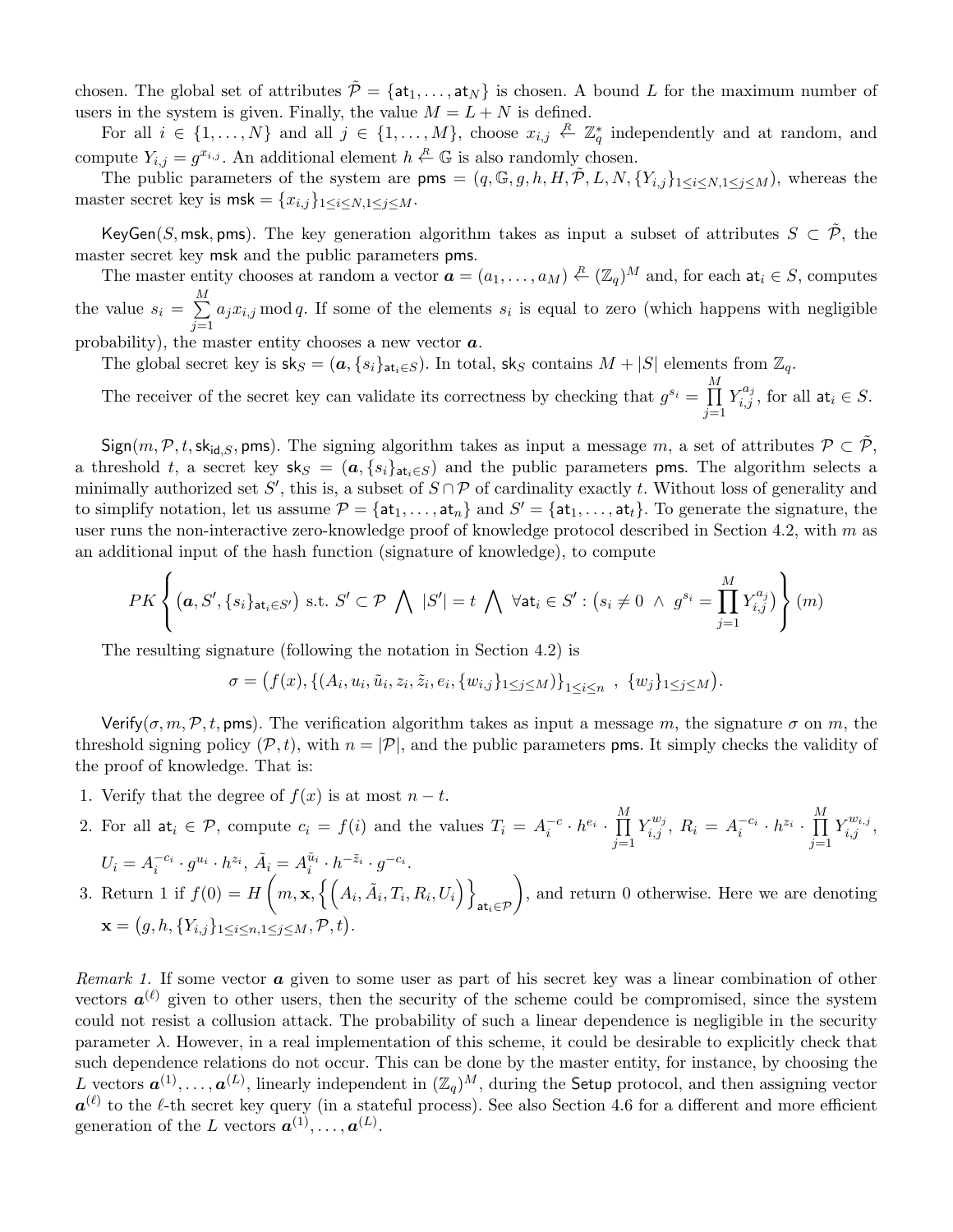#### 4.2 The Proof of Knowledge

The language of the zero-knowledge proof of knowledge that is used in the proposed attribute-based signature scheme is related to the public information  $\mathbf{x} = (g, h, \{Y_{i,j}\}_{1 \leq i \leq n, 1 \leq j \leq M}, \mathcal{P}, t)$ , where  $(\mathcal{P}, t)$  is the signing policy chosen by the signer. A witness w for the fact that x belongs to this language consists of  $(a, S', \{s_i\}_{\text{at}_i \in S'})$ , where  $\mathbf{a} = (a_1, \ldots, a_M) \in (\mathbb{Z}_q)^M$ ,  $S' \subset \mathcal{P}$  is a subset with  $|S'| = t$  attributes and, for all  $\mathsf{at}_i \in S'$ , it holds that  $s_i \in \mathbb{Z}_q - \{0\}$  and  $g^{s_i} = \prod^M$  $j=1$  $Y_{i,j}^{a_j}$ . Without loss of generality, let us assume  $\mathcal{P} = {\mathsf{at}_1, \ldots, \mathsf{at}_n}$  and  $S' = \{\mathsf{at}_1, \ldots, \mathsf{at}_t\}.$ 

An interactive zero-knowledge Sigma protocol (three steps) where the prover proves the knowledge of a witness for such a statement can be constructed by combining existing and well-known techniques (see for instance  $[12, 13, 10]$ , as follows.

- 1. The prover generates the first message (commitment) of the Sigma protocol as follows:
	- For  $j = 1, ..., M$  and for  $i = 1, ..., n$ , choose  $r_i, \kappa_i, \delta_j \stackrel{R}{\leftarrow} \mathbb{Z}_q$ , and compute  $A_i = h^{r_i} \cdot \prod_{i=1}^{M}$  $j=1$  $Y_{i,j}^{a_j}$  and  $\cal M$

$$
T_i = h^{\kappa_i} \cdot \prod_{j=1}^m Y_{i,j}^{\delta_j}.
$$

• For  $i = t+1, \ldots, n$ , choose  $c_i, u_i, \tilde{u}_i, z_i, \tilde{z}_i \stackrel{R}{\leftarrow} \mathbb{Z}_q$ , and for each  $i = t+1, \ldots, n$  and  $j = 1, \ldots, M$ , choose  $w_{i,j} \stackrel{R}{\leftarrow} \mathbb{Z}_q$ . Compute the values  $U_i = A_i^{-c_i} \cdot g^{u_i} \cdot h^{z_i}$ ,  $\tilde{A}_i = A_i^{\tilde{u}_i} \cdot h^{-\tilde{z}_i} \cdot g^{-c_i}$ ,  $R_i = A_i^{-c_i} \cdot h^{z_i} \cdot \prod_{i=1}^M A_i^{-\tilde{z}_i}$  $Y_{i,j}^{w_{i,j}}$ .

• For  $i = 1, \ldots, t$ , choose  $\alpha_i, \beta_i, \tilde{\alpha}_i, \tilde{\beta}_i \stackrel{R}{\leftarrow} \mathbb{Z}_q$ , and for each  $i = 1, \ldots, t$  and  $j = 1, \ldots, M$ , choose  $\delta_{i,j} \stackrel{R}{\leftarrow} \mathbb{Z}_q$ . Compute the values  $U_i = g^{\alpha_i} \cdot h^{\beta_i}$ ,  $\tilde{A}_i = A_i^{\tilde{\alpha}_i} \cdot h^{-\tilde{\beta}_i}$ ,  $R_i = h^{\beta_i} \cdot \prod_{i=1}^{M}$  $j=1$  $Y_{i,j}^{\delta_{i,j}}.$ 

 $j=1$ 

The commitment sent by the prover is

$$
\mathsf{Cmt} = \left( \left\{ \left( A_i, \tilde{A}_i, T_i, R_i, U_i \right) \right\}_{1 \leq i \leq n} \right).
$$

- 2. The verifier chooses  $c \stackrel{R}{\leftarrow} \mathbb{Z}_q$  and sends the challenge c back to the prover.
- 3. Finally, the prover performs the following computations:
	- Find the (only) polynomial  $f(x) \in \mathbb{Z}_q[X]$  with degree at most  $n-t$  such that  $f(0) = c \mod q$  and  $f(i) = c_i \mod q$  for all  $i = t + 1, \ldots, n$ .
	- For  $i = 1, \ldots, t$ , compute  $c_i = f(i) \mod q$  and then compute the values  $u_i = \alpha_i + c_i s_i \mod q$ ,  $\tilde{u}_i =$  $\tilde{\alpha}_i + c_i s_i^{-1} \mod q, \ z_i = \beta_i + c_i r_i \mod q \text{ and } \tilde{z}_i = \tilde{\beta}_i + c_i r_i s_i^{-1} \mod q.$
	- For  $i = 1, \ldots, t$  and for  $j = 1, \ldots, M$ , compute  $w_{i,j} = \delta_{i,j} + c_i a_j \mod q$ .
	- For all  $i = 1, \ldots, n$ , compute the values  $e_i = \kappa_i + cr_i \mod q$ . For all  $j = 1, \ldots, M$ , compute the values  $w_j = \delta_j + ca_j \mod q.$

The final answer sent by the prover is

Ans = 
$$
(f(x), \{(u_i, \tilde{u}_i, z_i, \tilde{z}_i, e_i, \{w_{i,j}\}_{1 \leq j \leq M})\}_{1 \leq i \leq n}
$$
,  $\{w_j\}_{1 \leq j \leq M}$ ).

In order to validate the correctness of the proof, the verifier outputs 1 if and only if the degree of  $f(x)$  is at most  $n - t$  and  $f(0) = c$  and all the following equalities hold for all  $i = 1, \ldots, n$ , where  $c_i = f(i) \mod q$ :

(1) 
$$
T_i = A_i^{-c} \cdot h^{e_i} \cdot \prod_{j=1}^{M} Y_{i,j}^{w_j}
$$
.  
\n(2)  $B = A^{-c_i} h^{z_i} \prod_{i=1}^{M} X^{w_{i,j}}$ 

(2) 
$$
R_i = A_i^{-c_i} \cdot h^{z_i} \cdot \prod_{j=1}^{n} Y_{i,j}^{w_{i,j}}.
$$

(3) 
$$
U_i = A_i^{-c_i} \cdot g^{u_i} \cdot h^{z_i}
$$
.  
\n(4)  $\tilde{A}_i = A_i^{\tilde{u}_i} \cdot h^{-\tilde{z}_i} \cdot g^{-c_i}$ .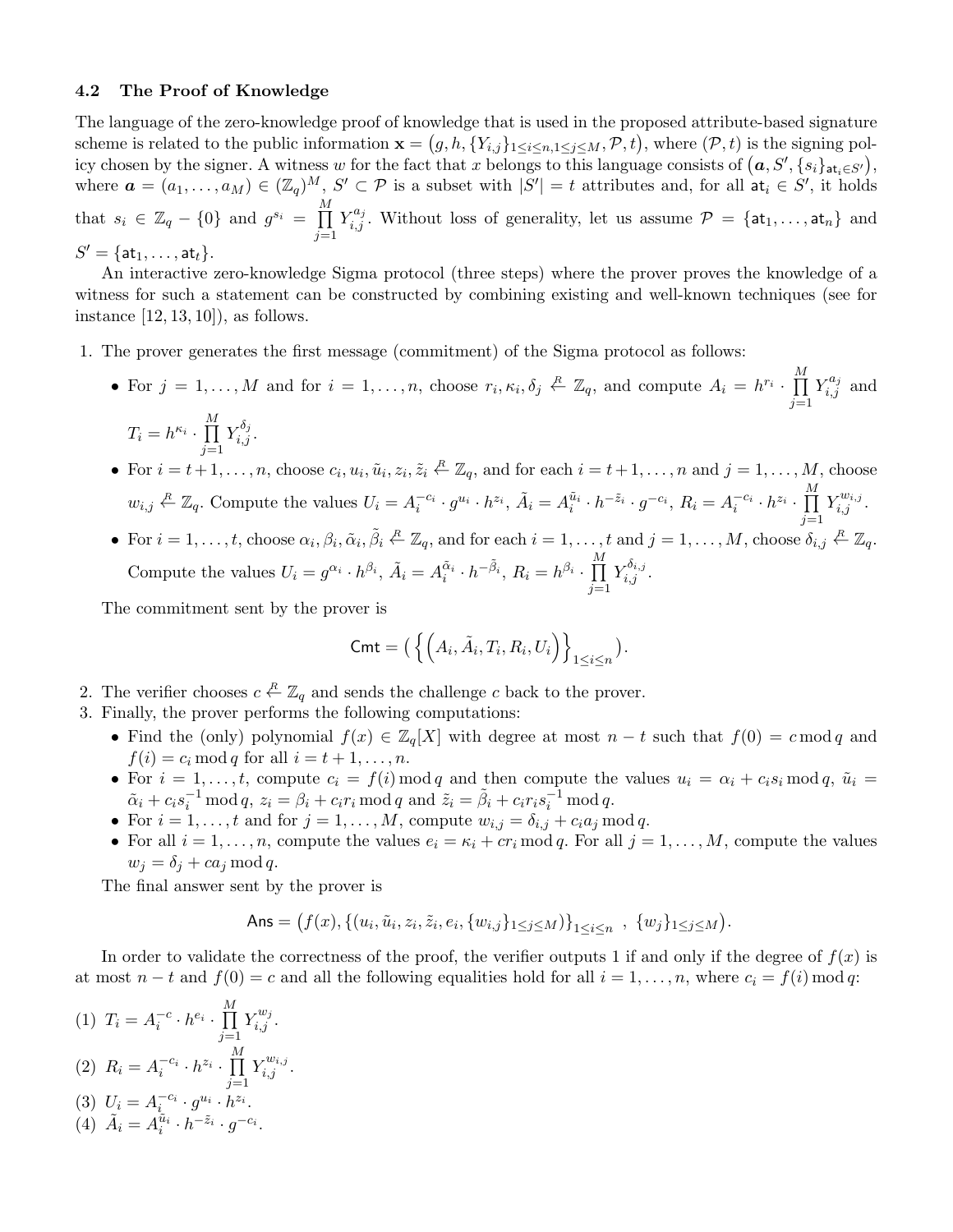The Non-Interactive Version. We can apply the Fiat-Shamir heuristics to this Sigma protocol, by replacing the value  $c \stackrel{R}{\leftarrow} Z_q$  chosen by the verifier with the output of a hash function  $H: \{0,1\}^* \to \mathbb{Z}_q$  when computed by taking as inputs all the public values of the language and statement, x, and also the values in Cmt. If we include as an additional input a message  $m$  to be signed, the resulting answer Ans is a signature of knowledge, on m, that proves that the author of the message knows a witness for the corresponding statement.

In this particular case, the signature on  $m$  would be

$$
\sigma = (f(x), \{(A_i, u_i, \tilde{u}_i, z_i, \tilde{z}_i, e_i, \{w_{i,j}\}_{1 \leq j \leq M})\}_{1 \leq i \leq n}, \{w_j\}_{1 \leq j \leq M}).
$$

To verify the validity of such a signature for a message m and threshold policy  $(\mathcal{P}, t)$ , one checks that the degree of  $f(x)$  is at most  $n-t$ , defines  $c_i = f(i)$  for  $i = 1, \ldots, n$ , computes the values  $T_i, R_i, U_i, \tilde{A}_i$  by following equations  $(1), \ldots, (4)$  above, and finally checks if

$$
f(0) = H\left(m, \mathbf{x}, \left\{ \left(A_i, \tilde{A}_i, T_i, R_i, U_i\right)\right\}_{1 \leq i \leq n} \right)
$$

.

## 4.3 Security of the Proof of Knowledge

We will prove that the proposed attribute-based signature scheme satisfies the properties of privacy and unforgeability, as defined in Section 3.2. Both proofs will rely on the properties of the specific proof of knowledge (in Section 4.2) which is used as a building block of the signature scheme. Therefore, we first prove that such proof of knowledge achieves the necessary security level.

Correctness of the zero-knowledge proof of knowledge is very easy to validate.

Regarding the zero-knowledge property, let us describe a suitable simulator S which works for any statement x in the language, and for any (possibly dishonest) verifier V. Recall that the goal of  $S$  is to produce a transcript  $(Cmt, c, Ans)$  whose distribution is indistinguishable from the transcript of an execution of the protocol run by a honest prover, with input  $(x, w) \in \mathcal{R}$ , and verifier V. The simulator S acts as follows:

- 1. Choose  $c \stackrel{R}{\leftarrow} \mathbb{Z}_q$  with the same distribution as  $\tilde{V}$  does.
- 2. Choose at random a polynomial  $f(x) \in \mathbb{Z}_q[X]$  with degree at most  $n-t$  such that  $f(0) = c \mod q$ . Define  $c_i = f(i) \mod q$  for all  $i = 1, \ldots, n$ .
- 3. For all  $i = 1, \ldots, n$ , choose at random  $A_i, \tilde{A}_i \stackrel{R}{\leftarrow} \mathbb{G}$  and  $u_i, z_i, \tilde{u}_i, \tilde{z}_i, e_i \stackrel{R}{\leftarrow} \mathbb{Z}_q$ . For all  $j = 1, \ldots, M$ , choose at random  $w_j \stackrel{R}{\leftarrow} \mathbb{Z}_q$ . Finally, for all  $i = 1, \ldots, n$  and all  $j = 1, \ldots, M$ , choose at random  $w_{i,j} \stackrel{R}{\leftarrow} \mathbb{Z}_q$ .

4. For all 
$$
i = 1, ..., n
$$
, compute the values  $T_i = A_i^{-c} \cdot h^{e_i} \cdot \prod_{j=1}^M Y_{i,j}^{w_j}, R_i = A_i^{-c_i} \cdot h^{z_i} \cdot \prod_{j=1}^M Y_{i,j}^{w_{i,j}}, U_i = A_i^{-c_i} \cdot g^{u_i} \cdot h^{z_i},$   
\n $\tilde{A} \cdot A_i = A_i^{\tilde{u}_i} \cdot h^{-\tilde{z}_i} \cdot g^{-c_i}$ 

$$
\tilde{A}_i = A_i^{\tilde{u}_i} \cdot h^{-\tilde{z}_i} \cdot g^{-c_i}.
$$

5. Define the commitment as  $\mathsf{Cmt} = \left( \left\{ \left( A_i, \tilde{A}_i, T_i, R_i, U_i \right) \right\} \right)$  $\sum_{1 \leq i \leq n}$ , and the final answer as

- Ans =  $(f(x), \{(u_i, \tilde{u}_i, z_i, \tilde{z}_i, e_i, \{w_{i,j}\}_{1 \leq j \leq M})\}_{1 \leq i \leq n}$ ,  $\{w_j\}_{1 \leq j \leq M}$ ).
- 6. Output the transcript  $(Cmt, c, Ans)$ .

It is easy to see that the distribution of this transcript is exactly the same as the distribution of a transcript generated by a honest prover  $P$  who knows a witness for  $x$ , and  $\overline{V}$ .

Finally, let us show that the proposed zero-knowledge proof of knowledge achieves the knowledge soundness property, assuming the hardness of the Discrete Logarithm problem.

Theorem 1. Assuming the Discrete Logarithm problem is hard in G, then the zero-knowledge proof of knowledge proposed in Section 4.2 achieves knowledge soundness.

*Proof.* Let us denote the success probability of  $\tilde{P}$  as  $\epsilon$ . The extractor E plays the role of the verifier and runs the zero-knowledge protocol with  $\tilde{P}$  twice, in parallel, but for the same first message coming from  $\tilde{P}$ . As the second message of the protocol, E chooses two random but different challenges  $c, c' \stackrel{R}{\leftarrow} \mathbb{Z}_q$ , with  $c \neq c'$ . With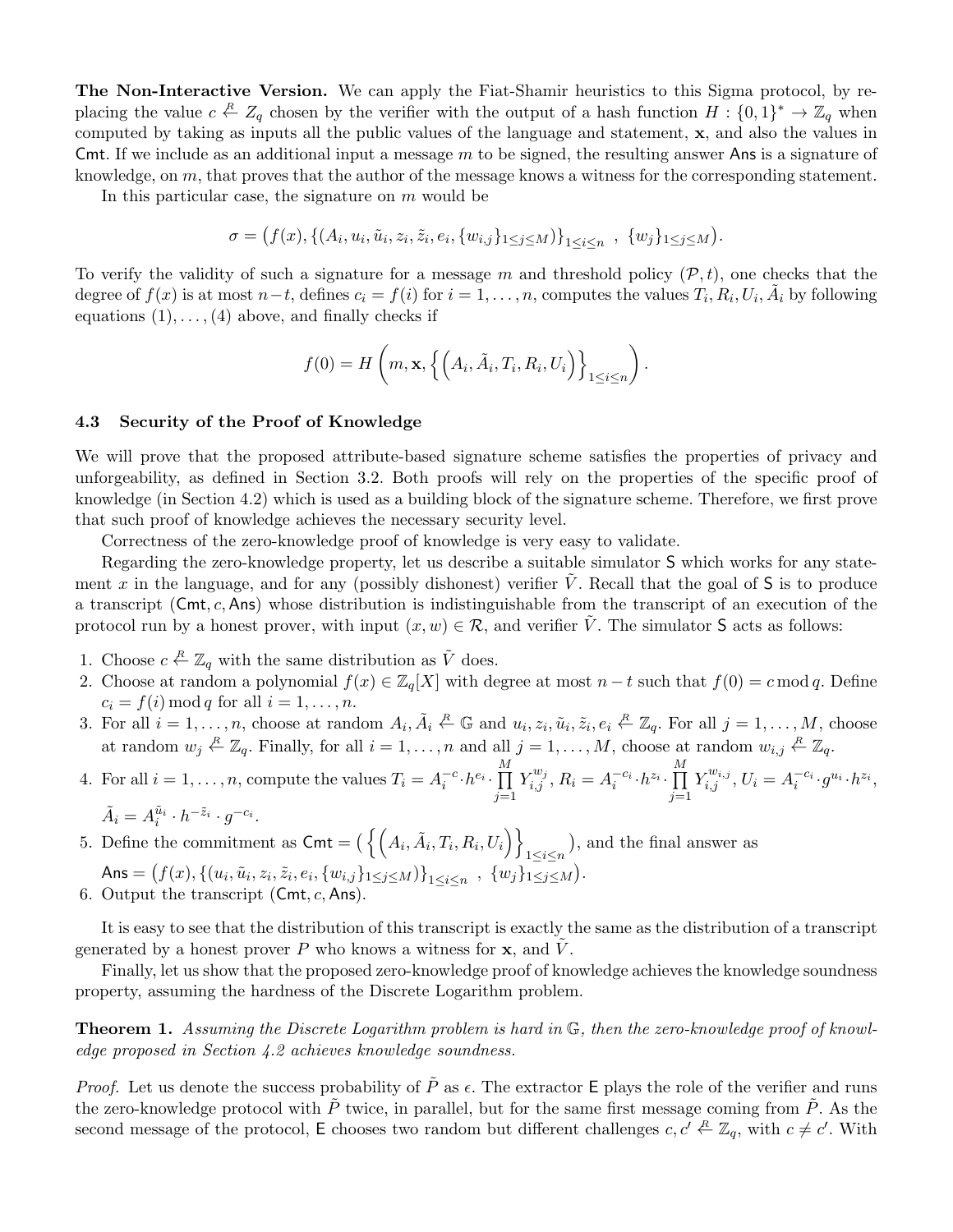probability  $\epsilon^2$ , the two answers from  $\tilde{P}$  to these two challenges are successful. If this is the case, E knows two accepted transcripts (Cmt, c, Ans) and (Cmt,  $c'$ , Ans'). Let us denote them as

$$
\mathsf{Cmt} = \left( \left\{ \left( A_i, \tilde{A}_i, T_i, R_i, U_i \right) \right\}_{1 \le i \le n} \right)
$$
\n
$$
\mathsf{Ans} = \left( f(x), \left\{ (u_i, \tilde{u}_i, z_i, \tilde{z}_i, e_i, \{w_{i,j}\}_{1 \le j \le M}) \right\}_{1 \le i \le n} , \{w_j\}_{1 \le j \le M} \right)
$$
\n
$$
\mathsf{Ans}' = \left( f'(x), \left\{ \left( u'_i, \tilde{u}'_i, z'_i, \tilde{z}'_i, e'_i, \{w'_{i,j}\}_{1 \le j \le M} \right) \right\}_{1 \le i \le n} , \{w'_j\}_{1 \le j \le M} \right).
$$

Since the two transcripts are valid, we have  $f(0) = c \neq c' = f'(0)$ . The two polynomials have degree at most  $n-t$ , so we conclude that there must be at least t indices i such that  $c_i = f(i) \neq f'(i) = c'_i$  (otherwise, the two polynomials would be equal in more than  $n - t$  points and would therefore be the same polynomial, which contradicts the fact  $f(0) \neq f'(0)$ . Without loss of generality, let us assume that  $c_i \neq c'_i$  for  $i = 1, \ldots, t$ .

The two answers satisfy equations  $(1), \ldots, (4)$  in Section 4.2. Dividing the two valid instances of equation (1) for each index  $i = 1, ..., n$ , we have that  $A_i^{c-c'} = h^{e_i-e'_i} \cdot \prod_{i=1}^{M}$  $j=1$  $Y_{i,j}^{w_j-w'_j}$  holds for all  $i=1,\ldots,n$ . Let us

denote  $r_i = \frac{e_i - e'_i}{c - c'}$  mod q and  $a_j = \frac{w_j - w'_j}{c - c'}$  mod q, for all  $j = 1, ..., M$ , and thus we have

$$
A_i = h^{r_i} \cdot \prod_{j=1}^{M} Y_{i,j}^{a_j}
$$
 (Eq.1*i*)

Dividing the two valid instances of equation (2) for each index  $i = 1, \ldots, t$ , we have that  $A_i^{c_i - c'_i} =$  $h^{z_i-z'_i} \cdot \prod^{M}$  $j=1$  $Y_{i,j}^{w_{i,j}-w'_{i,j}}$  holds for all  $i=1,\ldots,t$ . Denoting  $\hat{r}_i = \frac{z_i-z'_i}{c_i-c'_i}$  mod q and  $a_{i,j} = \frac{w_{i,j}-w'_{i,j}}{c_i-c'_i}$  mod q, for all  $i = 1, \ldots, M$  we have

$$
A_i = h^{\hat{r}_i} \cdot \prod_{j=1}^{M} Y_{i,j}^{a_{i,j}} \tag{Eq.2i}
$$

Now looking at equalities (Eq.1*i*) and (Eq.2*i*), for each index  $i = 1, \ldots, t$ , we have two representations of  $A_i$  with respect to the basis  $h, Y_{i,1}, \ldots, Y_{i,M}$ . Using a well-known result [11], under the assumption that the Discrete Logarithm problem is hard in G, it turns out that the two representations must be the same. Therefore, we have  $\hat{r}_i = r_i$  for all  $i = 1, \ldots, t$ , and we have  $a_{i,j} = a_j$  for all  $i = 1, \ldots, t$  and all  $j = 1, \ldots, M$ .

If we divide now the two valid instances of equation (3) for each index  $i = 1, \ldots, t$ , we have that  $A_i^{c_i - c'_i} =$  $g^{u_i-u'_i} \cdot h^{z_i-z'_i}$  holds for all  $i=1,\ldots,t$ . Denoting  $s_i = \frac{u_i-u'_i}{c_i-c'_i}$  mod q, we have

$$
A_i = g^{s_i} \cdot h^{\hat{r}_i} \tag{Eq.3i}
$$

Combining equalities (Eq.2*i*) and (Eq.3*i*), and using the fact that  $r_i = \hat{r}_i$  for each index  $i = 1, \ldots, t$  and  $a_{i,j} = a_j$  for all  $i = 1, \ldots, t$  and all  $j = 1, \ldots, M$ , we conclude that

$$
g^{s_i} = \prod_{j=1}^{M} Y_{i,j}^{a_j},
$$

for all  $i = 1, \ldots, t$ , as desired. Now we have to show that these values  $s_i$  are different from zero.

If we divide the two valid instances of equation (4) for each index  $i = 1, \ldots, t$ , we have that  $g^{c_i - c'_i} =$  $A^{\tilde{u}_i-\tilde{u}'_i} \cdot h^{\tilde{z}'_i-\tilde{z}_i}$  holds for all  $i=1,\ldots,t$ . Let us note that  $\tilde{u}_i-\tilde{u}'_i\neq 0$  under the assumption that Discrete Logarithm problem is hard in  $\mathbb{G}$ ; otherwise, from the previous equality one gets the discrete logarithm of  $h$ with respect to the basis g. Denoting  $\tilde{s}_i = \frac{\tilde{u}_i - \tilde{u}'_i}{c_i - c'_i} \mod q$  and  $\tilde{r}_i = \frac{\tilde{z}'_i - \tilde{z}_i}{c_i - c'_i}$  $\frac{z_i-z_i}{c_i-c'_i}$  mod q, we have  $\tilde{s}_i \neq 0 \mod q$  and

$$
g = A_i^{\tilde{s}_i} \cdot h^{\tilde{r}_i} \tag{Eq.4i}
$$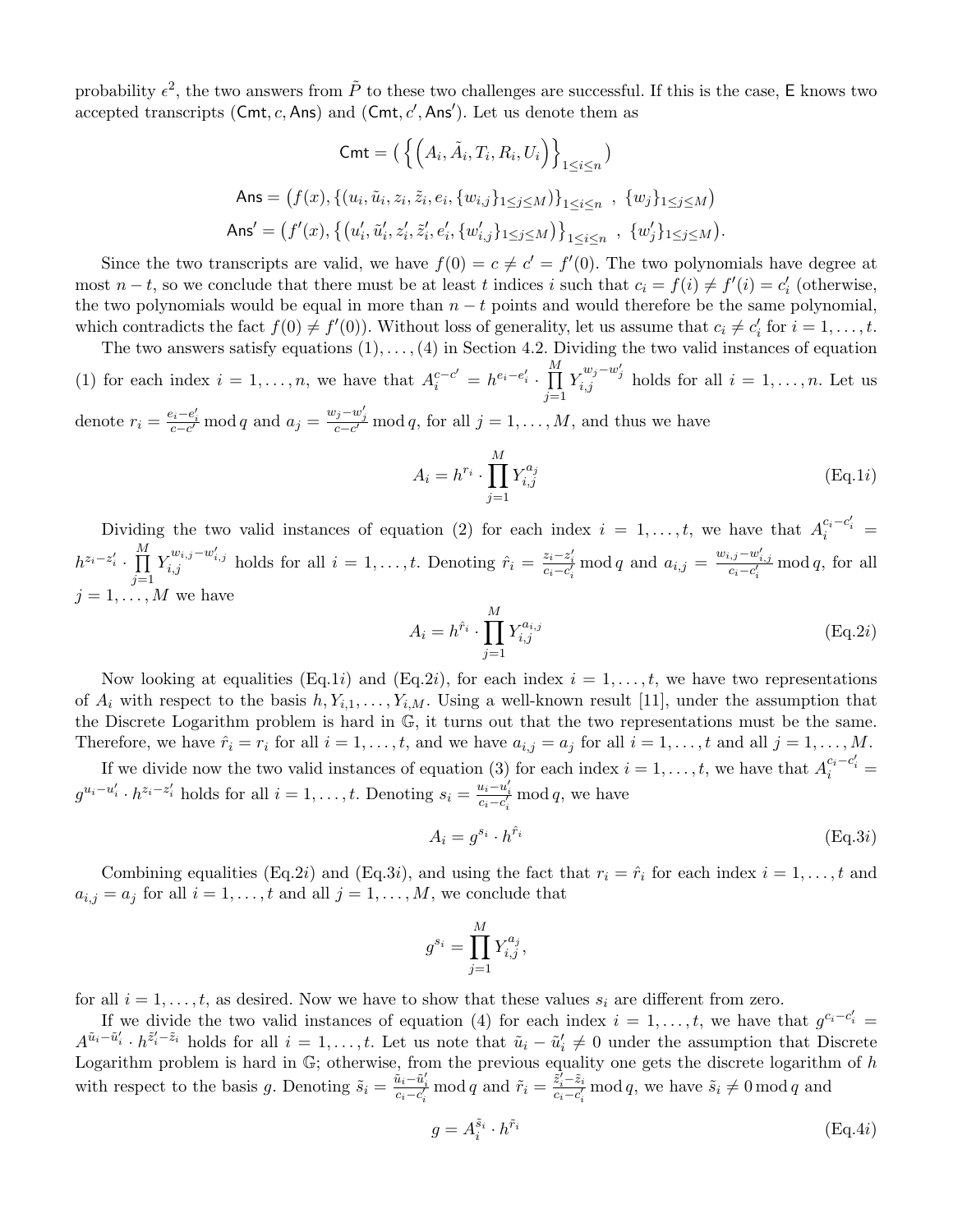Combining equalities (Eq.3*i*) and (Eq.4*i*), for each index  $i = 1, \ldots, t$ , we get  $g^{1-s_i\tilde{s}_i} = h^{\tilde{r}_i + \tilde{s}_i r_i}$ . Under the assumption that the Discrete Logarithm is hard in  $\mathbb{G}$ , again, the only possibility is  $1 - s_i \tilde{s}_i = 0 \mod q$ , which in particular means that  $\tilde{s}_i = s_i^{-1} \mod q$  and thus  $s_i \neq 0 \mod q$ , for each  $i = 1, \ldots, t$ , as desired.

#### 4.4 Privacy of the Signature Scheme

This property is achieved, in the random oracle model, because two valid signatures computed with two different secret keys for the same signing policy are actually two valid proofs of knowledge for the same statement, but computed with different witnesses. We have proved that the interactive proof of knowledge protocol underlying our attribute-based signature scheme achieves the zero-knowledge property in a perfect way. This implies [16] the perfect witness indistinguishability of that proof of knowledge. When the interactive protocol is turned into a signature scheme via the Fiat-Shamir heuristic, the witness indistinguishability property is preserved, in the random oracle model for the hash function H.

## 4.5 Unforgeability of the Signature Scheme

Theorem 2. Assuming that the Discrete Logarithm problem is hard in G, then the proposed attribute-based signature scheme satisfies the unforgeability property. The proof is in the random oracle model for H.

*Proof.* We are going to prove that, if there exists some adversary  $\mathcal F$  which breaks the unforgeability property of the scheme with probability  $\varepsilon$ , then we can solve the Discrete Logarithm problem with probability  $\approx \frac{\varepsilon^2}{\sigma^2}$  $\frac{\varepsilon^2}{q_H^2},$ where  $q_H$  is the number of queries that  $\mathcal F$  makes to the random oracle.

Let  $(q, \mathbb{G}, g, y)$  be the instance of the Discrete Logarithm problem that we want to solve. We start running the experiment  $\mathbf{Exp}_{\mathcal{F}}^{\text{unf}}(\lambda)$  with adversary  $\mathcal{F}$ , by choosing the public parameters of the scheme. To do so, we choose the global set of attributes  $\tilde{\mathcal{P}} = \{at_1, \ldots, at_N\}$  and the bound L for the maximum number of users in the system (and so, for the number of extraction queries that  $\mathcal F$  can make). We define the value  $M = L + N$ . We choose  $\tau \stackrel{R}{\leftarrow} \mathbb{Z}_q^*$  and define  $h = y^{\tau}$ .

To define the values  $\{Y_{i,j}\}_{1\leq i\leq N,1\leq j\leq M}$ , we choose N vectors  $\theta_i = (\theta_{i,1},\ldots,\theta_{i,M}) \stackrel{R}{\leftarrow} (\mathbb{Z}_q)^M$ , for  $i =$  $1, \ldots, N$ , randomly, in general position. With overwhelming probability, these N vectors will be linearly independent (we repeat the random choice if this is not the case). We choose N other vectors  $\mu_i$  =  $(\mu_{i,1},\ldots,\mu_{i,M}) \stackrel{R}{\leftarrow} (\mathbb{Z}_q)^M$ , for  $i=1,\ldots,N$ , also randomly. For each  $i=1,\ldots,N$  and each  $j=1,\ldots,M$ , we define  $Y_{i,j} = g^{\mu_{i,j}} \cdot y^{\theta_{i,j}}$ .

The public parameters of the system that we give to F are  $\mathsf{pms} = (q, \mathbb{G}, g, h, H, \tilde{\mathcal{P}}, L, N, \{Y_{i,j}\}_{1 \leq i \leq N, 1 \leq j \leq M})$ , where the description of H is simply "random oracle". Therefore, we maintain a table  $TAB_H$  where we introduce and store the input-ouput relations of this oracle. Each time  $\mathcal F$  makes a hash query, we check if the input is already in  $TAB_H$ ; if this is the case, we answer with the corresponding output; if the input is new, we choose an output randomly in  $\mathbb{Z}_q$ , we answer with this output, and we introduce a new entry in TAB<sub>H</sub>, with this new input-output relation.

During the experiment,  $\mathcal F$  will make up to L extraction queries, to obtain secret keys for subsets  $S$  of his choice, where  $S \subset \tilde{\mathcal{P}}$ , and also will make signing queries for messages m and (threshold) signing policies  $(\mathcal{P}, t)$ . We have to give correct answers to all such queries. To answer the  $\ell$ -th extraction query, where  $\ell \in \{1, \ldots, L\}$ , corresponding to some subset of attributes  $S^{(\ell)}$ , we choose  $\boldsymbol{a}^{(\ell)} = (a_1^{(\ell)})$  $\binom{\ell}{1}, \ldots, a_M^{(\ell)} \} \stackrel{R}{\leftarrow} (\mathbb{Z}_q)^M$ at random such that  $a^{(\ell)} \cdot \theta_i = 0 \mod q$ , for all  $a_i \in S^{(\ell)}$ , and such that  $a^{(\ell)}$  is linearly independent with  $\boldsymbol{a}^{(1)}, \ldots, \boldsymbol{a}^{(\ell-1)}$ . For each  $\mathsf{at}_i \in S^{(\ell)}$ , we compute  $s_i = \sum_{i=1}^{M}$  $j=1$  $a_j^{(\ell)}\mu_{i,j}$ . It is easy to check that the resulting secret

key sk<sub>S( $\ell$ )</sub> =  $(\boldsymbol{a}^{(\ell)}, \{s_i\}_{\mathtt{at}_i \in S^{(\ell)}})$  is valid.

Since  $M = L + N$  and N is an upper bound for the number of attributes in such a subset S, it is always possible to find such L linearly independent vectors  $a^{(1)}, \ldots, a^{(L)}$ , and the secret keys obtained by F in these queries follow the same distribution as in the description of the scheme.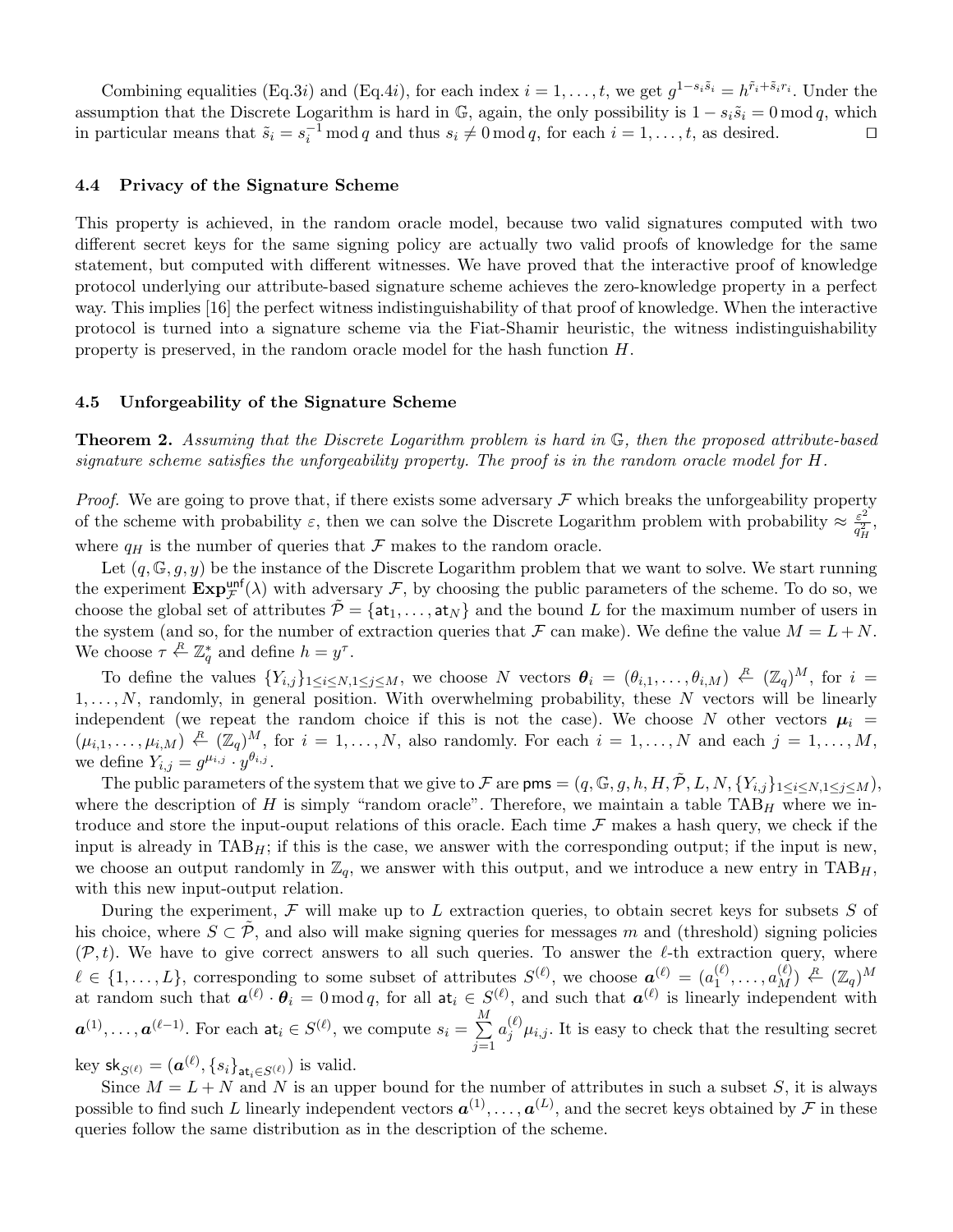Regarding the signing queries for m and  $(\mathcal{P}, t)$ , we can answer them by following essentially the same procedure as the simulator S in the proof of the zero-knowledge property of the proposed proof of knowledge (in Section 4.3). The only difference is that, once the transcript  $(Cmt, c, Ans)$  has been generated, we have to add the relation  $H(m, x, \text{Cmt}) = c$  to the hash table TAB<sub>H</sub> (only with negligible probability this input for H had been queried before, as a hash query, by  $\mathcal{F}$ ; we abort the experiment if this is the case). Here, x denotes the statement of the language, which contains the public parameters and also the signing policy  $(\mathcal{P}, t)$ . The signature sent back to  $\mathcal F$  is  $\sigma = A$ ns.

With non-negligible probability  $\varepsilon$ , this forger F outputs a valid and non-trivial signature  $(\sigma, m, \mathcal{P}, t)$ , where  $\mathcal{P} \subset \tilde{P}$  contains n attributes,  $1 \leq t \leq n$  and

$$
\sigma = (f(x), \{(A_i, u_i, \tilde{u}_i, z_i, \tilde{z}_i, e_i, \{w_{i,j}\}_{1 \leq j \leq M})\}_{1 \leq i \leq n}, \{w_j\}_{1 \leq j \leq M})
$$

satisfying in particular  $c = f(0) = H(\textsf{query}),$  where  $\textsf{query} = \Big(m, \mathbf{x}, \left\{\Big(A_i, \tilde{A}_i, T_i, R_i, U_i\Big)\right\}$  $1\leq i\leq n$ and the

values  $T_i, R_i, U_i, \tilde{A}_i$  are computed with equations  $(1), \ldots, (4)$  in Section 4.2.

Now the idea is to use the *replay technique*, also known as *forking lemma* [31]: the experiment  $\mathbf{Exp}_{\mathcal{F}}^{\text{unf}}(\lambda)$  is run again, with the same adversary  $\mathcal F$  and using the same randomness and the same random oracle answers, until the query  $H$ (query) corresponding to the first forged signature is made. At this time, a different value  $c' \stackrel{R}{\leftarrow} \mathbb{Z}_{q'}$ ,  $c' \neq c$  is chosen and returned as the answer to this hash query, and the experiment goes on. With some (non-negligible) probability  $\approx \frac{\varepsilon}{c^2}$  $\frac{\varepsilon}{q_H^2}$ , the forger  $\mathcal F$  will produce another valid and non-trivial forgery  $(\sigma', m', \mathcal{P}', t')$ , where

$$
\sigma' = \left(f'(x), \left\{\left(A'_i, u'_i, \tilde{u}'_i, z'_i, \tilde{z}'_i, v'_i, e'_i, \{w'_{i,j}\}_{1 \leq j \leq M}\right)\right\}_{1 \leq i \leq n} , \ \{w'_j\}_{1 \leq j \leq M} \right)
$$

and  $c' = f'(0) = H$ (query'), satisfying query' = query. This means that  $\mathcal{P}' = \mathcal{P}$ ,  $t' = t$ ,  $m' = m$ ,  $A'_i = A_i$ ,  $\tilde{A}'_i = \tilde{A}_i, T'_i = T_i, R'_i = R_i$  and  $U'_i = U_i$ . On the other hand, since  $f(0) = c \neq c' = f'(0)$  and the two polynomials have degree at most  $n - t$ , where  $n = |\mathcal{P}|$ , there must be a subset  $\mathcal{I} \subset \mathcal{P}$  with  $|\mathcal{I}| \geq t$  such that  $f(i) = c_i \neq c'_i = f'(i)$ , for all  $at_i \in \mathcal{I}$  (otherwise, the two polynomials would be the same one).

From this point, the analysis is exactly the same as in the proof of Theorem 1. From the two forgeries we can extract a vector  $\boldsymbol{a} = (a_1, \ldots, a_M) \in (\mathbb{Z}_q)^M$  and values  $\{s_i\}_{\mathtt{at}_i \in \mathcal{I}}$ , where  $s_i \in \mathbb{Z}_q^*$ , such that

$$
g^{s_i} = \prod_{j=1}^{M} Y_{i,j}^{a_j}, \quad \forall \mathsf{at}_i \in \mathcal{I}.\tag{Eq.6}
$$

According to the relation between vector  $\boldsymbol{a}$  and vectors  $\{\boldsymbol{a}^{(\ell)}\}_{1\leq \ell \leq L}$  that we gave to  $\mathcal F$  in the queried secret keys, we can distinguish two cases.

## Case 1:  $a$  is linearly independent to  $\{a^{(\ell)}\}_{1\leq \ell \leq L}$ .

Let us take an attribute  $a t_i \in \mathcal{I}$ . Note that the corresponding vector  $\theta_i = (\theta_{i,1}, \ldots, \theta_{i,M}) \in (\mathbb{Z}_q)^M$  is perfectly hidden in the public values  $Y_{i,j} = g^{\mu_{i,j}} \cdot y^{\theta_{i,j}}$ , for  $j = 1, \ldots, M$ . The only information that the attacker F could have obtained from  $\theta_i$  is derived from the extraction queries. Assuming that  $at_i \in S^{(\ell)}$  for all the extraction queries, what F knows is that  $\theta_i \cdot a^{(\ell)} = 0$ , for all  $\ell = 1, \ldots, L$ . But in this Case 1, we know that **a** is linearly independent to  $\{a^{(\ell)}\}_{1 \leq \ell \leq L}$ . Let us denote this subspace of  $(\mathbb{Z}_q)^M$  as  $G = \langle \{a^{(\ell)}\}_{1 \leq \ell \leq L} \rangle$ . We have dim  $G = L$  and dim(Ker $\{\theta_i\} = M - 1 > L$ , and also we are assuming  $G \subset \text{Ker}\{\theta_i\}$ . The probability (over the random choices we have taken during the reduction) that  $a \in \text{Ker}\{\theta_i\}$  once we know that  $a \notin G$ is 1/q. This can be seen, for instance, by extending the basis  $\{a^{(1)}, \ldots, a^{(L)}\}$  of G to a basis of Ker $\{\theta_i\}$ ) (by adding  $M-1-L$  vectors) and finally extending this basis to a basis of the whole space  $(\mathbb{Z}_q)^M$  by adding a last vector. The expression of  $\alpha$  with respect to this basis will have some element different to 0 in the last N positions, since  $a \notin G$ ; the rest of coefficients are randomly distributed. The probability that  $a \in \text{Ker}\{\theta_i\}$ is the probability that the last coefficient in the above-mentioned representation of  $\boldsymbol{a}$  is equal to 0, which is  $1/q$ .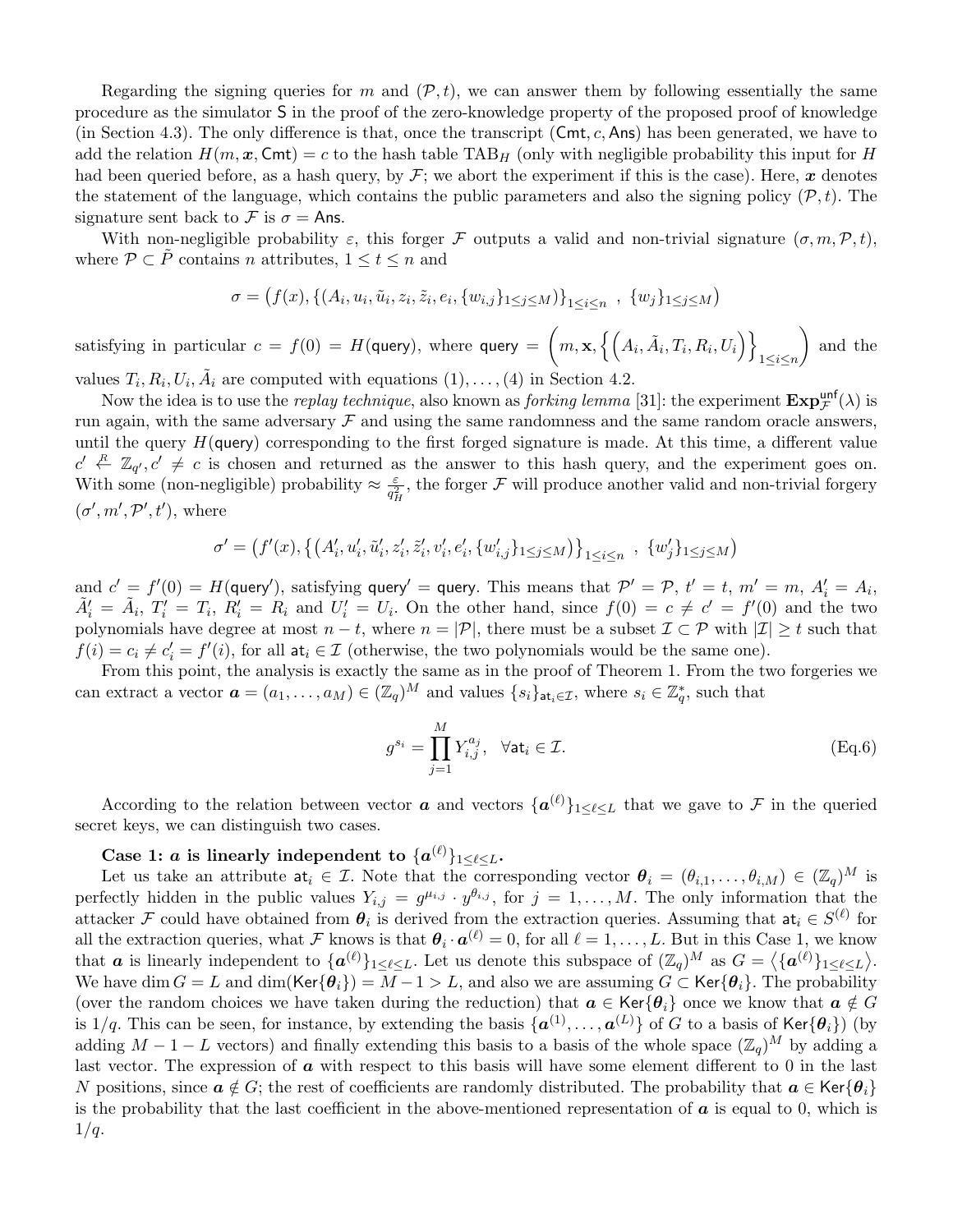Therefore, with overwhelming probability we have  $a \notin \text{Ker}\{\theta_i\}$  in this case. From the equality (Eq.6) applied to this attribute  $a_i$ , we infer  $g^{s_i} = g^{\mu_i \cdot a} \cdot y^{\theta_i \cdot a}$ , with  $\theta_i \cdot a \neq 0 \mod q$ . Therefore, we conclude that  $x = \frac{s_i - \mu_i \cdot a}{\theta_i \cdot a}$  mod q satisfies  $g^x = y$  and thus we solve the given instance of the Discrete Logarithm problem.

## Case 2: a is a linear combination of vectors in  $\{a^{(\ell)}\}_{1 \leq \ell \leq L}$ .

Let us write  $a = \sum$  $1 \leq \ell \leq L$  $\psi_{\ell} a^{(\ell)}$  and let us take some  $\ell^* \in \{1, \ldots, L\}$  such that  $\psi_{\ell^*} \neq 0 \mod q$ . Going back to

the  $\ell^*$ -th extraction query, for a subset of attributes  $S^{(\ell^*)}$ , by definition of a successful forgery, we know that the number of attributes in  $S^{(\ell^*)} \cap \mathcal{P}$  is less than t. Therefore, there exists at least an attribute  $at_i \in \mathcal{I} - S^{(\ell^*)}$ . Let us now define the subset of extraction queries  $\mathcal{J}_1 = \{ \ell \in \{1, \ldots, L\} \text{ s.t. at}_i \in S^{(\ell)} \}$ , and its complement  $\mathcal{J}_2 = \{1, \ldots, L\} - \mathcal{J}_1$ . We know that  $\ell^* \in \mathcal{J}_2$  and that  $\boldsymbol{a}^{(\ell)} \cdot \boldsymbol{\theta}_i = 0 \mod q$ , for all  $\ell \in \mathcal{J}_1$ . Let us write and denote

$$
\mathbf{a} = \left(\sum_{\ell \in \mathcal{J}_1} \psi_{\ell} \mathbf{a}^{(\ell)}\right) + \left(\sum_{\ell \in \mathcal{J}_2} \psi_{\ell} \mathbf{a}^{(\ell)}\right) = \mathbf{a}_{\mathcal{J}_1} + \mathbf{a}_{\mathcal{J}_2},
$$

where  $\boldsymbol{a}_{\mathcal{J}_1} \cdot \boldsymbol{\theta}_i = 0 \bmod q$  and  $\boldsymbol{a}_{\mathcal{J}_2} = \psi_{\ell^*} \boldsymbol{a}^{(\ell^*)} + \sum_{i=1}^N \ell^* \boldsymbol{a}_i$  $\sum_{\ell\in\mathcal{J}_2,\ell\neq\ell^*}\psi_{\ell}\bm{a}^{(\ell)}.$  Now  $\bm{a}\in\mathsf{Ker}\{\bm{\theta}_i\}$  if and only if  $\bm{a}_{\mathcal{J}_2}\in\mathsf{Ker}\{\bm{\theta}_i\}.$ 

Furthermore, since all the vectors  $a^{(\ell)}$  are linearly independent, we know that  $a_{\mathcal{J}_2} \notin G = \langle \{a^{(\ell)}\}_{\ell \in \mathcal{J}_1} \rangle$ . Therefore, we are in the same situation as in Case 1, and we conclude that the probability that  $a_{\mathcal{J}_2} \in \text{Ker}\{\theta_i\}$ is negligible in  $\lambda$ . We thus have  $\mathbf{a} \cdot \mathbf{\theta}_i \neq 0 \mod q$  with overwhelming probability, and we can use the same last step as in Case 1 to find the solution of the given instance of the Discrete Logarithm problem.  $\Box$ 

#### 4.6 A Variation with Better Efficiency

In the proposed scheme, we could use Vandermonde vectors  $\boldsymbol{a} = (1, a, a^2, \dots, a^{M-1})$ , for some value  $a \stackrel{R}{\leftarrow} \mathbb{Z}_q^*$ , for the vectors that are included in the secret keys  $sk_S$ . The vectors will be linearly independent as long as all the values  $a \stackrel{R}{\leftarrow} \mathbb{Z}_q^*$  are different, which happens with overwhelming probability in the security parameter. With this modification, since now the value  $a$  is enough to represent the whole vector  $a$ , the size of each secret key becomes  $|s k_S| = 1 + |S|$ , which is the usual size in the attribute-based literature.

Furthermore, the efficiency of the signature / verification protocols (and the size of the signatures) can be improved in this case, because now the kind of statements in the zero-knowledge proof of knowledge protocol have the form  $g^{s_i} = \prod$  $1\leq j \leq M$  $Y_{i,j}^{a^{j-1}} = g^{f_i(a)}$ , where  $f_i(Z) = x_{i,1} + x_{i,2}Z + \ldots + x_{i,M}Z^{M-1}$  is the degree  $M-1$ polynomial defined by the master secret values associated to attribute  $a t_i$ . The linear dependence on M in

polynomial defined by the master secret values associated to attribute  $a_i$ . The linear dependence on M in the efficiency of our zero-knowledge proof of knowledge protocol can be reduced to  $\sqrt{M}$  or even  $\log(M)$ , by using the techniques in [21, 3] for the polynomial evaluation part of the resulting zero-knowledge proof of knowledge.

The unforgeability proof has to be slightly modified, and in particular a loss factor of  $\frac{1}{NL}$  appears in the reduction, since we have to guess, before preparing the public parameters, the indices  $\ell^*$  and i that appear in Case 2 of the proof of Theorem 2.

## 5 (Bounded) Attribute-Based Encryption: Protocols and Security

Let us move to attribute-based encryption, in both its ciphertext-policy and key-policy flavours. Through the rest of the paper, we will use CP-ABE and KP-ABE as abbreviations of ciphertext-policy attribute-based encryption and key-policy attribute-based encryption.

#### 5.1 CP-ABE: Syntactic Definition

A bounded ciphertext-policy attribute-based encryption (CP-ABE) scheme consists of four probabilistic polynomial-time algorithms: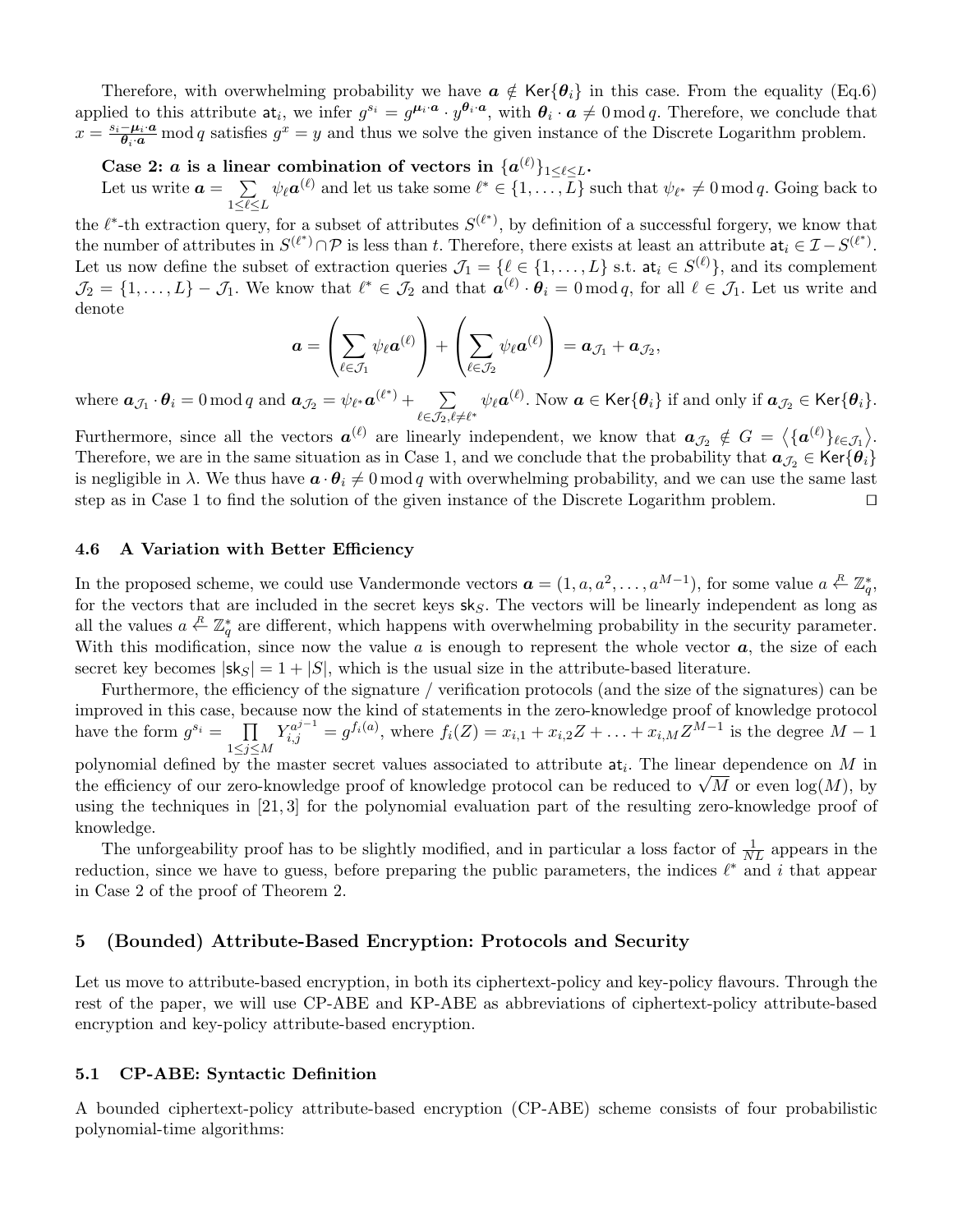- Setup(1<sup>λ</sup>). The setup algorithm takes as input a security parameter  $\lambda$  and outputs some public parameters pms and a master secret key msk. The public parameters contain the possible universe of attributes  $\mathcal{P} = \{at_1, \ldots, at_n\}$  and a bound L for the maximum number of users.
- $-$  KeyGen(S, msk, pms). The key generation algorithm takes as input the master secret key msk, the public parameters pms and then a set of attributes  $S \subset \tilde{P}$  satisfied by the user. The output is a private key sks.
- Encrypt $(m, \mathcal{P}, \Gamma, \text{pms})$ . The encryption algorithm takes as input a message m, a decryption policy  $(\mathcal{P}, \Gamma)$ where  $\mathcal{P} \subset \tilde{\mathcal{P}}$  and  $\Gamma \subset 2^{\mathcal{P}}$ , and the public parameters pms, and outputs a ciphertext C.
- Decryption( $C, \mathcal{P}, \Gamma, \mathsf{sk}_S$ , pms). The decryption algorithm takes as input a ciphertext C, a decryption policy  $(\mathcal{P}, \Gamma)$ , a secret key sks and the public parameters pms, and outputs a message  $\tilde{m}$ .

The usual property of correctness requires that the decryption algorithm, when run on a ciphertext C honestly computed for plaintext m and policy  $(\mathcal{P}, \Gamma)$ , using secret key sk<sub>S</sub>, must output m if and only if  $S \cap \mathcal{P} \in \Gamma$ .

## 5.2 CP-ABE: Security Definition

Intuitively, any polinomial-time adversary must have negligible success probability in distinguishing an encryption of  $m^{(0)}$  from an encryption of  $m^{(1)}$ , for the same decryption policy  $(\mathcal{P}, \Gamma)$ , where the two different plaintexts and the policy are chosen by the adversary. This must hold even if the adversary has adaptive access to an oracle that answers valid secret keys for sets of attributes of his choice, provided none of these subsets is authorized for  $(\mathcal{P}, \Gamma)$ . This property, usually denoted as IND-CPA, is formally defined via the following experiment  $\text{Exp}_{\mathcal{A}_{CP}}^{\text{ind-cpa}}(\lambda)$ , involving an adversary  $\mathcal{A}_{CP}$ .

$$
\begin{array}{ll}\n\textbf{Exp}_{\mathcal{A}_{CP}}^{\text{ind-cpa}}(\lambda) \\
\hline\n\text{Choose } b \xleftarrow{R} \{0,1\} \text{ at random} \\
(m^{(0)}, m^{(1)}, \mathcal{P}, \Gamma, st_1) \leftarrow \mathcal{A}_{CP}^{\text{KeyGen}(\cdot, \text{msk}, \text{pms})}(\text{pms}) \\
C^* \leftarrow \text{Encrypt}(m^{(b)}, \mathcal{P}, \Gamma, \text{pms}) \\
b' \leftarrow \mathcal{A}_{CP}^{\text{KeyGen}(\cdot, \text{msk}, \text{pms})}(C^*, \text{pms}, st_1) \\
\text{If some of the following statements is not true, output } \bot: \\
\text{(i) } \mathcal{A}_{CP} \text{ has not made any secret key query } S \text{ such that } S \cap \mathcal{P} \in \Gamma; \\
\text{(ii) the number of secret key queries is at most } L \text{ (the bound given in pms)}; \\
\text{(iii) } m^{(0)} \neq m^{(1)} \\
\text{Otherwise, output 1 if } b' = b, \text{ and 0 if } b' \neq b.\n\end{array}
$$

The advantage of  $\mathcal{A}_{CP}$  in breaking the bounded IND-CPA property of the CP-ABE scheme is defined as

$$
\mathsf{Adv}_{\mathcal{A}_{CP}}^{\mathsf{ind-cpa}}(\lambda) = \left| \Pr[\mathbf{Exp}_{\mathcal{A}_{CP}}^{\mathsf{ind-cpa}}(\lambda) = 1] - \frac{1}{2} \right|.
$$

Definition 8. A ciphertext-policy attribute-based encryption scheme is indistinguishable under bounded adpative chosen-plaintext attacks (IND-CPA secure) if, for any adversary  $\mathcal{A}_{CP}$  that runs in polynomial time, the advantage  $Adv_{\mathcal{A}_{CP}}^{ind\text{-}cpa}(\lambda)$  is negligible in the security parameter  $\lambda$ .

## 5.3 KP-ABE: Syntactic Definition

A bounded key-policy attribute-based encryption (KP-ABE) scheme, for monotone policies, consists of four probabilistic polynomial-time algorithms:

– Setup(1<sup>λ</sup>). The setup algorithm takes as input a security parameter  $\lambda$  and outputs some public parameters pms and a master secret key msk. The public parameters contain the possible universe of attributes  $\mathcal{P} = \{at_1, \ldots, at_n\}$  and a bound L for the maximum number of users.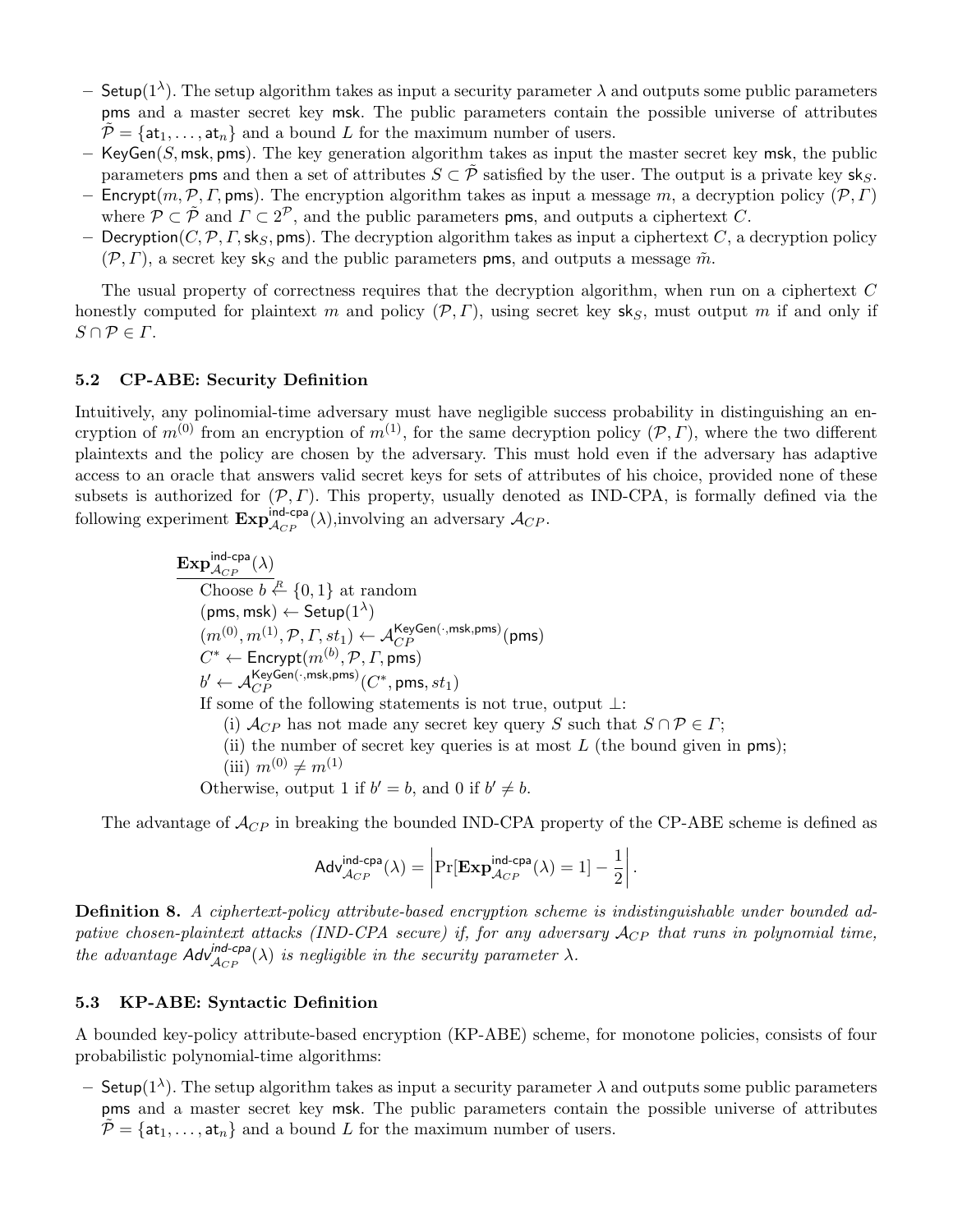- KeyGen( $P, \Gamma$ , msk, pms). The key generation algorithm takes as input the master secret key msk, the public parameters pms, a set of attributes  $\mathcal{P} \subset \tilde{\mathcal{P}}$  and a monotone policy  $\Gamma \subset 2^{\mathcal{P}}$ . The output is a private key sk $\mathcal{P}$ . $\Gamma$ .
- Encrypt $(m, S, pms)$ . The encryption algorithm takes as input a message m, a set of attributes  $S \subset \tilde{\mathcal{P}}$  and the public parameters pms, and outputs a ciphertext  $C$ .
- Decryption(C, S, sk<sub>P, Γ</sub>, pms). The decryption algorithm takes as input a ciphertext C, the associated set of attributes S, a secret key sk<sub>P</sub>, and the public parameters pms, and outputs a message  $\tilde{m}$ .

The correctness property requires that the decryption algorithm, when run on a ciphertext  $C$  honestly computed for plaintext m and subset of attributes  $S \subset \tilde{P}$ , using secret key  $\mathsf{sk}_{P,\Gamma}$ , must output m if and only if  $S \cap \mathcal{P} \in \Gamma$ .

## 5.4 KP-ABE: Security Definition

Any polinomial-time adversary must have negligible success probability in distinguishing an encryption of  $m^{(0)}$  from an encryption of  $m^{(1)}$ , for the same set of attributes  $S \subset \tilde{P}$ , where  $m^{(0)} \neq m^{(1)}$  and S are chosen by the adversary. This must hold even if the adversary has adaptive access to an oracle that answers valid secret keys for pairs  $(\mathcal{P}, \Gamma)$  of his choice, provided  $S \cap \mathcal{P} \notin \Gamma$  holds, for all such queries. This IND-CPA property for KP-ABE schemes is formally defined via the following experiment  $\mathbf{Exp}_{\mathcal{A}_{KP}}^{\text{ind-cpa}}(\lambda)$ , involving an adversary  $\mathcal{A}_{KP}$ .

> $\mathrm{Exp}^{\mathsf{ind-cpa}}_{\mathcal{A}_{KP}}(\lambda)$ Choose  $b \stackrel{R}{\leftarrow} \{0,1\}$  at random  $(pms,msk) \leftarrow Setup(1^{\lambda})$  $(m^{(0)}, m^{(1)}, S, st_1) \leftarrow \mathcal{A}_{KP}^{\mathsf{KeyGen}(\cdot, \mathsf{msk}, \mathsf{pms})}(\mathsf{pms})$  $C^* \leftarrow \mathsf{Encrypt}(m^{(b)}, S, \mathsf{pms})$  $b' \leftarrow \mathcal{A}_{KP}^{\mathsf{KeyGen}(\cdot,\mathsf{msk},\mathsf{pms})}(C^*,\mathsf{pms},st_1)$ If some of the following statements is not true, output ⊥: (i)  $\mathcal{A}_{KP}$  has not made any secret key query  $(\mathcal{P}, \Gamma)$  such that  $S \cap \mathcal{P} \in \Gamma$ ; (ii) the number of secret key queries is at most  $L$  (the bound given in pms); (iii)  $m^{(0)} \neq m^{(1)}$ Otherwise, output 1 if  $b' = b$ , and 0 if  $b' \neq b$ .

The advantage of  $\mathcal{A}_{KP}$  in breaking the bounded IND-CPA property of the KP-ABE scheme is defined as

$$
\mathsf{Adv}_{\mathcal{A}_{KP}}^{\mathsf{ind-cpa}}(\lambda) = \left| \Pr[\mathbf{Exp}_{\mathcal{A}_{KP}}^{\mathsf{ind-cpa}}(\lambda) = 1] - \frac{1}{2} \right|.
$$

Definition 9. A key-policy attribute-based encryption scheme is indistinguishable under bounded adpative chosen-plaintext attacks (IND-CPA secure) if, for any adversary  $A_{KP}$  that runs in polynomial time, the advantage  $Adv_{A_{KP}}^{ind-cpa}(\lambda)$  is negligible in the security parameter  $\lambda$ .

## 6 The New CP-ABE Scheme (for Threshold Policies)

For simplicity, we consider the case of threshold decryption policies. Therefore, a pair  $(\mathcal{P}, \Gamma)$  will be represented as  $(\mathcal{P}, t)$ , where  $1 \le t \le |\mathcal{P}|$ . Later, we will explain how the scheme can be modified to support other (more general) policies.

Setup(1<sup> $\lambda$ </sup>). The setup algorithm starts by running  $(q, \mathbb{G}, g) \leftarrow \text{DLog-Inst}(1^{\lambda})$ , which outputs a cyclic group  $\mathbb{G} = \langle g \rangle$  of prime order q, such that q is  $\lambda$  bits long. The global set of attributes  $\tilde{\mathcal{P}} = \{at_1, \ldots, at_N\}$  has to be chosen. A bound  $L$  for the maximum number of users in the system has to be given. Finally, the value  $M = L + 2N$  is defined.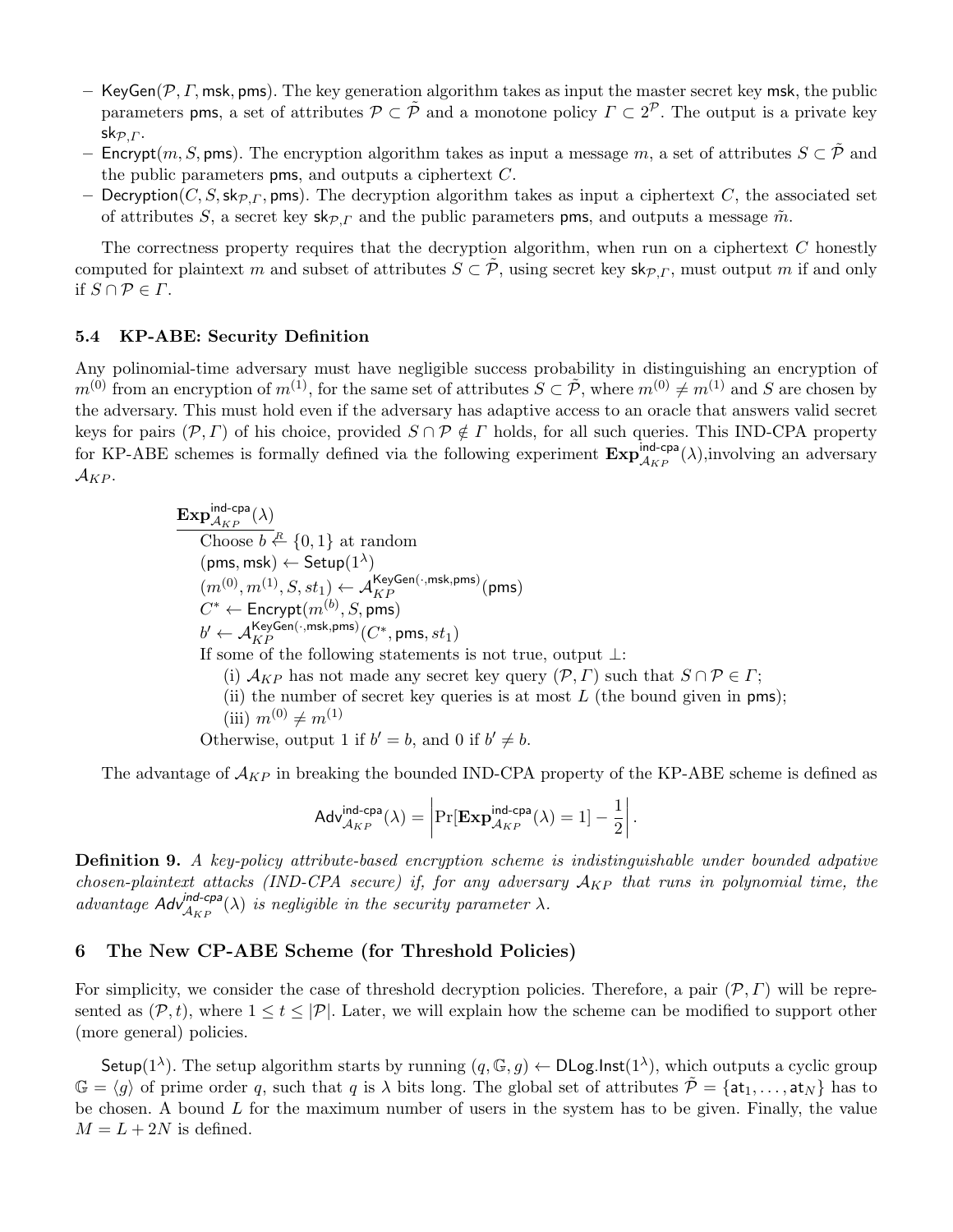For all  $i \in \{1, ..., N\}$  and all  $j \in \{1, ..., M\}$ , choose  $x_{i,j} \in \mathbb{Z}_q^*$  independently and at random. Compute  $Y_{i,j} = g^{x_{i,j}}.$ 

The public parameters of the system are pms =  $(q, \mathbb{G}, g, \tilde{\mathcal{P}}, L, N, M, \{Y_{i,j}\}_{1 \leq i \leq N, 1 \leq j \leq M})$ , whereas the master secret key is  $\mathsf{msk} = \{x_{i,j}\}_{1 \leq i \leq N, 1 \leq j \leq M}$ .

KeyGen(S, msk, pms). The key generation algorithm takes as input a subset of attributes  $S \subset \tilde{\mathcal{P}}$ , the master secret key msk and the public parameters pms.

The master entity chooses a vector  $\boldsymbol{a} = (a_1, \ldots, a_M) \stackrel{R}{\leftarrow} (\mathbb{Z}_q)^M$ , randomly, from the set of vectors satisfying  $a \cdot (x_{i,1}, \ldots, x_{i,M}) = 1$ , for all  $at_i \in S$ .

The secret key,  $sk_S = a$ , contains M elements from  $\mathbb{Z}_q$ .

The correctness of the secret key can be verified by checking that  $\prod_{i=1}^{M}$  $j=1$  $Y_{i,j}^{a_j} = g$  holds, for all  $at_i \in S$ .

Encrypt(m, P, t, pms). The encryption algorithm takes as input a message  $m \in \mathbb{G}$ , a set of attributes  $\mathcal{P} \subset \mathcal{P}$ , a threshold t and the public parameters pms. Without loss of generality and to simplify notation, let us assume  $\mathcal{P} = \{\text{at}_1, \ldots, \text{at}_n\}$ . The algorithm proceeds as follows.

- 1. Choose at random  $r \stackrel{R}{\leftarrow} \mathbb{Z}_q^*$ , and compute the value  $C_0 = m \cdot g^r$ .
- 2. For  $j = 1, \ldots, M$ , use Shamir's  $(t, n)$ -threshold secret sharing scheme to share 0 among the attributes in P. That is, choose a random polynomial  $f_j(x) \in \mathbb{Z}_q[X]$  with degree  $t-1$  such that  $f_j(0) = 0$ .
- 3. For each  $i = 1, \ldots, n$  and each  $j = 1, \ldots, M$ , compute the value  $C_{i,j} = Y_{i,j}^r \cdot g^{f_j(i)}$ .

The final ciphertext,  $C = (C_0, \{C_{i,j}\}_{1 \leq i \leq n, 1 \leq j \leq M})$ , contains  $nM + 1$  elements from G.

Decrypt( $C, \mathcal{P}, t$ , sk<sub>S</sub>, pms). The decryption algorithm takes as input a ciphertext C, a set of attributes  $\mathcal{P} \subset \mathcal{P}$ , a threshold t, a secret key  $sk_S = a$  and the public parameters pms. The algorithm selects a minimally authorized set S', this is, a subset of  $S \cap P$  of cardinality exactly t. Let  $\{\lambda_i^{S'}\}$  $\binom{S'}{i}_{\mathsf{at}_i \in S'}$  denote the corresponding Lagrange interpolation coefficients, such that  $f(0) = \sum$ at $_i\in S'$  $\lambda_i^{S'}$  $i<sup>S'</sup> f(i)$ , for all polynomial  $f(x)$  with degree at most t – 1. In particular, note that for the constant polynomial  $f(x) = 1$ , we get  $1 = \sum$ at $_i\in S'$  $\lambda_i^{S'}$  $i<sup>s</sup>$ . The decryption

algorithm simply computes and outputs the value

$$
C_0 \cdot \prod_{\mathsf{at}_i \in S'} \left( \prod_{j=1}^M C_{i,j}^{a_j} \right)^{-\lambda_i^{S'}}
$$

#### 6.1 Remarks and Correctness

If some vector  $a$  given to some user as part of his secret key was a linear combination of other vectors  $a^{(\ell)}$ given to other users, then the security of the scheme could be compromised, since the system could not resist a coalition attack. The probability of such a linear dependence is negligible in the security parameter  $\lambda$ . However, in a real implementation of this scheme, it could be desirable to explicitly check that such dependence relations do not occur.

In order to (slightly) improve efficiency, we can partially apply the idea in Section 4.6: vectors  $\boldsymbol{a}$  can be defined as  $\boldsymbol{a} = (\boldsymbol{a}^{(1)}, \boldsymbol{a}^{(2)})$ , where  $\boldsymbol{a}^{(1)} = (1, a, a^2, \dots, a^{L-1}) \in (\mathbb{Z}_q)^L$  for some value  $a \in \mathbb{Z}_q^*$ , and  $\boldsymbol{a}^{(2)} \in (\mathbb{Z}_q)^{2N}$ . The first part ensures linear independence, and the second part contains enough degrees of freedom so that **a** satisfies the desired properties. In this way, since  $a^{(1)}$  can be represented by element a, the length of  $\mathsf{sk}_{\mathcal{P},t}$ becomes  $1 + 2N$ , independent of the bound L on the number of users.

The correctness of the scheme can be easily verified: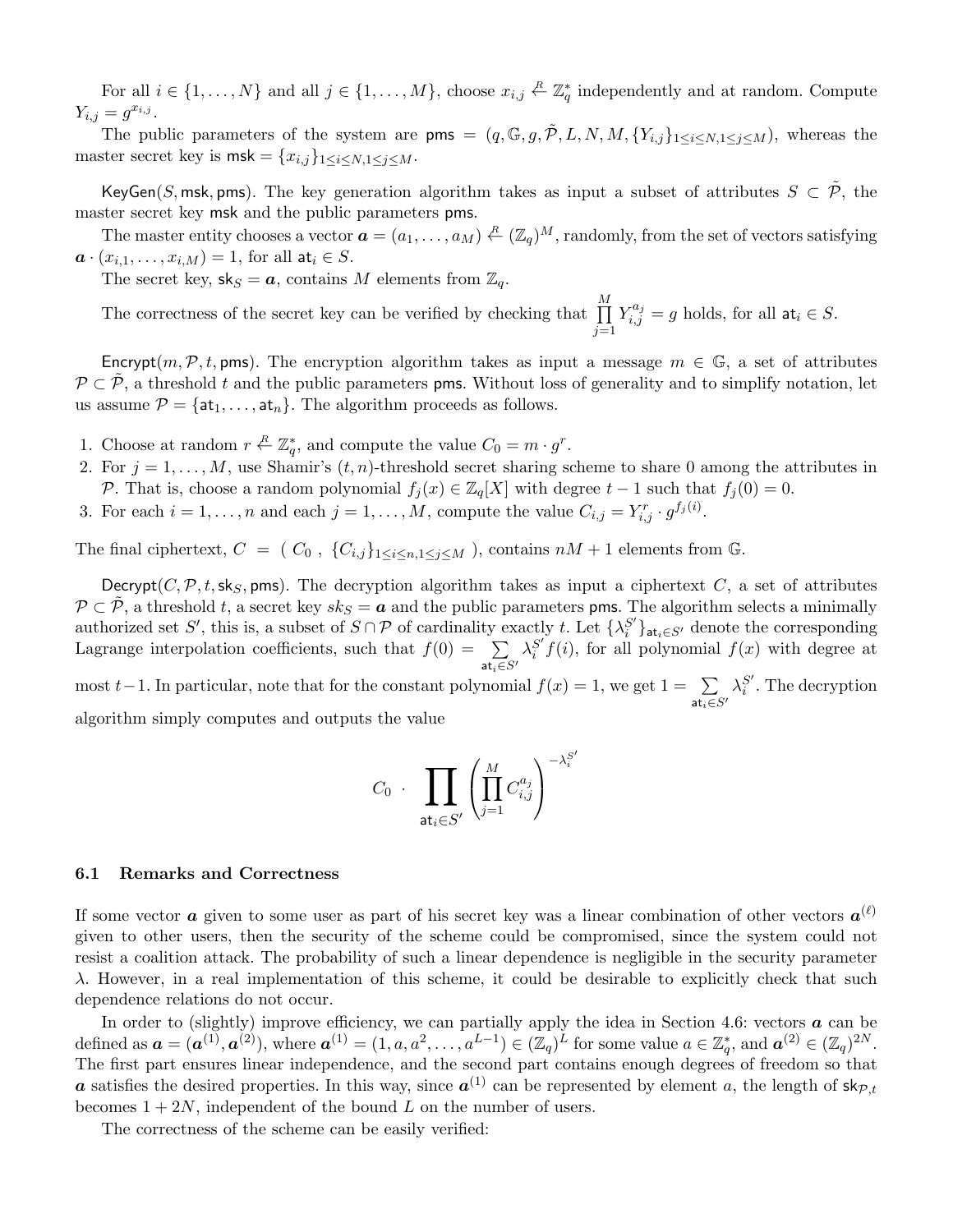$$
C_0 \cdot \prod_{\text{at}_i \in S'} \left( \prod_{j=1}^M C_{i,j}^{a_j} \right)^{-\lambda_i^{S'}} = m \cdot g^r \cdot \prod_{\text{at}_i \in S'} \left( \left( \prod_{j=1}^M \left( Y_{i,j}^{a_j} \right)^r \right) \cdot \left( \prod_{j=1}^M g^{a_j \cdot f_j(i)} \right) \right)^{-\lambda_i^{S'}} =
$$
  

$$
m \cdot g^r \cdot \left( \prod_{\text{at}_i \in S'} (g^r)^{-\lambda_i^{S'}} \right) \cdot \prod_{j=1}^M \left( \prod_{\text{at}_i \in S'} g^{\lambda_i^{S'} f_j(i)} \right)^{-a_j} = m \cdot g^r \cdot g^{-r} \cdot \prod_{j=1}^M \left( g^{f_j(0)} \right)^{-a_j} = m \cdot \prod_{j=1}^M 1^{-a_j} = m.
$$

#### 6.2 Security of the CP-ABE Scheme

**Theorem 3.** Assuming that the Decisional Diffie-Hellman problem is hard in  $\mathbb{G}$ , then the proposed ciphertextpolicy attribute-based encryption scheme is IND-CPA secure.

*Proof.* Let  $\mathcal{A}_{CP}$  be an adversary against the IND-CPA security of the ABE scheme. Without loss of generality, let us assume that:

- 1.  $P = \{at_1, \ldots, at_n\}$  and  $t \in \{1, \ldots, n\}$  in the challenge threshold policy  $(P, t)$ .
- 2.  $\mathcal{A}_{CP}$  makes L secret key queries, for subsets of attributes  $S_1, \ldots, S_L$  such that  $|S_\ell \cap \mathcal{P}| = t 1$ , for all queries,  $\ell = 1, \ldots, L$ . Let  $\mathsf{sk}_{S_\ell} = \mathbf{a}^{(\ell)}$  denote the obtained secret key, for  $\ell = 1, \ldots, L$ .

For each attribute  $a_i \in \mathcal{P}$ , let us define  $\mathcal{Z}_i = \{a^{(\ell)} \text{ s.t. } a t_i \in S_\ell\}$  and  $z_i = |\mathcal{Z}_i|$ . We have  $0 \leq z_i \leq L$  and  $\sum$  $1\leq i\leq n$  $z_i = (t-1)L$ .

Assuming the existence of a successful adversary  $\mathcal{A}_{CP}$  with non-negligible advantage  $\mathsf{Adv}_{\mathcal{A}_{CP}}^{\mathsf{ind-cpa}}(\lambda)$ , let us construct an adversary  $\mathcal{A}_{DDH}$  against the DDH problem. Let  $(g, g^x, g^y, T)$  be the given instance of the DDH problem.  $A_{DDH}$  generates public parameters pms for the CP-ABE scheme as follows.  $A_{DDH}$  chooses the global set of attributes  $\mathcal{\tilde{P}} = \{\mathsf{at}_1, \ldots, \mathsf{at}_N\}$  and the bound L for the maximum number of users in the system (and so, for the number of extraction queries that A can make). The value  $M = L + 2N$  is defined. To define the values  ${Y_{i,j}}_{1 \leq i \leq N, 1 \leq j \leq M}$ ,  $A_{DDH}$  chooses 2N vectors  $\mu_i = (\mu_{i,1}, \ldots, \mu_{i,M}) \stackrel{R}{\leftarrow} (\mathbb{Z}_q)^M$ ,  $\theta_i = (\theta_{i,1}, \ldots, \theta_{i,M}) \stackrel{R}{\leftarrow} (\mathbb{Z}_q)^M$ , for  $i=1,\ldots,N,$  all of them independent and random.  $\mathcal{A}_{DDH}$  defines  $Y_{i,j}=g^{\mu_{i,j}}\cdot(\mathbf{g}^{\mathbf{y}})^{\theta_{i,j}},$  for each  $i=1,\ldots,N$ and each  $j = 1, \ldots, M$ .

The public parameters of the system that  $\mathcal{A}_{DDH}$  gives to  $\mathcal{A}_{CP}$  are  $\mathsf{pms} = (q, \mathbb{G}, g, \tilde{\mathcal{P}}, L, N, M, \{Y_{i,j}\}_{1 \leq i \leq N, 1 \leq j \leq M})$ . During the experiment,  $\mathcal{A}_{CP}$  will make up to L extraction queries, to obtain secret keys for subsets S of his choice, where  $S \subset \mathcal{P}$ . We have to give correct answers to all such queries. To answer the  $\ell$ -th extraction query, where  $\ell \in \{1, ..., L\}$ , corresponding to some subset of attributes  $S_{\ell}$ ,  $\mathcal{A}_{DDH}$  chooses  $\bm{a}^{(\ell)} \; = \; (a_1^{(\ell)} \;$  $\mathcal{L}^{(\ell)}_1, \ldots, \mathcal{L}^{(\ell)}_M \nightharpoonup \mathbb{R}^{(\ell)}$  and  $\mathcal{L}^{(\ell)}_1$  and  $\mathcal{L}^{(\ell)}_1$  and  $\mathcal{L}^{(\ell)}_1$  and  $\mathcal{L}^{(\ell)}_1$  and  $\mathcal{L}^{(\ell)}_1$  and  $\mathcal{L}^{(\ell)}_1$  and  $\mathcal{L}^{(\ell)}_2$  and  $a^{(\ell)} \cdot \theta_i = 0 \mod q$ , for all i such that  $a t_i \in S_{\ell}$ , and such that  $a^{(\ell)}$  is linearly independent with  $a^{(1)}, \ldots, a^{(\ell-1)}$ .

Since N is an upper bound for the size of S, and the vector space  $(\mathbb{Z}_q)^M$  has dimension  $M = L + 2N$ , it is always possible to find such L linearly independent vectors, and the distribution of the secret keys obtained by  $\mathcal{A}_{CP}$  is the same (up to a negligible factor) as in a real execution of the ABE scheme.

At some point  $\mathcal{A}_{CP}$  outputs a challenge query for two messages  $m^{(0)}, m^{(1)} \in \mathbb{G}$  with  $m^{(0)} \neq m^{(1)}$  and a threshold decryption policy  $(\mathcal{P}, t)$ , where  $\mathcal{P} = {\text{at}_1, \ldots, \text{at}_n}$  for simplicity.  $\mathcal{A}_{DDH}$  chooses at random a bit  $b \in \{0,1\}$  and computes  $C_0 = m^{(b)} \cdot (g^x)$ . Implicitly, this defines  $r = x$  in the challenge ciphertext.

For each  $j = 1, ..., M$ ,  $\mathcal{A}_{DDH}$  chooses independently and at random a polynomial  $f_j(x) = f_j^{(1)}$  $j^{(1)}x + ... +$  $f_i^{(t-1)}$  $j_j^{(t-1)}x^{t-1}$  with degree  $t-1$  such that  $f_j(0) = 0$ .

For each  $i = 1, ..., n$  and each  $j = 1, ..., M$ ,  $\mathcal{A}_{DDH}$  computes the value

$$
C_{i,j}=(g^x)^{\mu_{i,j}}\cdot T^{\theta_{i,j}}\cdot g^{f_j(i)}
$$

The challenge ciphertext that  $\mathcal{A}_{DDH}$  gives to  $\mathcal{A}_{CP}$  is  $C^* = (C_0, \{C_{i,j}\}_{1 \leq i \leq n, 1 \leq j \leq M})$ .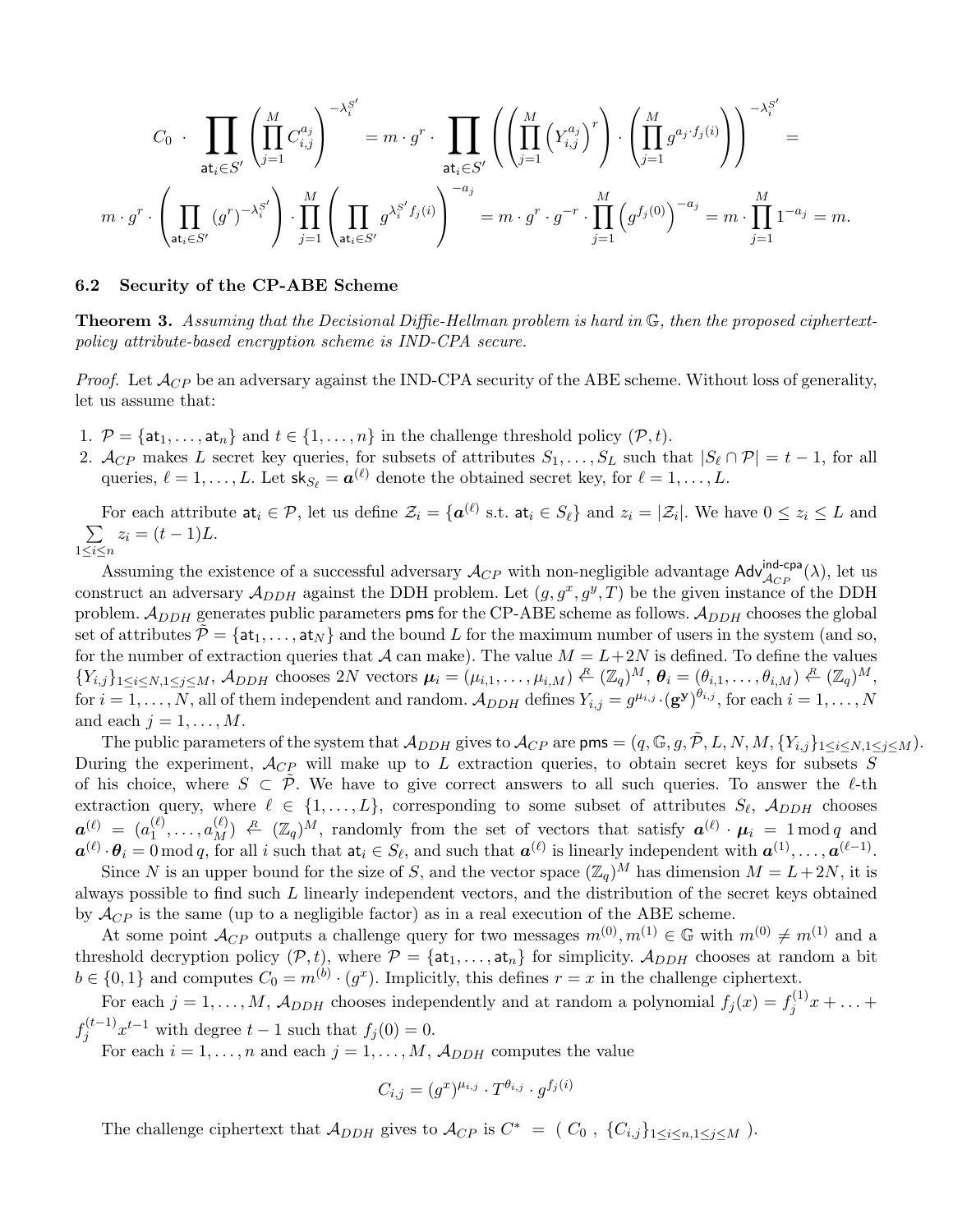When  $\mathcal{A}_{CP}$  outputs a bit b', the adversary  $\mathcal{A}_{DDH}$  acts as follows: if  $b' = b$ , then  $\mathcal{A}_{DDH}$  concludes that  $T = g^{xy}$  and outputs 0; otherwise, if  $b' \neq b$ , then  $\mathcal{A}_{DDH}$  concludes that T is random, and outputs 1.

On the one hand, if the given instance of the DDH problem satisfies  $T = g^{xy}$ , then it is easy to check that  $C^*$  is a valid ciphertext for message  $m^{(b)}$ . In this case, the output bit b' of  $\mathcal{A}_{CP}$  will satisfy  $b' = b$  with probability  $\frac{1}{2} + \mathsf{Adv}_{\mathcal{A}_{CP}}^{\mathsf{ind-cpa}}(\lambda)$ .

On the other hand, let us discuss what happens when, in the instance of the DDH problem,  $T$  is random and independent of x, y. The goal is to show that, in this case, the distribution of the the values that  $\mathcal{A}_{CP}$  sees during the attack is independent of the bit b, even if  $\mathcal{A}_{CP}$  has unlimited computational power (in particular, we assume that  $\mathcal{A}_{CP}$  can compute discrete logarithms, now). If we succeed in proving this, then the output bit b' of  $\mathcal{A}_{CP}$  will satisfy  $b' = b$  with probability  $\frac{1}{2}$  in this case.

Let us write  $T = g^{xy+e}$ , where  $e \neq 0 \mod q$  with overwhelming probability, in the considered case. The information available to  $\mathcal{A}_{CP}$  during the attack includes:

- the discrete logarithms of values  $Y_{i,j}$  in pms, for  $i = 1, \ldots, n$ ,  $j = 1, \ldots, M$ . This means values  $\delta_{i,j}$  :=  $\mu_{i,j} + y\theta_{i,j}$ , for  $i = 1, ..., n, j = 1, ..., M$ ;
- the secret keys  $\mathsf{sk}_{S_\ell} = \boldsymbol{a}^{(\ell)}$ , satisfying  $\boldsymbol{a}^{(\ell)} \cdot \boldsymbol{\mu}_i = 1$  and  $\boldsymbol{a}^{(\ell)} \cdot \boldsymbol{\theta}_i = 0$ , for all  $\mathsf{at}_i \in S^{(\ell)}$ ;
- the discrete logarithms of the elements in the challenge ciphertext  $C^*$ . This means  $\alpha^{(b)} + \mathbf{x}$ , being  $m^{(b)} =$  $g^{\alpha^{(b)}}$  for  $C_0$ , and finally the discrete logarithm  $c_{i,j}$  of each  $C_{i,j}$ , which is

$$
c_{i,j} = \mathbf{x}(\mu_{i,j} + y\theta_{i,j}) + e\theta_{i,j} + \sum_{k=1}^{t-1} f_j^{(k)} i^k
$$

Note that  $c_{i,j}$  can be rewriten as  $x\delta_{i,j} + e\theta_{i,j} +$  $\sum_{i=1}^{t-1}$  $_{k=1}$  $f_i^{(k)}$  $j^{(k)}i^k$ .

Let us consider the following vector  $\boldsymbol{X}$  of independent and uniform random variables in  $\mathbb{Z}_q$ ,

$$
\mathbf{X} = \left(x, \{f_j^{(k)}\}_{1 \leq j \leq M, 1 \leq k \leq t-1}, \{\theta_{i,j}\}_{1 \leq i \leq n, 1 \leq j \leq M}, \{\mu_{i,j}\}_{1 \leq i \leq n, 1 \leq j \leq M}\right)
$$

and a vector Y of variables reflecting  $\mathcal{A}$ 's view (values  $c_{i,j}$ ,  $\delta_{i,j}$  and the relations between vectors  $\boldsymbol{a}^{(\ell)}$  and vectors  $\mu_i$  and  $\theta_i$ , for all attribute  $a_i \in S^{(\ell)}$  and  $\ell = 1, \ldots, L$ :

$$
\mathbf{Y} = \left(x + \alpha^{(b)}, \{c_{i,j}\}_{1 \leq i \leq n, 1 \leq j \leq M}, \{\delta_{i,j}\}_{1 \leq i \leq n, 1 \leq j \leq M}, 0, \ldots, 0, 1, \ldots, 1\right)
$$

The two vectors of variables are related by an affine transformation  $\bm{Y} = A \cdot \bm{X} + \bm{b}$ , where  $\bm{b} = (\alpha^{(b)}, 0, \ldots, 0)$ is the constant vector, and matrix A has  $1 + 2nM + 2L(t - 1)$  rows and  $1 + (t - 1)(M + 1) + 2nM$  columns. Since the variables in  $X$  are uniformly random and independent, if we are able to see that the first row of the matrix A is linearly independent from the rest of rows, then we will conclude that the first random variable in Y, which corresponds to element  $C_0$  in the challenge ciphertext, is independent from the other values in  $\mathcal{A}$ 's view. In such a case, we will conclude that the distribution of the ciphertext is independent of the bit b, as desired.

**Lemma 1.** The first row of matrix A is not contained in the vector space spanned by the rest of rows of A.

Proof. To ease the global reading of the paper, in particular of this proof of Theorem 3, the proof of this lemma is moved to Appendix A.  $\Box$ 

*Final analysis.* The probability that  $\mathcal{A}_{DDH}$  wins the DDH game is

$$
Pr[\mathbf{Exp}_{\mathcal{A}_{DDH}}^{\mathsf{ddh}}(\lambda) = 1] = Pr[\mathcal{A}_{DDH} \text{ wins}] =
$$

$$
= \Pr[T = g^{xy}] \cdot \Pr[\mathcal{A}_{DDH} \text{ wins} | T = g^{xy}] + \Pr[T \text{ random}] \cdot \Pr[\mathcal{A}_{DDH} \text{ wins} | T \text{ random}] =
$$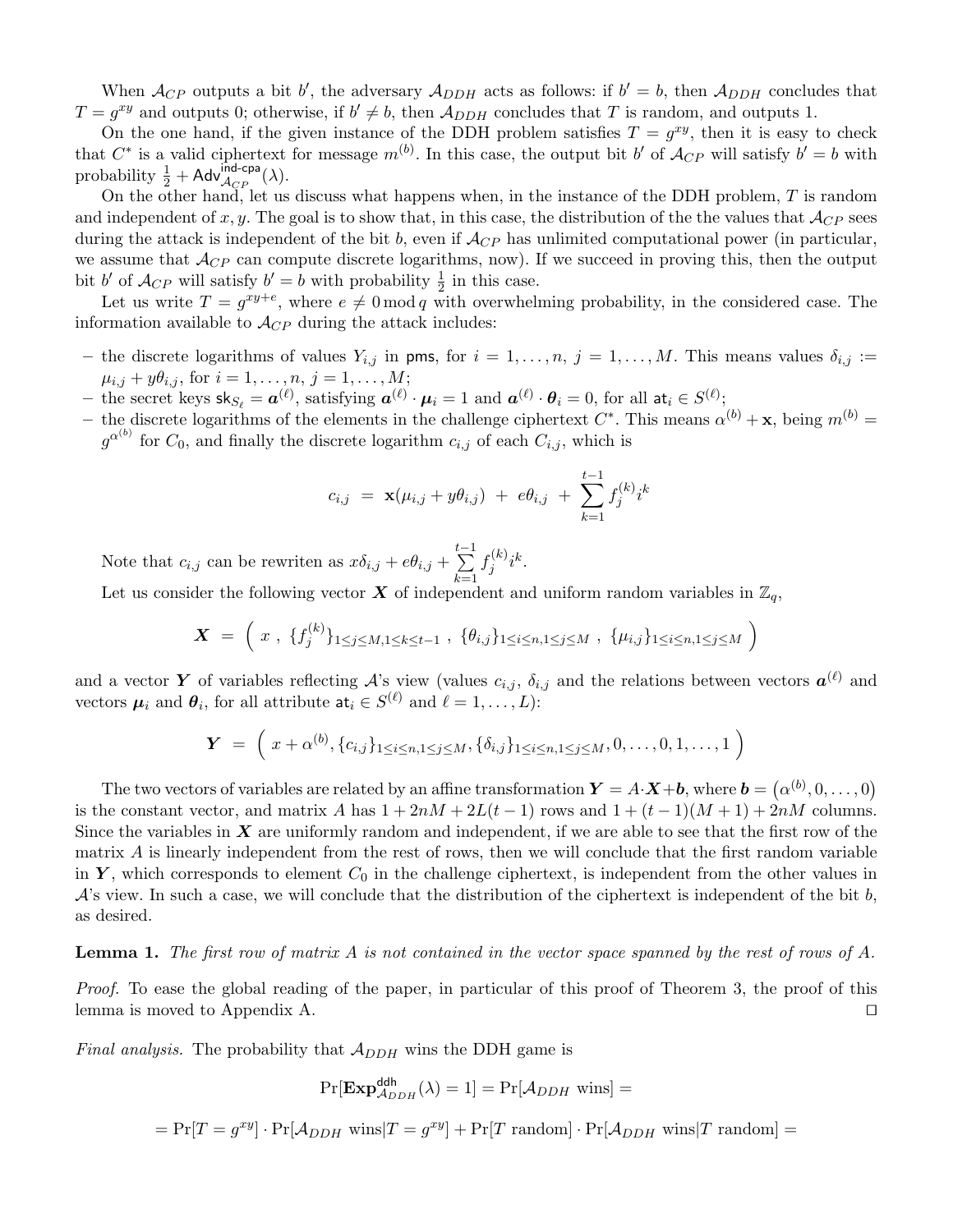$$
= \frac{1}{2} \cdot \left( \frac{1}{2} + \mathsf{Adv}_{\mathcal{A}_{CP}}^{\mathsf{ind-cpa}}(\lambda) \right) + \frac{1}{2} \cdot \frac{1}{2} = \frac{1}{2} + \frac{1}{2} \cdot \mathsf{Adv}_{\mathcal{A}_{CP}}^{\mathsf{ind-cpa}}(\lambda)
$$

Therefore, we have constructed an algorithm  $A_{DDH}$  that solves the DDH problem with non-negligible advantage

$$
\mathsf{Adv}_{\mathcal{A}_{DDH}}^{\mathsf{ddh}}(\lambda) = \left| \Pr[\mathbf{Exp}_{\mathcal{A}_{DDH}}^{\mathsf{ddh}}(\lambda) = 1] - \frac{1}{2} \right| = \frac{1}{2} \cdot \mathsf{Adv}_{\mathcal{A}_{CP}}^{\mathsf{ind-cpa}}(\lambda).
$$

## 7 The New KP-ABE Scheme (for Threshold Policies)

Again, we consider for the moment the case of threshold policies. Therefore, a pair  $(\mathcal{P}, \Gamma)$  will be represented as  $(\mathcal{P}, t)$ , where  $1 \le t \le |\mathcal{P}|$ . The new KP-ABE scheme is very similar to the CP-ABE scheme in the previous section.

Setup(1<sup> $\lambda$ </sup>). The setup algorithm starts by running  $(q, \mathbb{G}, g) \leftarrow \text{DLog-Inst}(1^{\lambda})$ , which outputs a cyclic group  $\mathbb{G} = \langle g \rangle$  of prime order q, such that q is  $\lambda$  bits long. The global set of attributes  $\mathcal{P} = \{at_1, \ldots, at_N\}$  has to be chosen. A bound  $L$  for the maximum number of users in the system has to be given. Finally, the value  $M = L + 2N$  is defined.

For all  $i \in \{1, ..., N\}$  and all  $j \in \{1, ..., M\}$ , choose  $x_{i,j} \in \mathbb{Z}_q^*$  independently and at random. Compute  $Y_{i,j} = g^{x_{i,j}}.$ 

The public parameters of the system are pms =  $(q, \mathbb{G}, g, \tilde{\mathcal{P}}, L, N, M, \{Y_{i,j}\}_{1 \leq i \leq N, 1 \leq j \leq M})$ , whereas the master secret key is  $\text{msk} = \{x_{i,j}\}_{1 \leq i \leq N, 1 \leq j \leq M}$ .

KeyGen( $\mathcal{P}, t$ , msk, pms). The key generation algorithm takes as input a subset of n attributes  $\mathcal{P} \subset \mathcal{P}$  and a threshold t such that  $1 \le t \le n \le N$ , the master secret key msk and the public parameters pms.

The master entity uses Shamir's  $(t, n)$ -threshold secret sharing scheme to share 1 among the attributes in P. That is, he chooses a random polynomial  $f(x) \in \mathbb{Z}_q[X]$  with degree  $t-1$  such that  $f(0) = 1$ , and he defines  $s_i = f(i)$ , for all  $at_i \in \mathcal{P}$ .

After that, the master entity chooses a vector  $\boldsymbol{a} = (a_1, \ldots, a_M) \stackrel{R}{\leftarrow} (\mathbb{Z}_q)^M$ , randomly, from the set of vectors satisfying  $\boldsymbol{a} \cdot (x_{i,1}, \ldots, x_{i,M}) = s_i$ , for all  $\mathsf{at}_i \in \mathcal{P}$ .

The secret key,  $\mathsf{sk}_{\mathcal{P},t} = \mathbf{a}$ , contains M elements from  $\mathbb{Z}_q$ .

at $_i{\in}S$ 

 $j=1$ 

The correctness of the secret key can be verified by checking that, for any subset  $S \subset \mathcal{P}$  with  $|S| = t$ , it holds  $\prod$  $\sqrt{ }$  $\prod$  $Y_{i,i}^{a_j}$  $\left(\begin{smallmatrix} a_j \ i,j \end{smallmatrix}\right)^{\lambda_i^S}$  $= g$ , where  $\{\lambda_i^S\}_{\text{at}_i \in S}$  denote the corresponding Lagrange interpolation coefficients.

Encrypt $(m, S, \text{pms})$ . The encryption algorithm takes as input a message  $m \in \mathbb{G}$ , a set of attributes  $S \subset \mathcal{P}$ and the public parameters pms. Let us assume, for simplicity, that  $S = \{at_1, \ldots, at_n\}$ , with  $|S| = n \leq N$ . The algorithm proceeds as follows.

- 1. Choose at random  $r \stackrel{R}{\leftarrow} \mathbb{Z}_q^*$ , and compute the value  $C_0 = m \cdot g^r$ .
- 2. For each  $i = 1, \ldots, n$  and each  $j = 1, \ldots, M$ , compute the value  $C_{i,j} = Y_{i,j}^r$ .

The final ciphertext,  $C = (C_0, \{C_{i,j}\}_{1 \leq i \leq n, 1 \leq j \leq M})$ , contains  $nM + 1$  elements from G.

Decrypt( $C, S$ , sks, pms). The decryption algorithm takes as input a ciphertext C, the associated set of attributes  $S \subset \mathcal{P}$ , a secret key  $sk_{\mathcal{P},t} = a$  and the public parameters pms. The algorithm selects a minimally authorized set  $S' \subset S \cap P$  of cardinality exactly t. Let  $\{\lambda_i^{S'}\}$  $\binom{S'}{i}_{\mathsf{at}_i \in S'}$  denote the corresponding Lagrange interpolation coefficients, such that  $f(0) = \sum$ at $_i\in S'$  $\lambda^{S'}_i$  $i<sup>S</sup> f(i)$ , for all polynomial  $f(x)$  with degree at most  $t - 1$ . In

particular, note that for the constant polynomial  $f(x) = 1$ , we get  $1 = \sum$ at $_i\in S'$  $\lambda_i^{S'}$  $i<sup>S</sup>$ . The decryption algorithm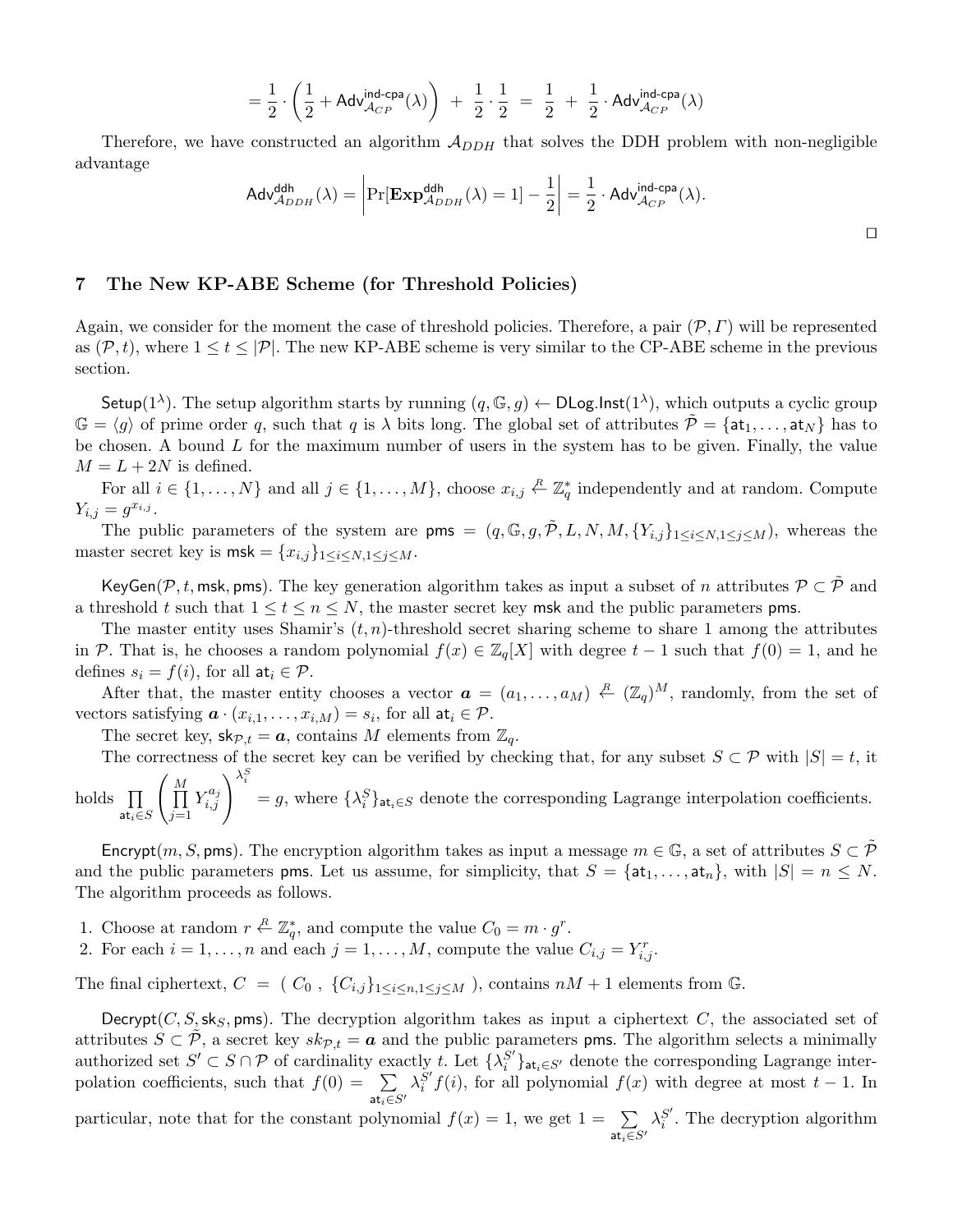simply computes and outputs the value

$$
C_0 \cdot \prod_{\mathsf{at}_i \in S'} \left( \prod_{j=1}^M C_{i,j}^{a_j} \right)^{-\lambda_i^{S'}}
$$

#### 7.1 Remarks and Correctness

The same remarks as in the case of the CP-ABE scheme can be made now, regarding the linear independence of the vectors  $\boldsymbol{a}$  in different secret keys, and the efficiency improvement (regarding the size of the secret keys) by considering  $\mathbf{a} = (1, a, a^2, \dots, a^{L-1}, \mathbf{a}^{(2)})$  for some value  $a \in \mathbb{Z}_q^*$  and some vector  $\mathbf{a}^{(2)} \in (\mathbb{Z}_q)^{2N}$ .

The correctness of the KP-ABE scheme can be easily verified:

$$
C_0 \cdot \prod_{\mathsf{at}_i \in S'} \left( \prod_{j=1}^M C_{i,j}^{a_j} \right)^{-\lambda_i^{S'}} = m \cdot g^r \cdot \prod_{\mathsf{at}_i \in S'} \left( \prod_{j=1}^M \left( Y_{i,j}^{a_j} \right)^r \right)^{-\lambda_i^{S'}} =
$$
  

$$
m \cdot g^r \cdot \prod_{\mathsf{at}_i \in S'} (g^{s_i})^{-r \cdot \lambda_i^{S'}} = m \cdot g^r \cdot \left( g^{s_i \cdot \sum_{i=1}^N \lambda_i^{S'} f(i)} \right)^{-r} = m \cdot g^r \cdot (g^1)^{-r} = m.
$$

### 7.2 Security of the KP-ABE Scheme

**Theorem 4.** Assuming that the Decisional Diffie-Hellman problem is hard in  $\mathbb{G}$ , then the proposed key-policy attribute-based encryption scheme is IND-CPA secure.

Proof. (Sketch.) The proof follows the same ideas as the proof of Theorem 3 for the security of the CP-ABE scheme. We transform a hypothetical successful adversary  $A_{KP}$  against the KP-ABE scheme into an adversary  $\mathcal{A}_{DDH}$  against the DDH problem. If  $(g, g^x, g^y, T)$  is the given instance of the DDH problem,  $\mathcal{A}_{DDH}$  generates the public parameters pms for the KP-ABE scheme exactly as in the proof of Theorem 3. In particular,  $A_{DDH}$ defines  $Y_{i,j} = g^{\mu_{i,j}} \cdot (\mathbf{g}^{\mathbf{y}})^{\theta_{i,j}}$ , for each  $i = 1, \ldots, N$  and each  $j = 1, \ldots, M$ .

When  $\mathcal{A}_{KP}$  makes its  $\ell$ -th extraction query, to obtain a secret key for a pair  $(\mathcal{P}_{\ell}, t_{\ell})$  of its choice,  $\mathcal{A}_{DDH}$ chooses at random a degree  $t_{\ell} - 1$  polynomial  $f^{(\ell)}(x)$  such that  $f^{(\ell)}(0) = 1$ , and then chooses a vector  $\boldsymbol{a}^{(\ell)} = (a_1^{(\ell)}$  $\mathcal{L}^{(\ell)}_1, \ldots, \mathcal{L}^{(\ell)}_M$  and  $\mathcal{L}^{(\ell)}_1$ , randomly from the set of vectors that satisfy  $\mathbf{a}^{(\ell)} \cdot \mathbf{\mu}_i = f^{(\ell)}(i) \mod q$  and  $a^{(\ell)} \cdot \theta_i = 0 \mod q$ , for all i such that  $a t_i \in \mathcal{P}_\ell$ , and such that  $a^{(\ell)}$  is linearly independent with  $a^{(1)}, \ldots, a^{(\ell-1)}$ .

Since N is an upper bound for the size of S, and the vector space  $(\mathbb{Z}_q)^M$  has dimension  $M = L + 2N$ , it is always possible to find such L linearly independent vectors, whose distribution is essentially the same as in a real execution of the KP-ABE scheme.

When  $\mathcal{A}_{KP}$  outputs a challenge query for two messages  $m^{(0)}, m^{(1)} \in \mathbb{G}$  with  $m^{(0)} \neq m^{(1)}$  and a subset of attributes  $S \subset \tilde{\mathcal{P}}, \mathcal{A}_{DDH}$  chooses at random a bit  $b \in \{0,1\}$  and computes  $C_0 = m^{(b)} \cdot (g^x)$ . For each  $i = 1, \ldots, n$  and each  $j = 1, \ldots, M$ ,  $\mathcal{A}_{DDH}$  computes the value  $C_{i,j} = (g^x)^{\mu_{i,j}} \cdot T^{\theta_{i,j}}$ .

When  $A_{KP}$  outputs a bit b', the adversary  $A_{DDH}$  acts as follows: if  $b' = b$ , then  $A_{DDH}$  concludes that  $T = g^{xy}$  and outputs 0; otherwise, if  $b' \neq b$ , then  $\mathcal{A}_{DDH}$  concludes that T is random, and outputs 1.

If the given instance of the DDH problem satisfies  $T = g^{xy}$ , then  $C^*$  is a valid ciphertext for message  $m^{(b)}$ . In this case, the output bit b' of  $\mathcal{A}_{KP}$  will satisfy  $b' = b$  with probability  $\frac{1}{2} + \mathsf{Adv}_{\mathcal{A}_{KP}}^{\mathsf{ind-cpa}}(\lambda)$ .

On the other hand, when  $T$  is random and independent of  $x, y$  in the given instance of the DDH problem, then we can again write  $T = g^{xy+e}$  for a random value e, different from zero with overwhelming probability. In this case, we can show (by using similar arguments as in the proof of Theorem 3) that the distribution of the the values that  $\mathcal{A}_{KP}$  sees during the attack is independent of the bit b. Note that  $C_0 = m^{(b)} \cdot (g^x)$ , and the dependence on x of all the other elements  $C_{i,j}$  in the challenge ciphertext is cancelled by the randomness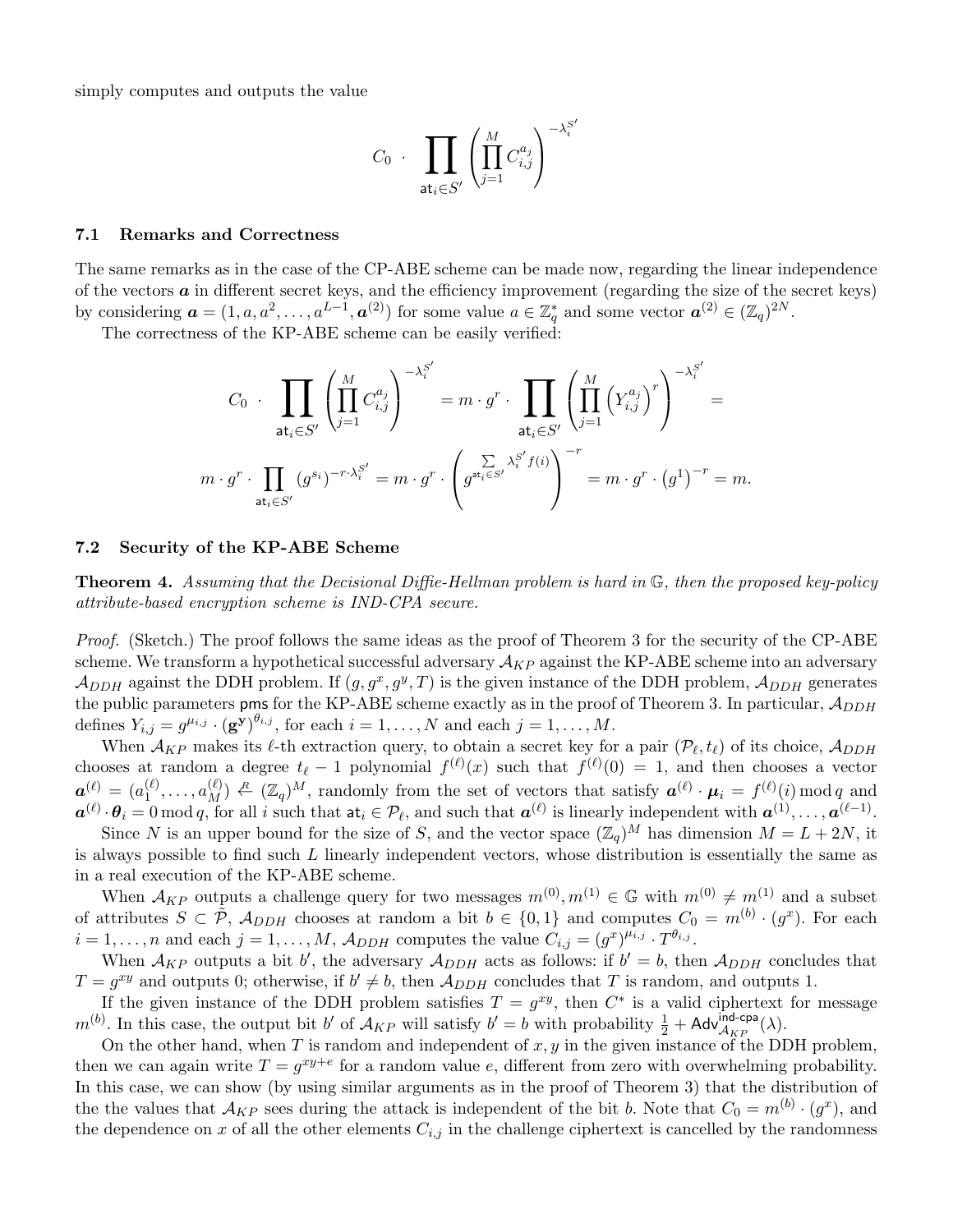$\theta_{i,j}$  in values  $Y_{i,j}$  of the public parameters. Some degrees of freedom/independence on these values  $\theta_{i,j}$  are "lost" in front of  $\mathcal{A}_{KP}$  when he makes the L extraction queries for pairs  $(\mathcal{P}_{\ell}, t_{\ell})$ ; note however that these queries must satisfy  $|\mathcal{P}_{\ell} \cap S| \le t_{\ell} - 1$ , by definition, and that there are precisely  $t_{\ell} - 1$  perfectly hidden degrees of freedom in the choice of the polynomial  $f^{(\ell)}(x)$ . Therefore, and informally speaking (this can be formally proved, as we have done in the proof of Theorem 3) the  $t_{\ell}$  − 1 degrees of freedom on values  ${\theta_{i,j}}$ at<sub>i</sub>∈S,1≤j≤M that are "lost" by the conditions  $\theta_i \cdot a^{(\ell)} = 0$  for all  $a t_i \in \mathcal{P}_\ell \cap S$  are compensated by the  $t_\ell - 1$  perfectly hidden values  $\{f^{(\ell)}(i)\}_{{\rm at}_i\in\mathcal{P}_{\ell}\cap S}$  that univocally determine, along with  $f^{(\ell)}(0)=1$ , the polynomial  $f^{(\ell)}(x)$ .

Therefore, the conclusion is the same as in the proof of Theorem 3: the existence of an algorithm  $A_{DDH}$ that solves the DDH problem with non-negligible advantage

$$
\mathsf{Adv}_{\mathcal{A}_{DDH}}^{\mathsf{ddh}}(\lambda) = \frac{1}{2} \cdot \mathsf{Adv}_{\mathcal{A}_{KP}}^{\mathsf{ind-cpa}}(\lambda).
$$

 $\Box$ 

## 8 Extensions, (In)Efficiency Considerations and Applications

#### 8.1 More General Policies

In the description of our schemes, we have considered for simplicity the particular case where policies are of the threshold family. However, the schemes can be extended to admit more general (monotone) policies  $\Gamma \subset \mathcal{P}$ . In the attribute-based signature scheme, in particular in the zero-knowledge proof of knowledge protocol, the idea is to consider a secret sharing scheme (for instance, a monotone span program [23]) that realizes the dual access structure  $\Gamma^* = \{ S \subset \mathcal{P} \mid \mathcal{P} - S \notin \Gamma \}$ ; the value c will be the secret, and the values  ${c_j}_{a_t, \in \mathcal{P}}$  will be the shares, that will be computed with the secret sharing scheme for the access structure  $\Gamma^*$ . In the threshold case, the dual access structure is  $\Gamma^* = \{S \subset \mathcal{P} \mid |S| \geq n-t+1\}$ , and the secret is shared with Shamir's method, with a polynomial of degree  $n-t$ . This kind of zero-knowledge proofs were introduced for the first time in [13]. Apart from replacing polynomials with monotone span programs, the rest of the protocol and the security analysis work exactly in the same way as we detail here for the threshold case.

In the attribute-based encryption schemes, the idea is simply to replace polynomials with monotone span programs that realize the corresponding policy  $\Gamma$ . Another difference is that some (algebraic) parts of the security proofs become (even) more tedious.

#### 8.2 (In)Efficiency

The fact that a bound L on the total number of users must be fixed from the beginning is a drawback, but in some real-life applications this may not be a serious limitation. However, the fact that the efficiency of the new schemes (size of the public parameters, secret keys, signatures, ciphertexts, running times...) depend on L is a more serious drawback, which may limit the applicability of our schemes to very restricted scenarios, like small companies or institutions.

Elements in our signatures or ciphertexts may belong to a standard group G where the discrete logarithm problem is hard (points of an elliptic curve) and can thus be securely represented by  $\lambda = 160$  bits, in contrast to the the 1024 or 2048 bits needed to represent elements in RSA-based [22] or pairing-based [25] solutions. But this "advantage" quickly disappears since the number of elements in our (non-optimized) signatures or ciphertexts is  $n(6+L+N)$  or  $n(L+2N)$ , where N is the total number of attributes in the system. In the other schemes in the literature, for general monotone policies and with adaptive security, this number is typically 6n or 9n. Focusing on the encryption case, this means that our schemes can be competitive only for values  $L + 2N \leq 70$ , for instance in applications with  $N = 20$  attributes and  $L = 30$  users.

Since we do not want to finish the work with a negative opinion of the new schemes, we show in the next section that the bounded-security property of our schemes (in particular, the KP-ABE scheme) is enough to find a positive application.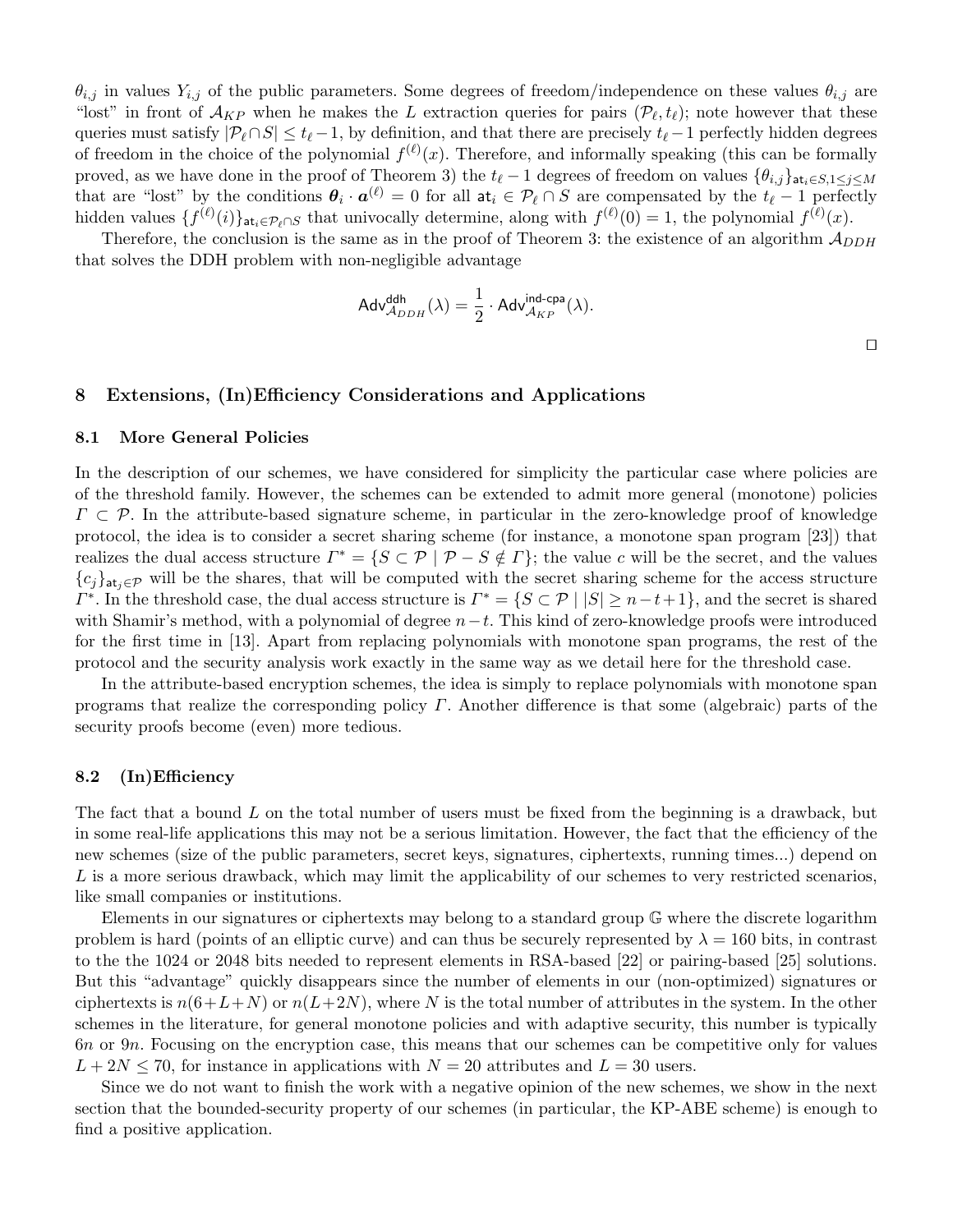#### 8.3 Application to Verifiable Computation

Parno, Raykova and Vaikuntanathan give in [30] a general construction from a KP-ABE scheme to a protocol for the verifiable delegation of computation of boolean functions  $f: \{0,1\}^N \to \{0,1\}$ . Note that a boolean function is equivalent to an access structure on a set of  $N$  elements (or attributes, in the context of this paper).

The basic idea is that the client runs the setup phase of the KP-ABE scheme twice,  $(\text{pms}_0, \text{msk}_0) \leftarrow$  $\mathsf{KP}\text{-}\mathsf{ABE}.\mathsf{Setup}(1^\lambda)$  and  $(\mathsf{pms}_1,\mathsf{msk}_1) \leftarrow \mathsf{KP}\text{-}\mathsf{ABE}.\mathsf{Setup}(1^\lambda).$  Later, to delegate the computation of some boolean function  $f$  admitted by the KP-ABE scheme, the client runs  $\mathsf{sk}_f \leftarrow \mathsf{KP-ABE}$ .KeyGen $(f, \mathsf{msk}_0, \mathsf{pms}_0)$ and  $\mathsf{sk}_{\bar{f}} \leftarrow \mathsf{KP-ABE}$ .KeyGen $(\bar{f}, \mathsf{msk}_1, \mathsf{pms}_1),$  where  $\bar{f}$  is the negation of  $f \colon \overline{f}(\bm{x}) = 1-f(\bm{x}),$  for all  $\bm{x} \in \{0,1\}^{\check{N}}.$ The values ( $\text{pms}_0, \text{pms}_1, \text{sk}_f, \text{sk}_{\bar{f}}$ ) are given to the server. The client chooses a secure one-way function H.

Each time the client wants the server to compute  $f(x)$  on some boolean vector  $x \in \{0,1\}^N$ , he chooses two random plaintexts  $m^{(0)}, m^{(1)}$  and computes ciphertexts  $C^{(0)} \leftarrow$  KP-ABE.Encrypt $(m^{(0)}, x, \text{pms}_0)$  and  $C^{(1)} \leftarrow$ KP-ABE.Encrypt $(m^{(1)}, x, \text{pms}_1)$ , along with the hash values  $s_0 = H(m^{(0)})$  and  $s_1 = H(m^{(1)})$ . The clieint sends x and the ciphertexts  $C^{(0)}$ ,  $C^{(1)}$  to the server, and stores or publishes the pair  $(s_0, s_1)$ .

If  $f(\bm{x})=1,$  the server computes  $m^{(0)} \leftarrow$  KP-ABE.Decrypt $(C^{(0)},\bm{x},\textsf{sk}_f,\textsf{pms}_0)$  and sends  $(m^{(0)},\bot)$  to the client. If  $f(x) = 0$  (and so  $\bar{f}(x) = 1$ ), the server computes  $m^{(1)} \leftarrow \text{KP-ABE.}\text{Decrypt}(C^{(1)}, x, \text{sk}_{\bar{f}}, \text{pms}_1)$  and sends  $(\perp, m^{(1)})$  to the client.

Depending on the obtained answer and its relation to the stored hashed values  $(s_0, s_1)$ , the client (or anybody) concludes what is the correct value of  $f(x)$ . Furthermore, thanks to the two parallel executions of the KP-ABE process, the server cannot cheat the client without being detected; the worse he can do is to abort the process. That is, the computation performed by the server is (publicly) verifiable.

Parno et al. prove in [30] that the resulting protocol for (publicly) verifiable computation of boolean functions is secure, provided the underlying KP-ABE scheme is *one-key secure*, which means that it must be secure in front of adversaries that can make at most one secret key extraction query. Translated to the framework of this paper, we can use our bounded KP-ABE scheme with  $L = 1$  (and thus,  $M = 1 + 2N$ ) to instantiate the Parno et al. construction. As a result, we obtain a protocol for the verifiable computation (VC) of monotone boolean functions, in the standard Discrete Logarithm scenario, with security based on the DDH Assumption. A (small) drawback of the resulting VC protocol with respect to other instantiations of the construction, for instance using pairing-based KP-ABE schemes, is that the cost for the client is quadratic on  $N$ , rather than linear, because the encryption running time in our KP-ABE scheme depends on  $NM = 2N^2 + N$ .

A Comment on the Monotonicity of f (and  $\bar{f}$ ). As we have noted in the previous paragraph, the resulting VC protocol would be valid for monotone boolean functions, because the underlying KP-ABE scheme only admits monotone functions (or access policies). This is not a serious problem in practice; as noted in [30], a non-monotone boolean function  $f_1$  can always be transformed into an equivalent monotone one, by doubling the number  $N$  of variables (including the negation of each variable). Note that this observation would be important even in the case where the VC protocol was run to evaluate a monotone (increasing) function  $f$ , because the underlying KP-ABE scheme must admit the function  $f$ , which is monotone decreasing. If the KP-ABE scheme admits only monotone increasing functions, then f must not be modified, but we should find a monotone increasing function equivalent to  $f$ .

This means that, with the transformation proposed in [30] applied to a KP-ABE scheme which admits only monotone increasing functions, one always needs to double the number of variables, from  $N$  to  $2N$ , even if the client only wants to evaluate monotone increasing functions. This observation is important since most of the KP-ABE schemes proposed in the literature (including the new one, in this work) only admit monotone increasing functions; a notable exception can be found in [29].

However, it turns out that the transformation in [30] can be modified in the following way. First of all, in the  $\det$ delegation phase, replace  $\mathsf{sk}_{\bar{f}} \leftarrow \mathsf{KP}\text{-}\mathsf{ABE}$ .KeyGen $(\bar{f},\mathsf{msk}_1,\mathsf{pms}_1)$  with  $\mathsf{sk}_{f^*} \leftarrow \mathsf{KP}\text{-}\mathsf{ABE}$ .KeyGen $(f^*,\mathsf{msk}_1,\mathsf{pms}_1),$ where  $f^*$  is the dual function of  $f: f^*(x) = 1 - f(\bar{x})$ , for all  $x \in \{0,1\}^N$ . Later, in the request phase, replace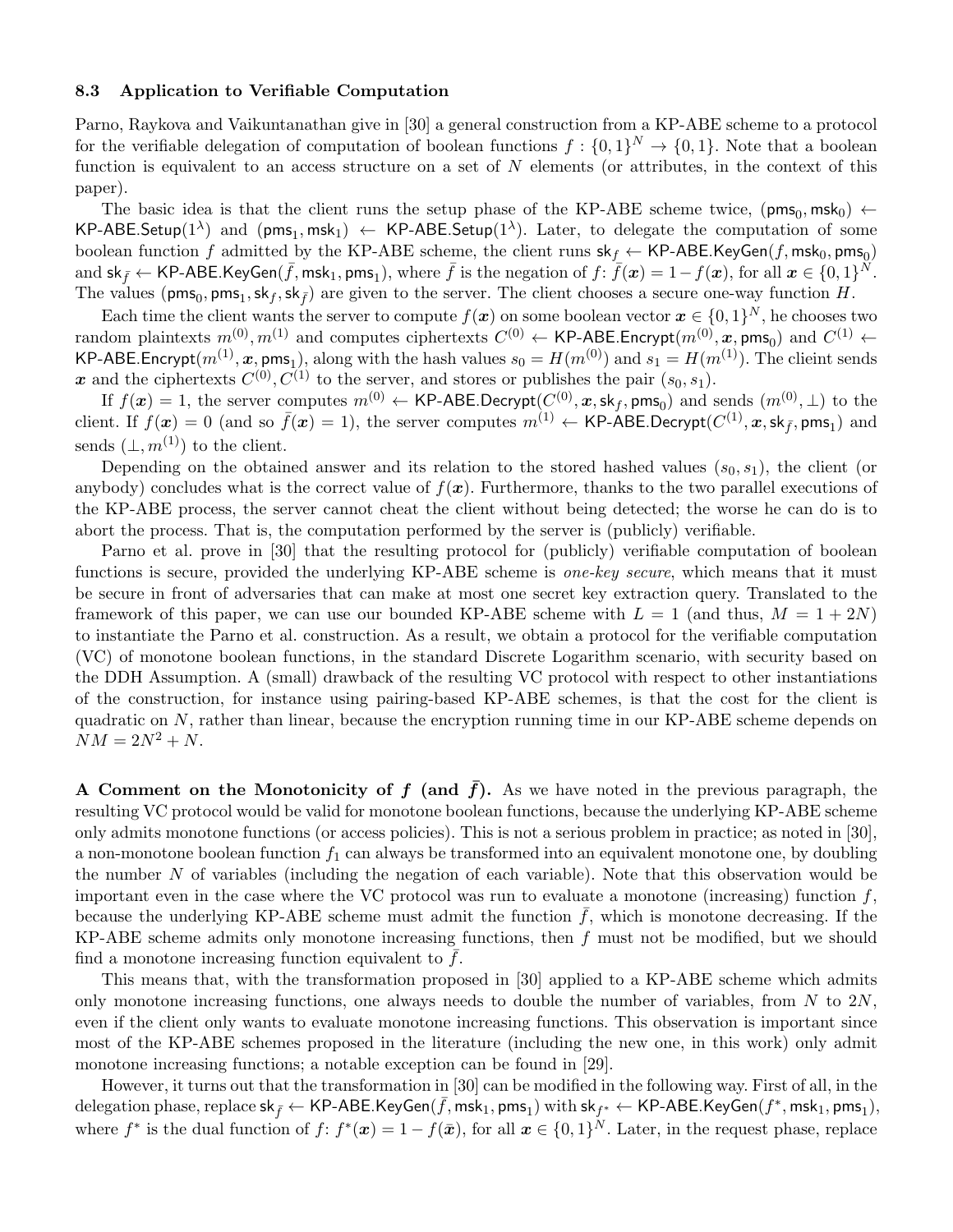$C^{(1)} \leftarrow {\sf{Encrypt}}(m^{(1)},\bm{x}, {\sf pms}_1) \ \text{with} \ C^{(1)} \leftarrow {\sf{Encrypt}}(m^{(1)},\bar{\bm{x}}, {\sf pms}_1). \ \text{With these modifications, the server can}$ either obtain  $m^{(0)}$ , if  $f(x) = 1$ , or obtain  $m^{(1)}$ , if  $f^*(\bar{x}) = 1$ , which is equivalent to  $f(x) = 0$ . So the functionality of the construction is preserved, but now we have that the monotonicity of  $f^*$  is the same as that of f (if any). Therefore, if a client is interested in the verifiable computation of a monotone increasing function f, and the underlying KP-ABE scheme admits only this kind of functions, we can run this modified version of the Parno et al. construction without doubling the number of variables.

## Acknowledgements

The author wants to thank Paz Morillo and Jorge Villar for their comments, corrections and suggestions on the proofs of Theorem 3 and Lemma 1, and Jens Groth for pointing out the variation in Section 4.6.

## References

- 1. M. Abdalla, F. Bourse, A. De Caro and D. Pointcheval. Simple functional encryption schemes for inner products. Proc. of PKC'15, to appear (2015). Available at http://eprint.iacr.org/2015/017
- 2. F. Baldimtsi and A. Lysyanskaya. Anonymous credentials light. Proc. of CCS'13, ACM Press, pp. 1087–1098 (2013)
- 3. S. Bayer and J. Groth. Zero-knowledge argument for polynomial evaluation with application to blacklists. Proc. of Eurocrypt'13, LNCS 7881, Springer-Verlag, pp. 646–663 (2013)
- 4. M. Bellare and G. Fuchsbauer. Policy-based signatures. Proc. of PKC'14, LNCS 8383, Springer-Verlag, pp. 520–537 (2014)
- 5. M. Bellare and P. Rogaway. Random oracles are practical: a paradigm for designing efficient protocols. Proc. of CCS'93, ACM Press, pp. 62–73 (1993)
- 6. M. Bellare and S. Shoup. Two-tier signatures, strongly unforgeable signatures, and Fiat-Shamir without random oracles. Proc. of PKC'07, LNCS 4450, Springer-Verlag, pp. 201–216 (2007)
- 7. J. Bethencourt, A. Sahai and B. Waters. Ciphertext-policy attribute-based encryption. Proc. of IEEE Symposium on Security and Privacy, IEEE Society Press, pp. 321–334 (2007)
- 8. D. Boneh, C. Gentry, S. Gorbunov, S. Halevi, V. Nikolaenko, G. Segev, V. Vaikuntanathan and D. Vinayagamurthy. Fully key-homomorphic encryption, arithmetic circuit ABE and compact garbled circuits. Proc. of Eurocrypt'14, LNCS 8441, Springer-Verlag, pp. 533–556 (2014)
- 9. X. Boyen. Attribute-based functional encryption on lattices. Proc. of TCC'13, LNCS 7785, Springer-Verlag, pp. 122–142 (2013)
- 10. S. Brands. Rapid demonstration of linear relations connected by boolean operators. Proc. of Eurocrypt'97, LNCS 1233, Springer-Verlag, pp. 318–333 (1997)
- 11. D. Chaum, E. van Heijst and B. Pfitzmann. Cryptographically strong undeniable signatures, unconditionally secure for the signer. Proc. of Crypto'91, LNCS 576, Springer-Verlag, pp. 470–484 (1992)
- 12. D. Chaum and T.P. Pedersen. Wallet databases with observers. Proc. of Crypto'92, LNCS 740, Springer-Verlag, pp. 89–105 (1993)
- 13. R. Cramer, I. Damgård, B. Schoenmakers. Proofs of partial knowledge and simplified design of witness hiding protocols. Proc. of Crypto'94, LNCS 839, Springer-Verlag, pp. 174–187 (1994)
- 14. T. ElGamal. A public key cryptosystem and a signature scheme based on discrete logarithms. IEEE Transactions on Information Theory, Vol. 31, pp. 469–472 (1985)
- 15. A. Escala, J. Herranz and P. Morillo. Revocable attribute-based signatures with adaptive security in the standard model. *Proc. of Africacrypt'11*, LNCS **6737**, Springer-Verlag, pp. 224–241 (2011)
- 16. U. Feige and A. Shamir. Witness indistinguishable and witness hiding protocols. Proc. of STOC'90, ACM Press, pp. 416–426 (1990)
- 17. A. Fiat and A. Shamir. How to prove yourself: practical solutions to identification and signature problems. Proc. of Crypto'86, LNCS 263, Springer-Verlag, pp. 186–194 (1986)
- 18. S. Garg, C. Gentry, S. Halevi, M. Raykova, A. Sahai and B. Waters. Candidate indistinguishability obfuscation and functional encryption for all circuits. Proc. of FOCS'13, IEEE Society Press, pp. 40–49 (2013)
- 19. S. Garg, C. Gentry, S. Halevi, A. Sahai and B. Waters. Attribute-based encryption for circuits from multilinear maps. Proc. of Crypto'13, LNCS 8043, Springer-Verlag, pp. 479–499 (2013)
- 20. V. Goyal, O. Pandey, A. Sahai and B. Waters. Attribute-based encryption for fine-grained access control of encrypted data. Proc. of Computer and Communications Security, CCS'06, ACM Press, pp. 89–98 (2006)
- 21. J. Groth. Linear algebra with sub-linear zero-knowledge arguments. Proc. of Crypto'09, LNCS 5677, Springer-Verlag, pp. 192–208 (2009)
- 22. J. Herranz. Attribute-based signatures from RSA. Theoretical Computer Science, Vol. 527, pp. 73–82 (2014)
- 23. M. Karchmer and A. Wigderson. On span programs. Proc. of SCTC'93, IEEE Computer Society Press, pp. 102–111 (1993) 24. A. Lewko, T. Okamoto, A. Sahai, K. Takashima and B. Waters. Fully secure functional encryption: attribute-based encryption
	- and (hierarchical) inner product encryption. Proc. of Eurocrypt'10, LNCS 6110, Springer-Verlag, pp. 62–91 (2010)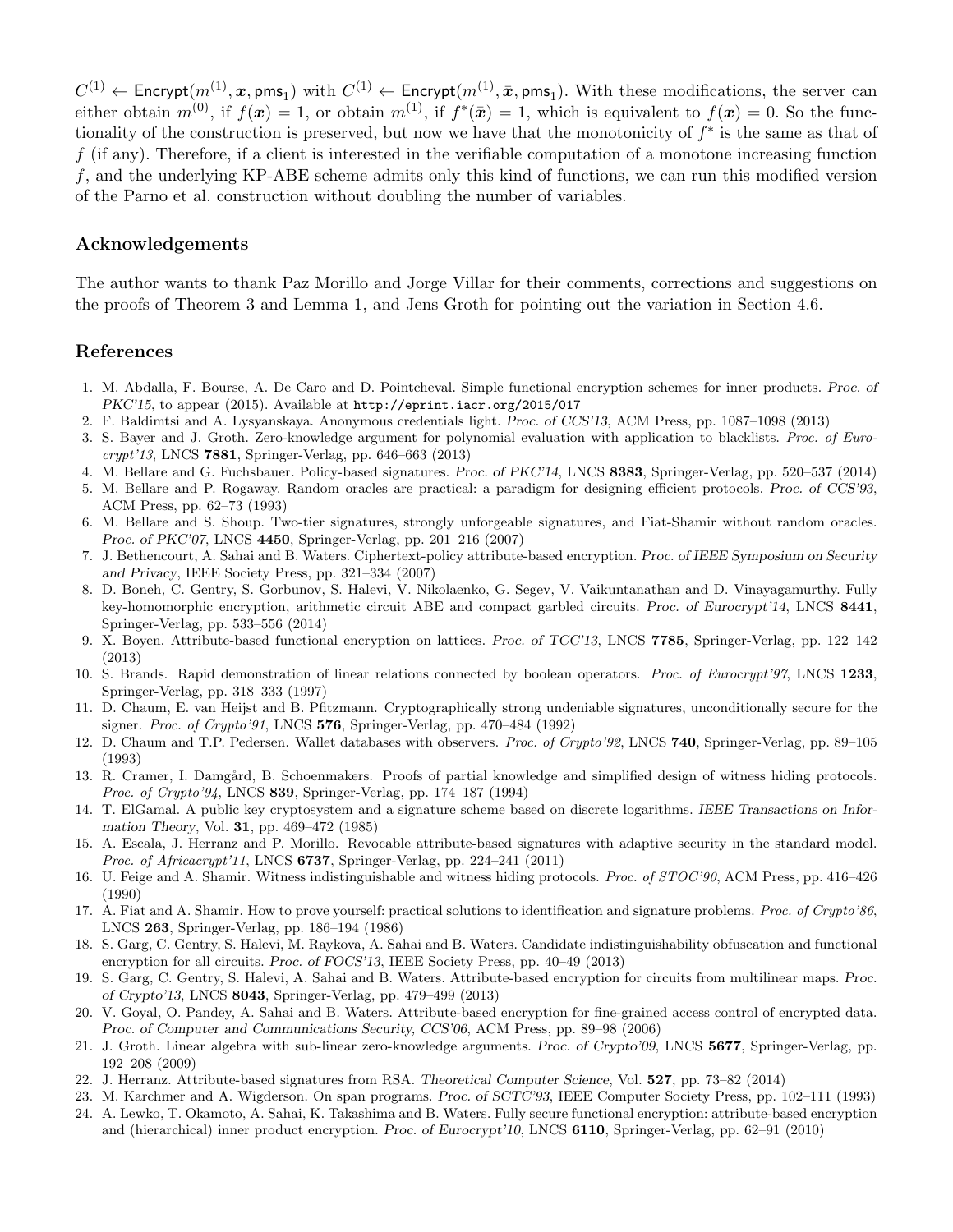- 25. A. Lewko and B. Waters. New proof methods for attribute-based encryption: achieving full security through selective techniques. Proc. of Crypto'12, LNCS 7417, Springer-Verlag, pp. 180–198 (2012)
- 26. H.K. Maji, M. Prabhakaran and M. Rosulek. Attribute-based signatures. Proc. of CT-RSA'11, LNCS 6558, Springer-Verlag, pp. 376–392 (2011)
- 27. P- Mohassel. One-time signatures and chameleon hash functions. Proc. of SAC'10, LNCS 6544, Springer-Verlag, pp. 302–319 (2010)
- 28. T. Okamoto and K. Takashima. Efficient attribute-based signatures for non-monotone predicates in the standard model. Proc. of PKC'11, LNCS 6571, Springer-Verlag, pp. 35–52 (2011)
- 29. R. Ostrovsky, A. Sahai and B. Waters. Attribute-based encryption with non-monotonic access structures. Proc. of CCS'07, ACM Press, pp. 195–203 (2007)
- 30. B. Parno, M. Raykova and V. Vaikuntanathan. How to delegate and verify in public: verifiable computation from attributebased encryption. Proc. of TCC'12, LNCS 7194, Springer-Verlag, pp. 422–439 (2012)
- 31. D. Pointcheval and J. Stern. Security arguments for digital signatures and blind signatures. Journal of Cryptology, Vol. 13 (3), pp. 361–396 (2000)
- 32. J. Pieprzyk, H. Wang and C. Xing. Multiple-time signature schemes against chosen message attacks. Proc. of SAC'03, LNCS 3006, Springer-Verlag, pp. 88–100 (2003)
- 33. C.P. Schnorr. Efficient signature generation by smart cards. Journal of Cryptology, Vol. 4, Springer-Verlag, pp. 161–174 (1991)

## A Proof of Lemma 1

The first row of A is  $(1, 0, \ldots, 0)$ . The following nM rows, corresponding to values  $c_{i,j}$  in vector Y, reflect the relation

$$
c_{i,j} = x\delta_{i,j} + e\theta_{i,j} + \sum_{k=1}^{t-1} f_j^{(k)} i^k
$$

The following nM rows, corresponding to values  $\delta_{i,j}$  in A's view, reflect the relation

$$
\delta_{i,j} = y\theta_{i,j} + \mu_{i,j}.
$$

The following  $L(t-1)$  rows reflect the relations

$$
\boldsymbol{a}^{(\ell)}\cdot\boldsymbol{\theta}_i=0, \ \forall \mathsf{at}_i\in S^{(\ell)}, \ \forall \ell=1,\ldots,L.
$$

Finally, the last  $L(t-1)$  rows of matrix A reflect the relations

$$
\boldsymbol{a}^{(\ell)}\cdot\boldsymbol{\mu}_i=1, \ \forall \mathsf{at}_i\in S^{(\ell)}, \ \forall \ell=1,\ldots,L.
$$

The general form of matrix A is shown in Figure 1.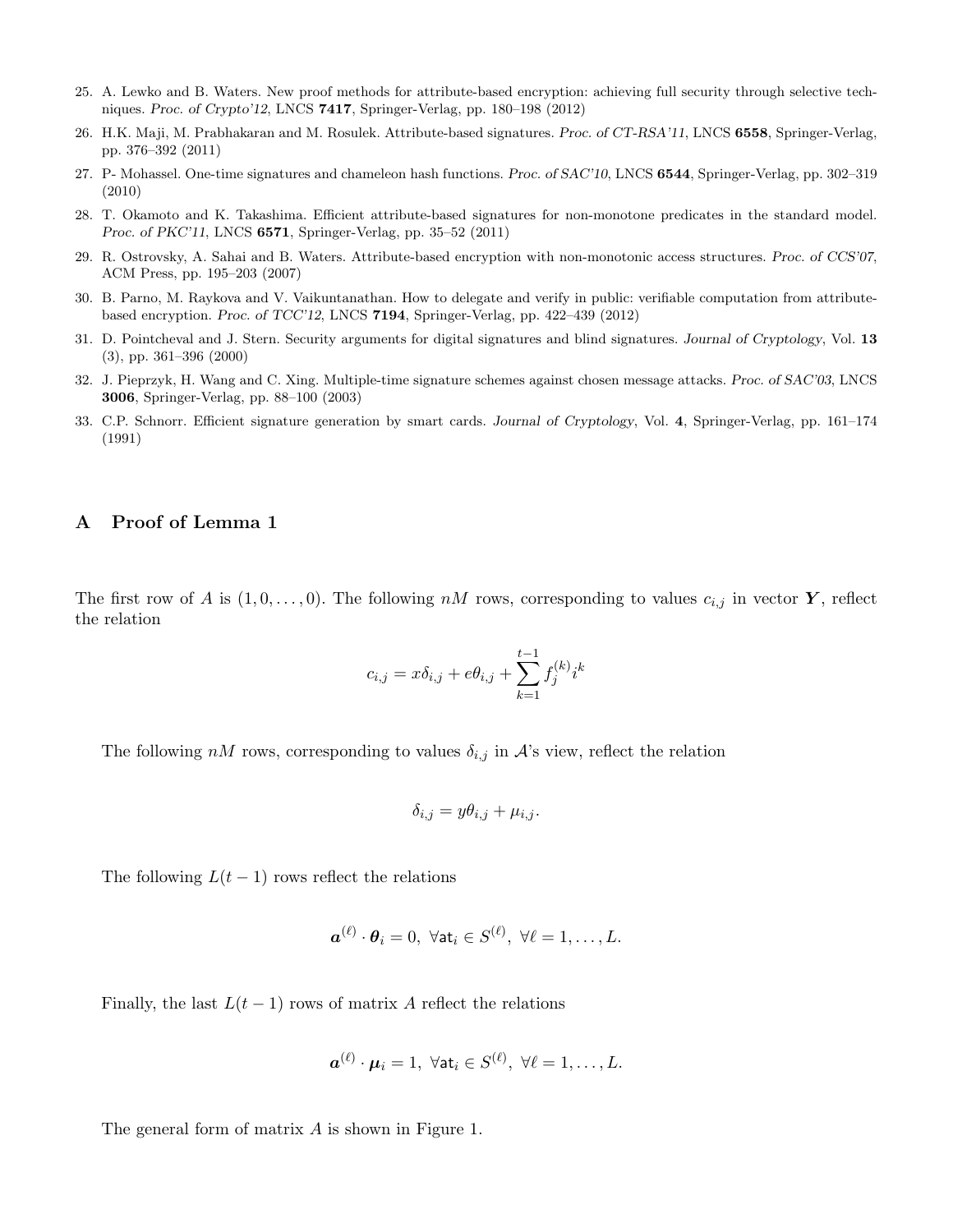|                          |                                                                                                       |                                       |                        | .                                        |                                                                        |                        |                                                       | $\Box$ .                                                       |                              | $\boldsymbol{0}$                                        |
|--------------------------|-------------------------------------------------------------------------------------------------------|---------------------------------------|------------------------|------------------------------------------|------------------------------------------------------------------------|------------------------|-------------------------------------------------------|----------------------------------------------------------------|------------------------------|---------------------------------------------------------|
|                          | $\frac{1}{\delta_{1,1}} \frac{\ 0 \dots}{\ 1\ ^{1 \ 1^{2} \dots 1^{t-1}}}\Big _{1 \ 1^{2} \ 1^{t-1}}$ |                                       |                        |                                          |                                                                        |                        |                                                       |                                                                |                              |                                                         |
|                          |                                                                                                       |                                       |                        |                                          | $e\cdot Id_M$                                                          |                        |                                                       |                                                                |                              |                                                         |
|                          |                                                                                                       |                                       |                        |                                          |                                                                        |                        |                                                       |                                                                |                              |                                                         |
| $\frac{\delta_{1,M}}{2}$ |                                                                                                       |                                       |                        | $1\; 1^2\; \ldots\; 1^{t-1}$             |                                                                        |                        |                                                       |                                                                |                              |                                                         |
|                          |                                                                                                       |                                       | $\cdot$ .              |                                          |                                                                        | $\cdot$ .              |                                                       |                                                                |                              |                                                         |
|                          | $\overline{\delta_{n,1}}$ $\begin{array}{c} n n^2 \dots n^{t-1} \\ \delta_{n,2} \end{array}$          |                                       |                        |                                          |                                                                        |                        |                                                       |                                                                |                              |                                                         |
|                          |                                                                                                       | $\left  n \right  n^2 \ldots n^{t-1}$ |                        |                                          |                                                                        |                        | $e\cdot Id_M$                                         |                                                                |                              |                                                         |
|                          |                                                                                                       |                                       | $\ddot{\phantom{a}}$ . |                                          |                                                                        |                        |                                                       |                                                                |                              |                                                         |
| $\delta_{n,M}$           |                                                                                                       |                                       |                        | $\left  n \; n^2 \ldots n^{t-1} \right $ |                                                                        |                        |                                                       |                                                                |                              |                                                         |
|                          |                                                                                                       |                                       |                        |                                          | $y\cdot Id_M$                                                          |                        |                                                       | $\operatorname{Id}_M$                                          |                              |                                                         |
|                          |                                                                                                       |                                       |                        |                                          |                                                                        |                        |                                                       |                                                                |                              |                                                         |
|                          |                                                                                                       |                                       |                        |                                          |                                                                        | $ \cdot ,$             |                                                       |                                                                | $[\cdot\,,\cdot]$            |                                                         |
|                          |                                                                                                       |                                       |                        |                                          |                                                                        |                        |                                                       |                                                                |                              |                                                         |
|                          |                                                                                                       |                                       |                        |                                          |                                                                        |                        | $y\cdot Id_M$                                         |                                                                |                              | $\operatorname{Id}_M$                                   |
|                          |                                                                                                       |                                       |                        |                                          |                                                                        |                        |                                                       |                                                                |                              |                                                         |
|                          |                                                                                                       |                                       |                        |                                          | $\overline{\vert {\boldsymbol{a}}^{(\ell_1)} \in \mathcal{Z}_1 \vert}$ |                        |                                                       |                                                                |                              |                                                         |
|                          |                                                                                                       |                                       |                        |                                          |                                                                        |                        |                                                       |                                                                |                              |                                                         |
|                          |                                                                                                       |                                       |                        |                                          |                                                                        | $\ddot{\phantom{a}}$ . |                                                       |                                                                |                              |                                                         |
|                          |                                                                                                       |                                       |                        |                                          |                                                                        |                        | $\boxed{\boldsymbol{a}^{(\ell_n)} \in \mathcal{Z}_n}$ |                                                                |                              |                                                         |
|                          |                                                                                                       |                                       |                        |                                          |                                                                        |                        |                                                       |                                                                |                              |                                                         |
|                          |                                                                                                       |                                       |                        |                                          |                                                                        |                        |                                                       | $\overline{\ket{\boldsymbol{a}^{(\ell_1)} \in \mathcal{Z}_1}}$ |                              |                                                         |
|                          |                                                                                                       |                                       |                        |                                          |                                                                        |                        |                                                       |                                                                |                              |                                                         |
|                          |                                                                                                       |                                       |                        |                                          |                                                                        |                        |                                                       |                                                                |                              |                                                         |
|                          |                                                                                                       |                                       |                        |                                          |                                                                        |                        |                                                       |                                                                | $\left \cdot\right _{\cdot}$ |                                                         |
|                          |                                                                                                       |                                       |                        |                                          |                                                                        |                        |                                                       |                                                                |                              | $\boxed{ \boldsymbol{a}^{(\ell_n)} \in \mathcal{Z}_n }$ |
|                          |                                                                                                       |                                       |                        |                                          |                                                                        |                        |                                                       |                                                                |                              |                                                         |

Fig. 1: The initial matrix, A

The last n blocks of rows in  $A$  can be substracted with linear combinations of the rows in the blocks with  $y \cdot Id_M$  ...  $Id_M$ , and we get the transformed but equivalent matrix  $A^{(2)}$ , depicted in Figure 2.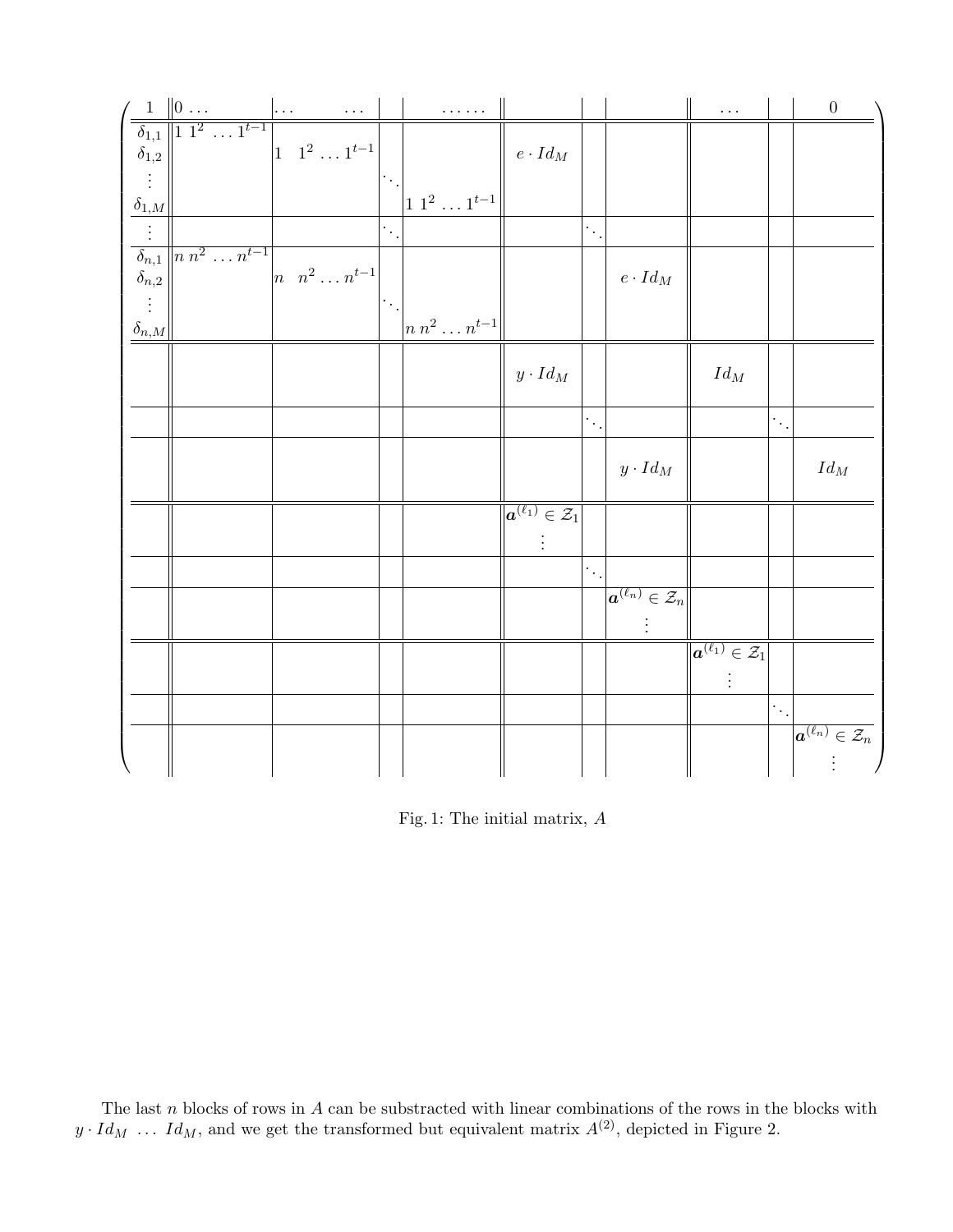|                                     | $\left(\begin{array}{c c} 1 & 0 & \ldots & \ldots \\ \hline \hline \delta_{1,1} & 1 & 1^2 & \ldots & 1^{t-1} \\ \delta_{1,2} & \end{array}\right)$ |                                          |                  | .                                      |                                                               |                        |                                                               | $\ \ldots\ $       |           | $\begin{matrix} 0 \end{matrix}$ |
|-------------------------------------|----------------------------------------------------------------------------------------------------------------------------------------------------|------------------------------------------|------------------|----------------------------------------|---------------------------------------------------------------|------------------------|---------------------------------------------------------------|--------------------|-----------|---------------------------------|
|                                     |                                                                                                                                                    |                                          |                  |                                        |                                                               |                        |                                                               |                    |           |                                 |
|                                     |                                                                                                                                                    | $\left 1 \quad 1^2 \dots 1^{t-1}\right $ |                  |                                        | $e\cdot Id_M$                                                 |                        |                                                               |                    |           |                                 |
| $\vdots$                            |                                                                                                                                                    |                                          | $ \cdot $        |                                        |                                                               |                        |                                                               |                    |           |                                 |
| $\frac{\delta_{1,M}}{\vdots}$       |                                                                                                                                                    |                                          |                  | $1^{2} \dots 1^{t-1}$                  |                                                               |                        |                                                               |                    |           |                                 |
|                                     |                                                                                                                                                    |                                          | $\ddot{\cdot}$ . |                                        |                                                               | Ψ.                     |                                                               |                    |           |                                 |
|                                     | $\overline{\delta_{n,1}}$ $\begin{array}{c} n \, n^2 \, \ldots \, n^{t-1} \\ \delta_{n,2} \end{array}$                                             | $\left  n \right  n^2 \ldots n^{t-1}$    |                  |                                        |                                                               |                        |                                                               |                    |           |                                 |
|                                     |                                                                                                                                                    |                                          |                  |                                        |                                                               |                        | $e\cdot Id_M$                                                 |                    |           |                                 |
| $\vdots$<br>$\frac{\delta_{n,M}}{}$ |                                                                                                                                                    |                                          | $ \cdot $ .      | $\left  n\,n^{2}\ldots n^{t-1}\right $ |                                                               |                        |                                                               |                    |           |                                 |
|                                     |                                                                                                                                                    |                                          |                  |                                        |                                                               |                        |                                                               |                    |           |                                 |
|                                     |                                                                                                                                                    |                                          |                  |                                        | $y\cdot Id_M$                                                 |                        |                                                               | $\vert Id_M \vert$ |           |                                 |
|                                     |                                                                                                                                                    |                                          |                  |                                        |                                                               |                        |                                                               |                    |           |                                 |
|                                     |                                                                                                                                                    |                                          |                  |                                        |                                                               | $\dddot{\phantom{0}}$  |                                                               |                    | $\cdot$ . |                                 |
|                                     |                                                                                                                                                    |                                          |                  |                                        |                                                               |                        |                                                               |                    |           |                                 |
|                                     |                                                                                                                                                    |                                          |                  |                                        |                                                               |                        | $y\cdot Id_M$                                                 |                    |           | $Id_M$                          |
|                                     |                                                                                                                                                    |                                          |                  |                                        |                                                               |                        |                                                               |                    |           |                                 |
|                                     |                                                                                                                                                    |                                          |                  |                                        | $\overline{\bm{a}^{(\ell_1)} \in \mathcal{Z}_1}$              |                        |                                                               |                    |           |                                 |
|                                     |                                                                                                                                                    |                                          |                  |                                        |                                                               |                        |                                                               |                    |           |                                 |
|                                     |                                                                                                                                                    |                                          |                  |                                        |                                                               | $\ddot{\phantom{0}}$ . |                                                               |                    |           |                                 |
|                                     |                                                                                                                                                    |                                          |                  |                                        |                                                               |                        | $\boxed{ \boldsymbol{a}^{(\ell_n)} \in \mathcal{Z}_n }$       |                    |           |                                 |
|                                     |                                                                                                                                                    |                                          |                  |                                        |                                                               |                        |                                                               |                    |           |                                 |
|                                     |                                                                                                                                                    |                                          |                  |                                        | $\overline{-y\cdot\boldsymbol{a}^{(\ell_1)}\in\mathcal{Z}_1}$ |                        |                                                               |                    |           |                                 |
|                                     |                                                                                                                                                    |                                          |                  |                                        |                                                               |                        |                                                               |                    |           |                                 |
|                                     |                                                                                                                                                    |                                          |                  |                                        |                                                               | $\ddot{\phantom{0}}$ . |                                                               |                    |           |                                 |
|                                     |                                                                                                                                                    |                                          |                  |                                        |                                                               |                        | $\boxed{-y\cdot \boldsymbol{a}^{(\ell_n)} \in \mathcal{Z}_n}$ |                    |           |                                 |
|                                     |                                                                                                                                                    |                                          |                  |                                        |                                                               |                        |                                                               |                    |           |                                 |
|                                     |                                                                                                                                                    |                                          |                  |                                        |                                                               |                        |                                                               |                    |           |                                 |

Fig. 2: Matrix  $A^{(2)}$ 

Since our goal is to prove that the first row of the matrix is not spanned by the rest of rows of the matrix, we can now remove the rows and columns "touched" by the blocks  $Id_M$  on the right part of the matrix, because the coefficients of these rows in a hypothetical linear combination of all the rows that would equal the vector  $(1, 0, \ldots, 0)$  would be equal to 0. Similarly, we can remove the last n blocks of rows, because these rows are multiples of the rows in the previous n blocks (by multiplying them with  $-y$ ).

All in all, we get a reduced matrix  $A^{(3)}$ , in Figure 3, where we still want to show that the first row is not spanned by the rest of rows.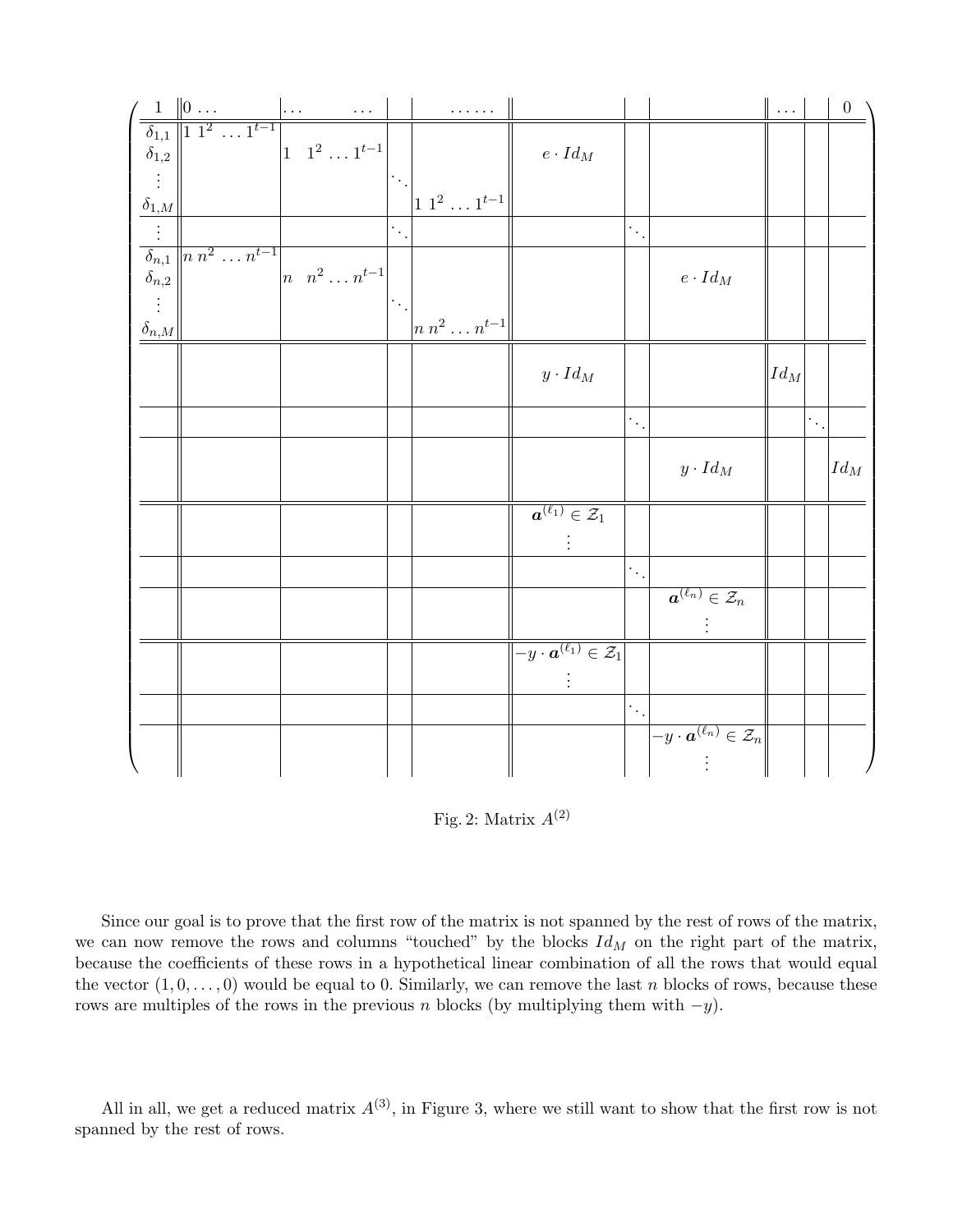| $\,$ 1 $\,$                | $\ 0 \dots$                             | $\cdots$ | $\cdots$                                |     |                                        |                                                            |    | $\boldsymbol{0}$                                               |
|----------------------------|-----------------------------------------|----------|-----------------------------------------|-----|----------------------------------------|------------------------------------------------------------|----|----------------------------------------------------------------|
| $\overline{\delta_{1,1}}$  | $\sqrt{11^2 \ldots 1^{t-1}}$            |          |                                         |     |                                        |                                                            |    |                                                                |
| $\delta_{1,2}$             |                                         |          | $1 \quad 1^2 \quad \dots \quad 1^{t-1}$ |     |                                        | $e \cdot Id_M$                                             |    |                                                                |
|                            |                                         |          |                                         | ٠.  |                                        |                                                            |    |                                                                |
| $\delta_{1,\underline{M}}$ |                                         |          |                                         |     | $1\; 1^2\; \ldots\, 1^{t-1}$           |                                                            |    |                                                                |
| $\vdots$                   |                                         |          |                                         | e C |                                        |                                                            | ٠. |                                                                |
|                            | $\delta_{n,1}$   n $n^2 \ldots n^{t-1}$ |          |                                         |     |                                        |                                                            |    |                                                                |
| $\delta_{n,2}$             |                                         |          | $\left  n \right  n^2 \ldots n^{t-1}$   |     |                                        |                                                            |    | $e \cdot Id_M$                                                 |
|                            |                                         |          |                                         |     |                                        |                                                            |    |                                                                |
| $\delta_{\underline{n},M}$ |                                         |          |                                         |     | $\left  n\> n^2\ldots n^{t-1} \right $ |                                                            |    |                                                                |
|                            |                                         |          |                                         |     |                                        | $\overline{\ \boldsymbol{a}^{(\ell_1)}\in\mathcal{Z}_1\ }$ |    |                                                                |
|                            |                                         |          |                                         |     |                                        |                                                            |    |                                                                |
|                            |                                         |          |                                         |     |                                        |                                                            | ٠. |                                                                |
|                            |                                         |          |                                         |     |                                        |                                                            |    | $\overline{\ket{\boldsymbol{a}^{(\ell_n)} \in \mathcal{Z}_n}}$ |
|                            |                                         |          |                                         |     |                                        |                                                            |    |                                                                |

Fig. 3: Matrix  $A^{(3)}$ 

In the M central blocks of columns of  $A^{(3)}$ , with Vandermonde vectors, we can re-order the rows in order to get  $(1,\ldots,1^{t-1})$ , and below  $(2,\ldots,2^{t-1})$ , and so on, until  $(t-1,\ldots,(t-1)^{t-1})$ , and then the rest of vectors until  $(n \ldots, n^{t-1})$  and the same effect repeated M times, in diagonal descending cascade. We can transform the rows corresponding to each index  $s \in \{t, t+1, \ldots, n\}$  by substracting to them linear combinations (with the Lagrange interpolation coefficients) of the rows corresponding to indices in  $\{1, \ldots, t-1\}$ , in order to get 0's in all these  $n - t + 1$  rows of each of those M blocks. We denote as  $\lambda_i^{(s)}$  $i_j^{(s)}$  the corresponding Lagrange coefficients, such that  $(s, \ldots, s^{t-1}) = \sum$ 1≤i≤t−1  $\lambda_i^{(s)}$  $i^{(s)}(i, \ldots, i^{t-1}).$ 

What we get after applying these transformations is matrix  $A^{(4)}$ , in Figure 4. Values marked with  $*$  in  $A^{(4)}$  and the following matrices are not relevant.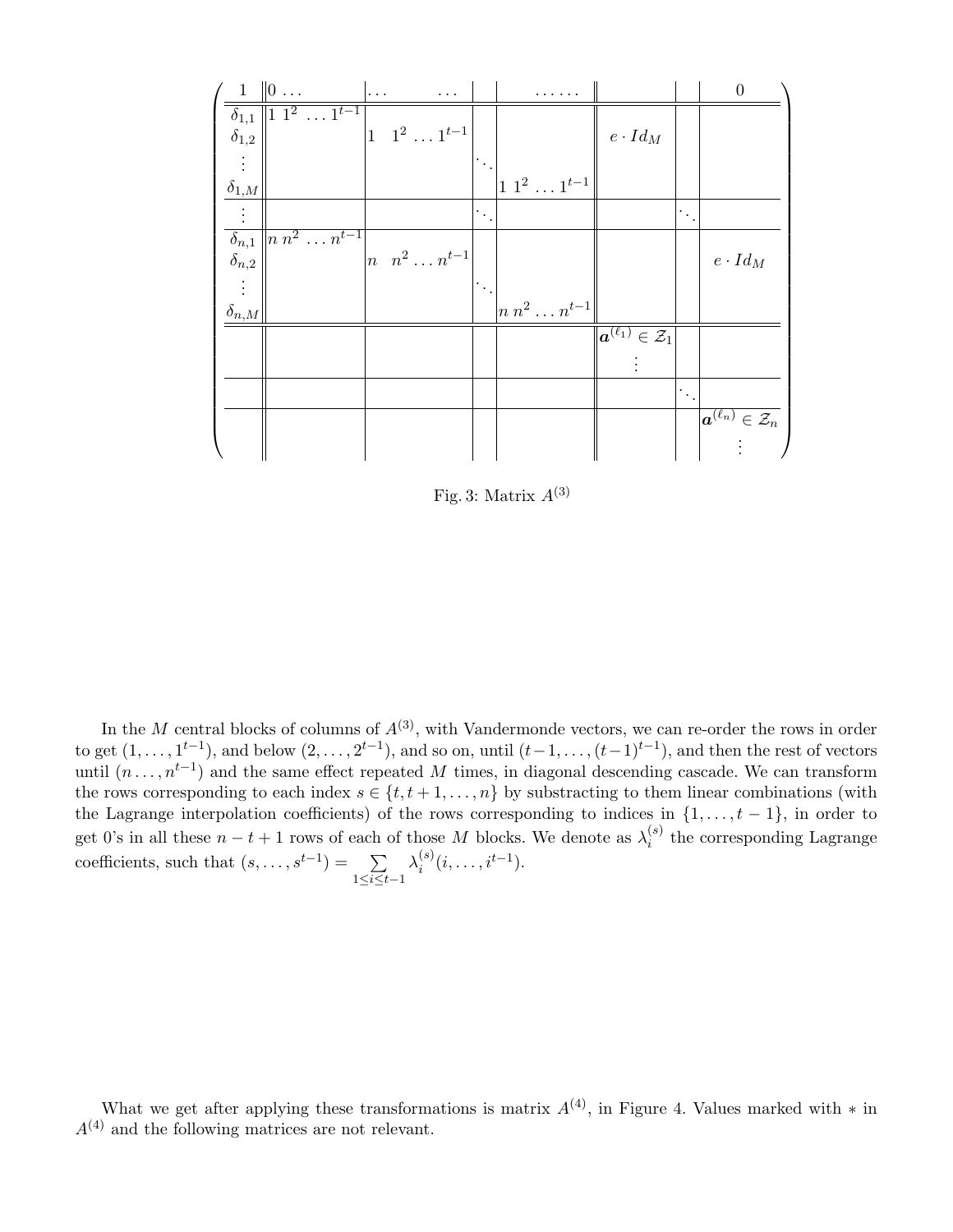| $\frac{1}{\sqrt{1}}$                                | $\begin{array}{ c c } \hline 0 & \ldots \end{array}$ |             |                                                       | $\ldots$         |                                       | $\mathbf{r}$ , $\mathbf{r}$ , $\mathbf{r}$ , $\mathbf{r}$ , $\mathbf{r}$ , $\mathbf{r}$ |                                                      |                        | $\boldsymbol{0}$                                                                                                                                 |                                                               |           |                                                         |
|-----------------------------------------------------|------------------------------------------------------|-------------|-------------------------------------------------------|------------------|---------------------------------------|-----------------------------------------------------------------------------------------|------------------------------------------------------|------------------------|--------------------------------------------------------------------------------------------------------------------------------------------------|---------------------------------------------------------------|-----------|---------------------------------------------------------|
| $\overline{\delta_{1,1}}$ $\overline{\delta_{2,1}}$ | $\sqrt{1}$                                           | $\sim 1.11$ | $\frac{1}{1}t-1$                                      |                  |                                       |                                                                                         |                                                      |                        |                                                                                                                                                  |                                                               |           |                                                         |
|                                                     |                                                      | $2 \ldots$  | $2^{t-1}$                                             |                  |                                       |                                                                                         |                                                      |                        | $\ast$                                                                                                                                           |                                                               |           |                                                         |
|                                                     |                                                      |             |                                                       |                  |                                       |                                                                                         | $\ast$                                               |                        |                                                                                                                                                  |                                                               |           |                                                         |
|                                                     |                                                      |             | $\delta_{t-1,1}\left\ (t-1)\ldots(t-1)^{t-1}\right\ $ |                  |                                       |                                                                                         |                                                      |                        |                                                                                                                                                  |                                                               |           |                                                         |
|                                                     |                                                      |             |                                                       | $\ddot{\cdot}$ . |                                       |                                                                                         |                                                      | $\ddot{\phantom{0}}$ . |                                                                                                                                                  |                                                               |           |                                                         |
| $\delta_{1,M}$                                      |                                                      |             |                                                       |                  | $\overline{1}$                        | $\overline{\cdots}$ $1^{t-1}$                                                           |                                                      |                        |                                                                                                                                                  |                                                               |           |                                                         |
| $\delta_{2,M}$                                      |                                                      |             |                                                       |                  |                                       | $2 \quad \cdots \quad 2^{t-1}$                                                          |                                                      |                        | $\ast$                                                                                                                                           |                                                               |           |                                                         |
|                                                     |                                                      |             |                                                       |                  |                                       |                                                                                         | $\ast$                                               |                        |                                                                                                                                                  |                                                               |           |                                                         |
| $\frac{\delta_{t-1,M}}{*}$                          |                                                      |             |                                                       |                  | $\left (t-1)\ldots(t-1)^{t-1}\right $ |                                                                                         |                                                      |                        |                                                                                                                                                  |                                                               |           |                                                         |
|                                                     |                                                      |             |                                                       |                  |                                       |                                                                                         |                                                      |                        |                                                                                                                                                  |                                                               |           |                                                         |
| $\vdots$                                            |                                                      |             |                                                       |                  |                                       |                                                                                         |                                                      |                        | $\left\  -\lambda_1^{(t)} \cdot e \cdot Id_M \right\  \ldots \left\  -\lambda_{t-1}^{(t)} \cdot e \cdot Id_M \right\  \hspace{1mm} e \cdot Id_M$ |                                                               |           |                                                         |
|                                                     |                                                      |             |                                                       |                  |                                       |                                                                                         |                                                      |                        |                                                                                                                                                  |                                                               |           |                                                         |
| $\vdots$                                            |                                                      |             |                                                       |                  |                                       |                                                                                         | $\cdots$                                             |                        | $\cdots$                                                                                                                                         |                                                               | $\cdot$ . |                                                         |
| $\ast$                                              |                                                      |             |                                                       |                  |                                       |                                                                                         |                                                      |                        |                                                                                                                                                  |                                                               |           |                                                         |
|                                                     |                                                      |             |                                                       |                  |                                       |                                                                                         |                                                      |                        | $-\lambda_1^{(n)} \cdot e \cdot Id_M \Big  \dots \Big  -\lambda_{t-1}^{(n)} \cdot e \cdot Id_M$                                                  |                                                               |           | $e\cdot Id_M$                                           |
| $\ast$                                              |                                                      |             |                                                       |                  |                                       |                                                                                         |                                                      |                        |                                                                                                                                                  |                                                               |           |                                                         |
|                                                     |                                                      |             |                                                       |                  |                                       |                                                                                         | $\overline{\mathbf{a}^{(\ell_1)} \in \mathcal{Z}_1}$ |                        |                                                                                                                                                  |                                                               |           |                                                         |
|                                                     |                                                      |             |                                                       |                  |                                       |                                                                                         |                                                      |                        |                                                                                                                                                  |                                                               |           |                                                         |
|                                                     |                                                      |             |                                                       |                  |                                       |                                                                                         |                                                      | $(\gamma_{\star})$     |                                                                                                                                                  |                                                               |           |                                                         |
|                                                     |                                                      |             |                                                       |                  |                                       |                                                                                         |                                                      |                        | $\overline{\boldsymbol{a}^{(\ell_{t-1})}\in\mathcal{Z}_{t-1}}$                                                                                   |                                                               |           |                                                         |
|                                                     |                                                      |             |                                                       |                  |                                       |                                                                                         |                                                      |                        |                                                                                                                                                  |                                                               |           |                                                         |
|                                                     |                                                      |             |                                                       |                  |                                       |                                                                                         |                                                      |                        |                                                                                                                                                  | $\left \overline{\bm{a}^{(\ell_t)} \in \mathcal{Z}_t}\right $ |           |                                                         |
|                                                     |                                                      |             |                                                       |                  |                                       |                                                                                         |                                                      |                        |                                                                                                                                                  |                                                               |           |                                                         |
|                                                     |                                                      |             |                                                       |                  |                                       |                                                                                         |                                                      |                        |                                                                                                                                                  |                                                               | $\cdot$ . |                                                         |
|                                                     |                                                      |             |                                                       |                  |                                       |                                                                                         |                                                      |                        |                                                                                                                                                  |                                                               |           | $\boxed{ \boldsymbol{a}^{(\ell_n)} \in \mathcal{Z}_n }$ |
|                                                     |                                                      |             |                                                       |                  |                                       |                                                                                         |                                                      |                        |                                                                                                                                                  |                                                               |           |                                                         |
|                                                     |                                                      |             |                                                       |                  |                                       |                                                                                         |                                                      |                        |                                                                                                                                                  |                                                               |           |                                                         |

Fig. 4: Matrix  $A^{(4)}$ 

Now the non-zero rows of the central M blocks of columns are clearly linearly independent (seen as vectors in  $(\mathbb{Z}_q)^{M(t-1)}$  so, again, a hypothetical linear combination of all the rows in  $A^{(4)}$  (excepting the first one) that would equal the vector  $(1, 0, \ldots, 0)$  would have 0 as the coefficient of these rows. We can thus remove the corresponding rows and columns, and we get matrix  $A^{(5)}$ , in Figure 5, where we still want to pove that the first row is not spanned by the rest of rows.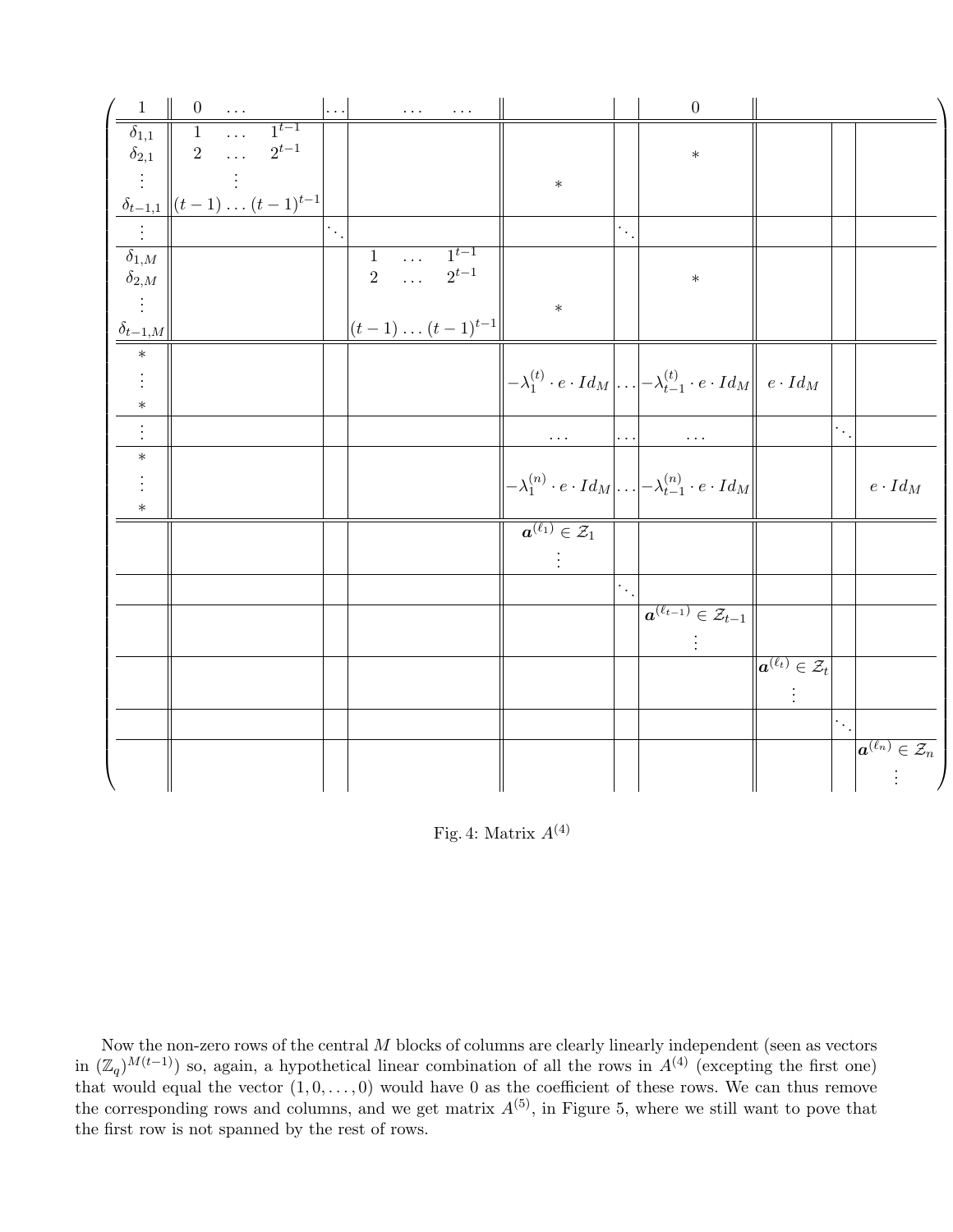| 1                | $0 \ldots$                                                  |                               |                                                                                                                                                                       |                                                         |                                  | $\boldsymbol{0}$                                        |
|------------------|-------------------------------------------------------------|-------------------------------|-----------------------------------------------------------------------------------------------------------------------------------------------------------------------|---------------------------------------------------------|----------------------------------|---------------------------------------------------------|
| $\ast$<br>$\ast$ |                                                             |                               | $\begin{aligned} \left\  \left\  -\lambda_1^{(t)} \cdot e \cdot Id_M \right\ . \left\  -\lambda_{t-1}^{(t)} \cdot e \cdot Id_M \right\  \ e \cdot Id_M \end{aligned}$ |                                                         |                                  |                                                         |
|                  |                                                             | $\left\vert \cdot\right\vert$ |                                                                                                                                                                       |                                                         | $\left\lceil \cdot \right\rceil$ |                                                         |
| $\ast$<br>$\ast$ |                                                             |                               | $\mathbb{E}\big\  - \lambda_1^{(n)} \cdot e \cdot Id_M \big  \ldots \big  - \lambda_{t-1}^{(n)} \cdot e \cdot Id_M \big\ $                                            |                                                         |                                  | $e\cdot Id_M$                                           |
|                  | $\overline{\overline{\bm{a}}^{(\ell_1)} \in \mathcal{Z}_1}$ |                               |                                                                                                                                                                       |                                                         |                                  |                                                         |
|                  |                                                             | $\left\vert \cdot\right\vert$ | $\overline{\boldsymbol{a}^{(\ell_{t-1})}\in\mathcal{Z}_{t-1}}$                                                                                                        |                                                         |                                  |                                                         |
|                  |                                                             |                               |                                                                                                                                                                       | $\boxed{ \boldsymbol{a}^{(\ell_t)} \in \mathcal{Z}_t }$ |                                  |                                                         |
|                  |                                                             |                               |                                                                                                                                                                       |                                                         | $\left\lceil \cdot \right\rceil$ |                                                         |
|                  |                                                             |                               |                                                                                                                                                                       |                                                         |                                  | $\boxed{ \boldsymbol{a}^{(\ell_n)} \in \mathcal{Z}_n }$ |

Fig. 5: Matrix  $A^{(5)}$ 

In the next transformation, we are going to transform the last  $z_t + \ldots + z_n$  rows of  $A^{(5)}$  into 0, by substracting to them some linear combinations of the rows with  $e \cdot Id_M$  on the right part. As a result, we will be able to remove all the columns and rows "touched" by those blocks  $e \cdot Id_M$ , because these rows cannot contribute in a hypothetical linear combination of all the rows in the modified  $A^{(5)}$  matrix (excepting the first one) that would equal the vector  $(1, 0, \ldots, 0)$ . The result of these two steps is matrix  $A^{(6)}$ , depicted in Figure 6.

|        | $0 \ldots$                                             | $0 \ldots$                                     | 0         | $\dots 0$                                                                                                                                                                                                                            |
|--------|--------------------------------------------------------|------------------------------------------------|-----------|--------------------------------------------------------------------------------------------------------------------------------------------------------------------------------------------------------------------------------------|
|        | $\overline{\boldsymbol{a}^{(\ell_1)}\in\mathcal{Z}_1}$ |                                                |           |                                                                                                                                                                                                                                      |
|        |                                                        |                                                |           |                                                                                                                                                                                                                                      |
|        |                                                        | $\overline{\bm{a}^{(\ell_2)}\in\mathcal{Z}_2}$ |           |                                                                                                                                                                                                                                      |
|        |                                                        |                                                |           |                                                                                                                                                                                                                                      |
|        |                                                        |                                                |           |                                                                                                                                                                                                                                      |
|        |                                                        |                                                |           | $\overline{\boldsymbol{a}^{(\ell_{t-1})}}\in\mathcal{Z}_{t-1}$                                                                                                                                                                       |
|        |                                                        |                                                |           |                                                                                                                                                                                                                                      |
| $\ast$ |                                                        |                                                |           | $\lambda_1^{(t)} \cdot \mathbf{a}^{(\ell_t)} \in \mathcal{Z}_t \left[ \lambda_2^{(t)} \cdot \mathbf{a}^{(\ell_t)} \in \mathcal{Z}_t \right] \ldots \left[ \lambda_{t-1}^{(t)} \cdot \mathbf{a}^{(\ell_t)} \in \mathcal{Z}_t \right]$ |
|        |                                                        |                                                |           |                                                                                                                                                                                                                                      |
|        |                                                        |                                                | $\cdot$ . |                                                                                                                                                                                                                                      |
|        |                                                        |                                                |           | $\ \lambda_1^{(n)}\cdot\boldsymbol{a}^{(\ell_n)}\in\mathcal{Z}_n\big \lambda_2^{(n)}\cdot\boldsymbol{a}^{(\ell_n)}\in\mathcal{Z}_n\big \ldots\big \lambda_{t-1}^{(n)}\cdot\boldsymbol{a}^{(\ell_n)}\in\mathcal{Z}_n\big $            |
|        |                                                        |                                                |           |                                                                                                                                                                                                                                      |

Fig. 6: Matrix  $A^{(6)}$